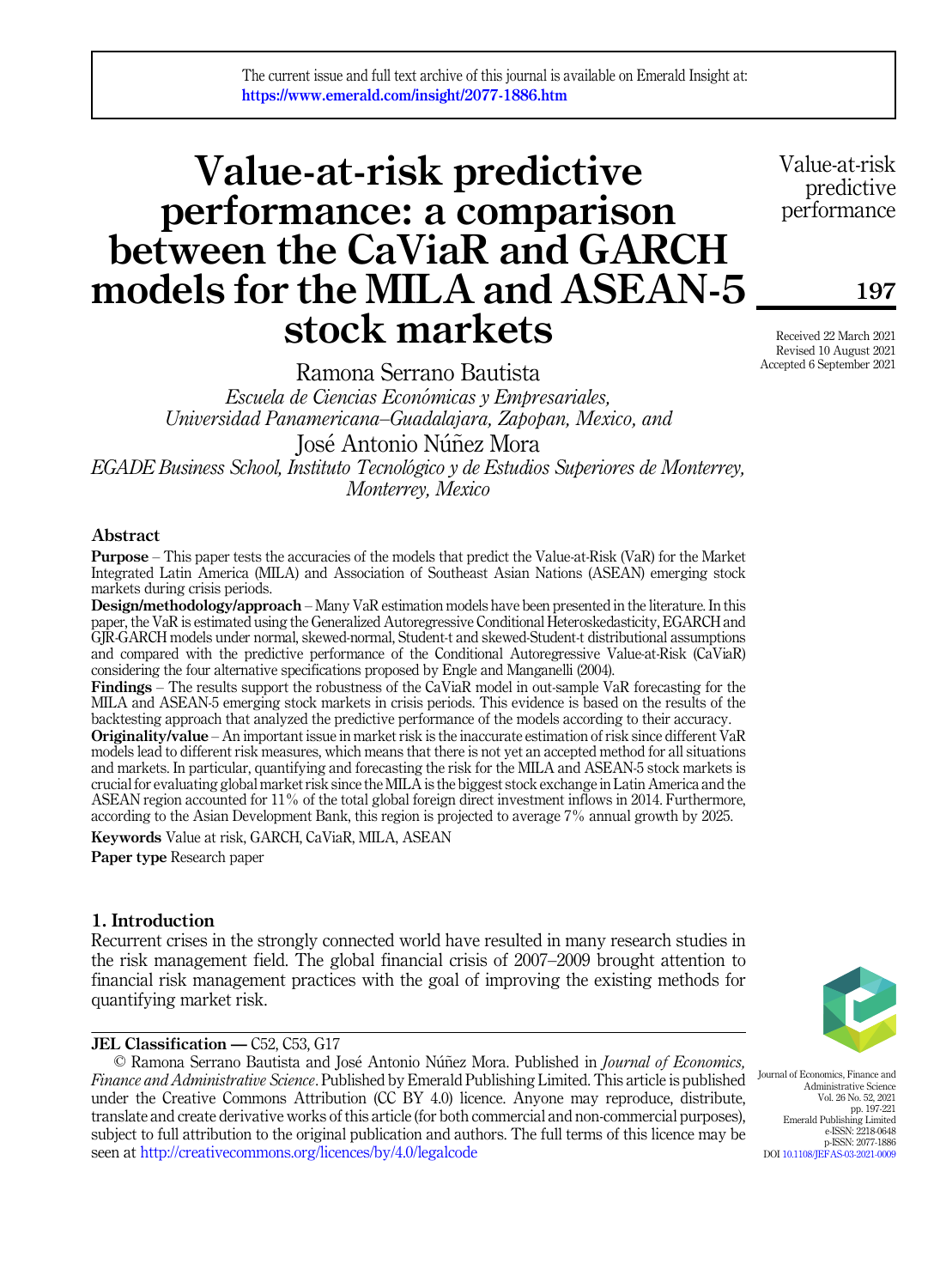Value-at-risk (VaR) is a common tool used to quantify market risk. VaR is defined as a measure of the maximum potential loss within a confidence level over a specific period of time. However, an important issue in market risk is the inaccurate estimation of risk since different VaR models lead to different risk measures. Particularly for emerging markets, VaR estimations during periods of financial crises are difficult, especially for the higher loss quantiles [\(Dimitrakopoulos](#page-23-0) et al., 2010). This investigation is principally motivated by this concern.

Many VaR estimation models have been presented in the literature, but there is not an accepted method for all situations and markets. One of the most successful methodologies for market risk quantification based on modeling the entire distribution of returns is the VaR estimation, which employs alternative GARCH specifications under different distributional assumptions (see [Assaf, 2009;](#page-23-1) [Mcmillan and Kambouroudis, 2009](#page-24-0); [Dimitrakopoulos](#page-23-0) et al., [2010\)](#page-23-0). This approach relies on the specification of the variance equation, error distribution and assumption that the returns are i.i.d.

However, [Kuester](#page-24-1) et al. (2006) noted that the optimal specification of the volatility dynamics is an impossible task and suggested that VaR estimation should be based on the quantile regression approach. One of the most successful methodologies based on modeling the quantile of the returns was proposed by [Engle and Manganelli \(2004\)](#page-23-2) and is called the Conditional Autoregressive Value at Risk (CaViaR) model (see Bao et al.[, 2004;](#page-23-3) [Chen](#page-23-4) et al., [2012;](#page-23-4) [Drakos](#page-23-5) *et al.*, 2015; [Kuester](#page-24-1) *et al.*, 2006). This quantile regression model does not require distributional assumptions.

Although some studies have investigated the predictive performance of CaViaR models in VaR forecasting, the focus of the literature has largely been on developed markets. To our knowledge, there are no studies on the Market Integrated Latin America (MILA) and Association of Southeast Asian Nations (ASEAN) emerging stock markets that compare the predictive performance of CaViaR and VaR estimations based on GARCH models.

This paper tests the accuracies of the models that predict the VaR for the MILA and ASEAN-5 emerging stock markets during financial crisis periods. VaR estimations are performed using the GARCH, EGARCH and GJR-GARCH models under normal, skewednormal, Student-t and skewed-Student-t distributional assumptions and are compared with the predictive performance of the four CaViaR specifications proposed by [Engle and](#page-23-2) [Manganelli \(2004\).](#page-23-2)

Global financial integration has allowed emerging countries to gain growing shares of direct and indirect foreign investment ([Lizarzaburu](#page-24-2) *et al.*, 2015). In this context, the development of a solid capital market and the accurate estimation of market risk help to ensure a source of continuous investment.

In particular, quantifying and forecasting the risk for the MILA and ASEAN-5 stock markets is crucial for evaluating the global market risk since the MILA is the biggest stock exchange in Latin America and the ASEAN region accounted for 11% of total global foreign direct investment inflows in 2014. Furthermore, ASEAN-5 global financial integration has accelerated in recent years and, according to the Asian Development Bank, this region is projected to average 7% annual growth by 2025.

The rest of this paper is organized as follows. [Section 2](#page-1-0) provides a brief literature review. [Section 3](#page-3-0) describes the univariate GARCH models, the CaViaR quantile regression model and the backtesting methodologies. [Section 4](#page-6-0) presents the statistical characteristics of the data, the volatility model estimations, the VaR forecasting and out-of-sample backtesting results. We conclude in [Section 5.](#page-22-0)

#### <span id="page-1-0"></span>2. Literature review

Many VaR estimation models have been presented in the literature, but there is not an accepted method for all situations and markets. For example Bao et al. [\(2004\)](#page-23-3) compared the

**IEFAS** 26,52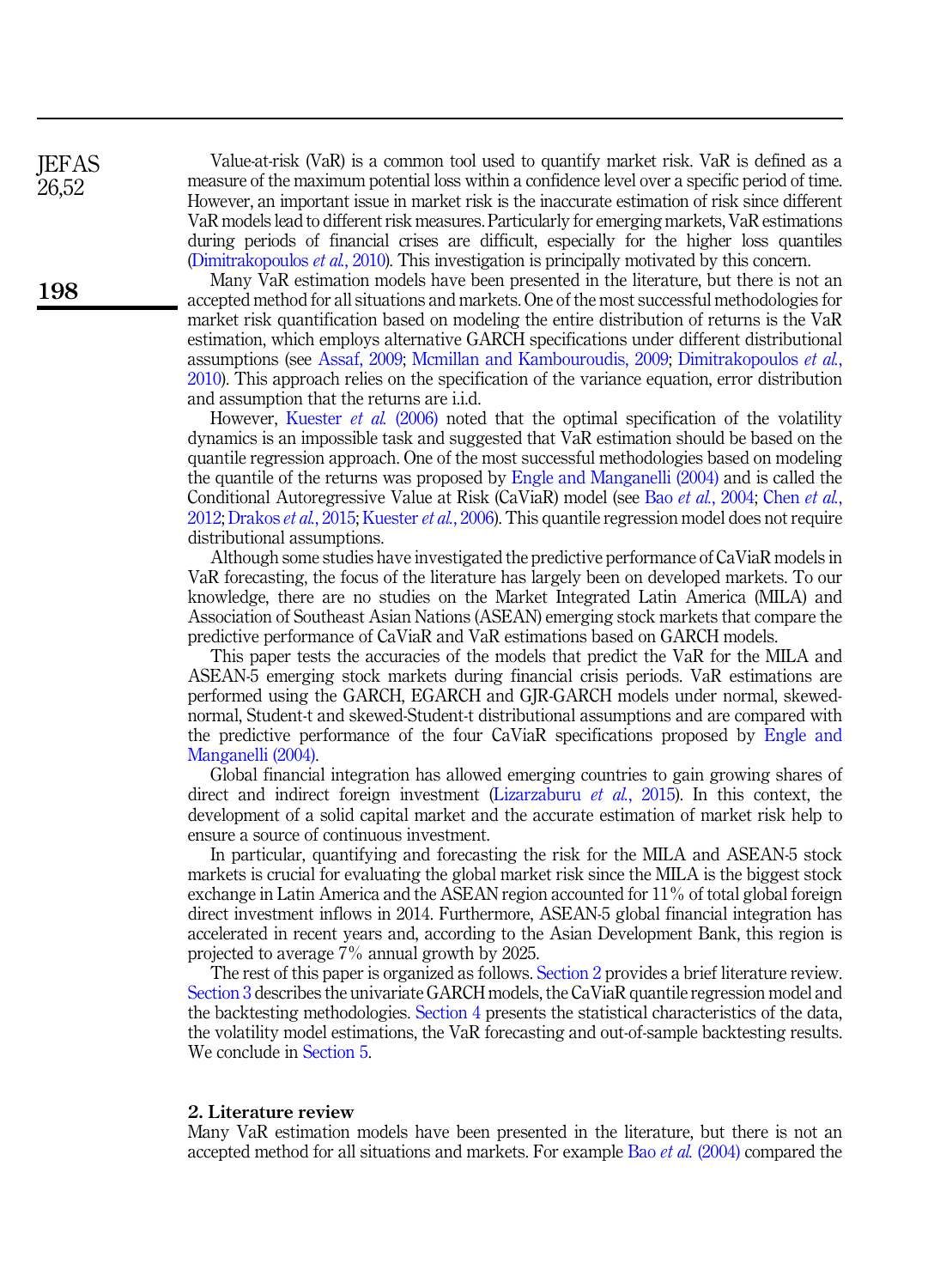predictive performance of different VaR models before, during and after the Asian crisis according to the empirical coverage probability and the predictive quantile loss. The results for these five Asian economies show that for calm periods, the RiskMetrics model performs well, models based on extreme value theory (EVT) perform better in the crisis period (1997– 1998) and the Conditional Autoregressive Value-at-Risk (CaViaR) quantile regression models are quite satisfactory in predicting the VaR across various periods.

Similarly, [Kuester](#page-24-1) et al. (2006) used a sample of 30 years of NASDAQ daily returns to examine the VaR forecasting performance of some methods arising from the models that were mentioned before, and the results show that none of the unconditional models are acceptable. In addition, the parametric GARCH models significantly enhanced forecasting performance. Conversely, quantile regression models delivered mixed results, and only the simple adaptive CaViaR specification performed well.

[Mcmillan and Kambouroudis \(2009\)](#page-24-0) compared the GARCH and RiskMetrics models in terms of their volatility and VaR forecasting using 31 stock market indices in the period from January 1999 to September 2007. The results show the in-sample superiority of the GARCH model with respect to RiskMetrics. However, for the forecasting of the VaR, the APARCH model is better than GARCH for most European markets and larger Asian markets.

In the case of emerging markets, Ho *et al.* [\(2000\)](#page-23-6) measured the VaR using EVT for six Asian financial markets, and their results showed that the extreme value approach captured rare events and their magnitude beyond the 99% confidence level. Similarly, [Assaf \(2009\)](#page-23-1) studied Egyptian, Jordanian, Moroccan and Turkish markets using sample data of the stock indexes from April 1997 to April 2002. The conclusion, in this case, was that the heavy tail behavior of the returns cannot be ignored because the normal distribution underestimates the value at risk and the use of EVT is appropriate for these markets.

In [Dimitrakopoulos](#page-23-0) et al. (2010), a very exhaustive study of developed and emerging markets in normal, crises and post-crisis periods is presented. Commonly used models for VaR quantification are compared with the EVT approach. The best estimations of risk for emerging markets are given by two approaches: Peaks over the threshold and Filtered Historical Simulation. Conversely, for developed markets, several methods perform well. The conclusion of this study is that there is an evident difference between the two kinds of markets. Particularly for emerging markets, VaR estimation during periods of financial crises is a difficult task, especially for the higher loss quantiles.

Chen et al. [\(2012\)](#page-23-4) examined the VaR forecasting performance of some risk models using violation rates, backtesting, market risk charges and quantile loss functions. The empirical results suggest that the proposed threshold CaViaR model outperforms the other models in terms of VaR forecasting. In addition, [Rubia and Sanchis-marco \(2013\)](#page-24-3) analyzed whether certain state variables that are related to the market trading process can enhance tailpredictability, and the results of an empirical analysis based on a battery of backtesting tests applied to different VaR approaches (CaViaR, EVT, EWMA and GARCH) suggest that traderelated variables enhance the VaR forecasting performance.

[Drakos](#page-23-5) *et al.* (2015) tested the four CaViaR specifications of [Engle and Manganelli \(2004\)](#page-23-2) and its asymmetric improvement I-CaViaR from [Huang](#page-23-7) *et al.* (2009). They compared their predictive performances, and an empirical analysis was conducted before, during and after the 2007–2009 financial crisis of six stock market indices (Standard & Poor 500, FTSE, NIKKEI, DAX, CAC and Athens Exchange General Index). The results demonstrate that the CaViaR and I-CaViaR models provide adequate VaR predictions.

More recently, there has been a growing body of literature on energy commodities' prices and VaR forecasting that compare the predictive performance of the GARCH and CaViaR approaches, such as [Youssef](#page-24-4) et al. (2015). [Laporta](#page-24-5) et al. (2018) showed for the case of seven energy commodities that the CAViaR and a new technique called dynamic quantile regression is the best selection since the point of view of backtesting. In the same line of Value-at-risk predictive performance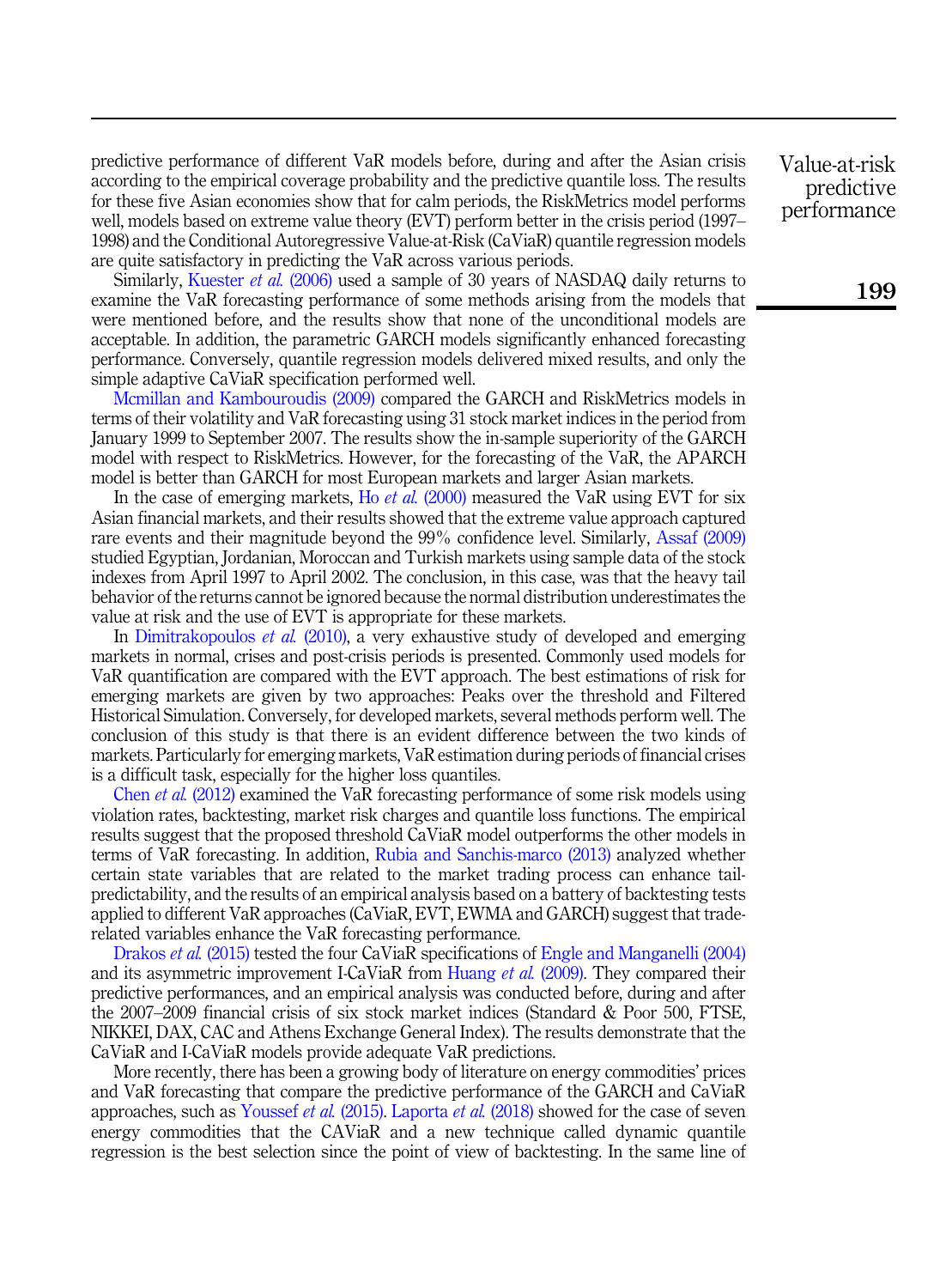**IEFAS** 26,52

200

commodities, Liu et al. [\(2019\)](#page-24-6) CAViaR model was used analyzing the oil international market and its impact on stock, commodities and foreign exchange Chinese markets but the spillover of risk is important only for the commodity market.

Related with China, in Jian et al. [\(2018\)](#page-23-8) a measure (multivariate semiparametric predictive CoVaR) bidirectional dynamics is derived from a MV-CAViaR model to study the asymmetry of Chinese stock exchange and the futures markets as main transmission depending on the periods of bullish and bearish in the market.

The model CAViaR was used for the estimation of VaR with log returns of Chinese indexes SSEC (Shanghai Security Composite), SHBSHR (Shanghai Stock Exchange B Share) and SZSC (Shenzhen Security Component) in [Wu \(2020\)](#page-24-7). The following model specifications are compared: Adaptive, Symmetric absolute value, Asymmetric slope and Indirect GARCH (1,1). The symmetric absolute value model was the better one for the 1% VaR in the cases of SSEC and SHBSHR. At the same time, the indirect GARCH was the better model for SZSC.

[Klochkov](#page-24-8) et al. (2019) made a novelty approach of the called localizing multivariate CAViaR to study the risk transmission found the important role of American market represented by the S&P 500. Another interesting application is the impact of default risk of a bank towards the country risk in [Peng \(2021\).](#page-24-9) The study is through the five years CDS (Credit Default Swaps) spreads using CAViaR models resulting in a relevant impact for the case of Netherlands and Germany economies.

As new line of papers, we found those related with cryptocurrencies. In an application for seven cryptocurrencies returns, Li *et al.* [\(2020\)](#page-24-10) analyzed the risks of them using the CAViaR model concluding that the risk transmission is highly related to the market capitalization of the cryptocurrencies. Similarly, Lia *et al.* [\(2021\)](#page-24-11) explore the VaR estimation and volatility forecasting capability using the CAViaR methodology.

Although some studies have investigated the predictive performance of the CaViaR models in VaR forecasting, the focus of the literature has largely been on developed markets. To our knowledge, there are no studies on the Market Integrated Latin America (MILA) and Association of Southeast Asian Nations (ASEAN) emerging stock markets that compare the predictive performance of the CaViaR and VaR estimations based on GARCH models.

#### <span id="page-3-0"></span>3. Methodology

One of the most successful methodologies for market risk quantification based on modeling the entire distribution of returns is the VaR estimation employing alternative GARCH specifications under different distributional assumption (see [Assaf, 2009](#page-23-1); [Mcmillan and](#page-24-0) [Kambouroudis, 2009;](#page-24-0) [Dimitrakopoulos](#page-23-0) et al., 2010). The objective of this methodology is to capture the stylized characteristics of financial data as heavy tails, asymmetry and volatility clustering. In this paper, we considered different GARCH specifications with several error distributions to capture these features and to take into account the asymmetric impacts of positive and negative shocks on volatility.

The previous approach relies on the specification of the variance equation, error distribution and assumption that the returns are i.i.d. However, [Kuester](#page-24-1) *et al.* (2006) noted that the optimal specification of the volatility dynamics is an impossible task and suggested that VaR estimations should be based on the quantile regression approach. With the purpose of modelling the quantiles of returns, we considered the four alternative CaViaR specifications proposed by [Engle and Manganelli \(2004\).](#page-23-2)

The principal difference between these two approaches is that GARCH VaR estimations are based on modeling the entire distribution of returns and require distribution assumptions. Conversely, the CaViaR approach is focused on the quantile behavior instead of the distributions' returns, i.e. it does not require any restrictive hypothesis for the innovation term. In addition, this approach quantifies the VaR using a dynamic quantile regression over time.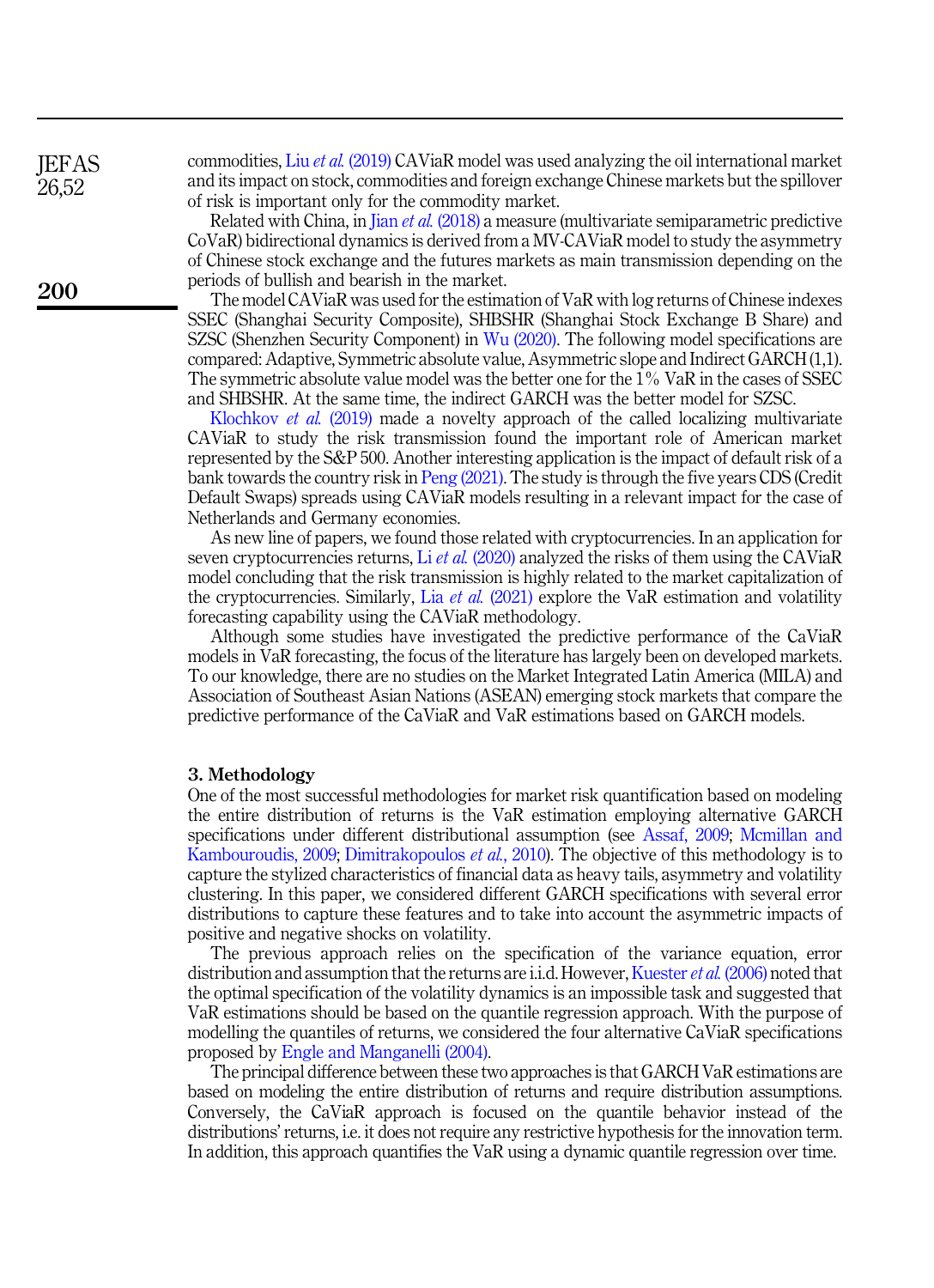# 3.1 GARCH model

<span id="page-4-0"></span>The Generalized Autoregressive Conditional Heteroskedasticity (GARCH) model was introduced by [Bollerslev \(1986\)](#page-23-9) with the objective of capturing clusters of volatility in financial series. Due to its simplicity, the GARCH(1,1) model is a good fit for financial data [\(Bali](#page-23-10) [and Theodossiou, 2007\)](#page-23-10); therefore, we considered this model, which is described as follows:

$$
R_t = \mu_t + \varepsilon_t, \quad \varepsilon_t = \sigma_t z_t, \quad z_t \sim NID(0, 1)
$$
  
\n
$$
\sigma_t^2 = \omega + \alpha \varepsilon_{t-1}^2 + \beta \sigma_{t-1}^2
$$
\n(1)

where  $R_t$  represents returns,  $\mu_t$  represents the conditional mean,  $z_t$  represents the innovation term and  $\sigma_t^2$  represents the conditional variance with the parameter restrictions  $\omega > 0$ ,  $\alpha$  and  $\beta \ge 0$  and  $\alpha + \beta < 1$ . In this paper, normal, skewed-normal, Student-t and skewed-Student-t distributions are considered for the innovation term.

3.1.1 Exponential GARCH model. Another popular GARCH model is the Exponential GARCH (EGARCH) model introduced by [Nelson \(1991\)](#page-24-12) with the objective of taking into account asymmetric leverage volatility effects. In this model, no restrictions are placed on parameters  $\alpha$  and  $\beta$ . The EGARCH(1,1) model is described as follows:

$$
\log(\sigma_t^2) = \omega + \alpha z_{t-1} + \gamma(|z_{t-1}| - E|z_{t-1}|) + \beta \log(\sigma_{t-1}^2)
$$
\n(2)

where  $\gamma$  is the asymmetric leverage coefficient that captures the size effect.

3.1.2 GJR-GARCH model. Another GARCH model is the GJR model introduced by [Glosten](#page-23-11) et al. [\(1993\)](#page-23-11) with the objective of also taking into account the potential larger impacts of asymmetric leverage volatility effects. The GJR(1,1) model is described as follows:

$$
\sigma_t^2 = \omega + [\alpha + \gamma I(\varepsilon_{t-1} < 0)]\varepsilon_{t-1}^2 + \beta \sigma_{t-1}^2 \tag{3}
$$

where  $I(\cdot)$  is an indicator function and  $\gamma$  is the asymmetric leverage coefficient that captures the volatility leverage effect.

## 3.2 CAViaR model

The Conditional Autoregressive Value at Risk (CaViaR) was introduced by [Engle and](#page-23-2) [Manganelli \(2004\)](#page-23-2) with the purpose of focusing on the regression quantile of the returns. This model quantifies the VaR using a quantile regression over time. We study the predictive performance of the four CaViaR specifications: the Symmetric Absolute Value, the Adaptive, the Asymmetric slope and the Indirect GARCH(1,1). The general CaViaR model is described as follows:

$$
R_{t} = f_{t}(\beta) + \varepsilon_{t}
$$
  

$$
f_{t}(\beta) = \beta_{0} + \sum_{i=1}^{q} \beta_{i} f_{t-i}(\beta) + \sum_{j=1}^{r} \beta_{j} l(x_{t-j})
$$
 (4)

where  $f_t(\beta)$  denotes the  $\theta$  quantile of the distribution of the portfolio returns at time t formed at time  $t-1$ ,  $x_t$  is a vector of observable variables at time t,  $\beta_{\theta} = \beta$  is a p-vector of unknown parameters  $(p = q + r + 1)$  and  $l(\cdot)$  is a function of a finite number of lagged values of the observable variables. The autoregressive term  $\beta_i f_{t-i}$  ( $\beta$ ) ensures a smooth quantile regression over time, and  $l(x_{t-j})$  represents the relationship between  $f_t(\beta)$  and the observable variables that are included in the information set.

In this specification,  $x_{t-i}$  could be lagged exogenous information or lagged portfolio returns, and following [Engle and Manganelli \(2004\),](#page-23-2) we considered lagged returns as a natural choice. The four CaViaR specifications proposed by [Engle and Manganelli \(2004\)](#page-23-2) that we estimated were the following.

Value-at-risk predictive performance

01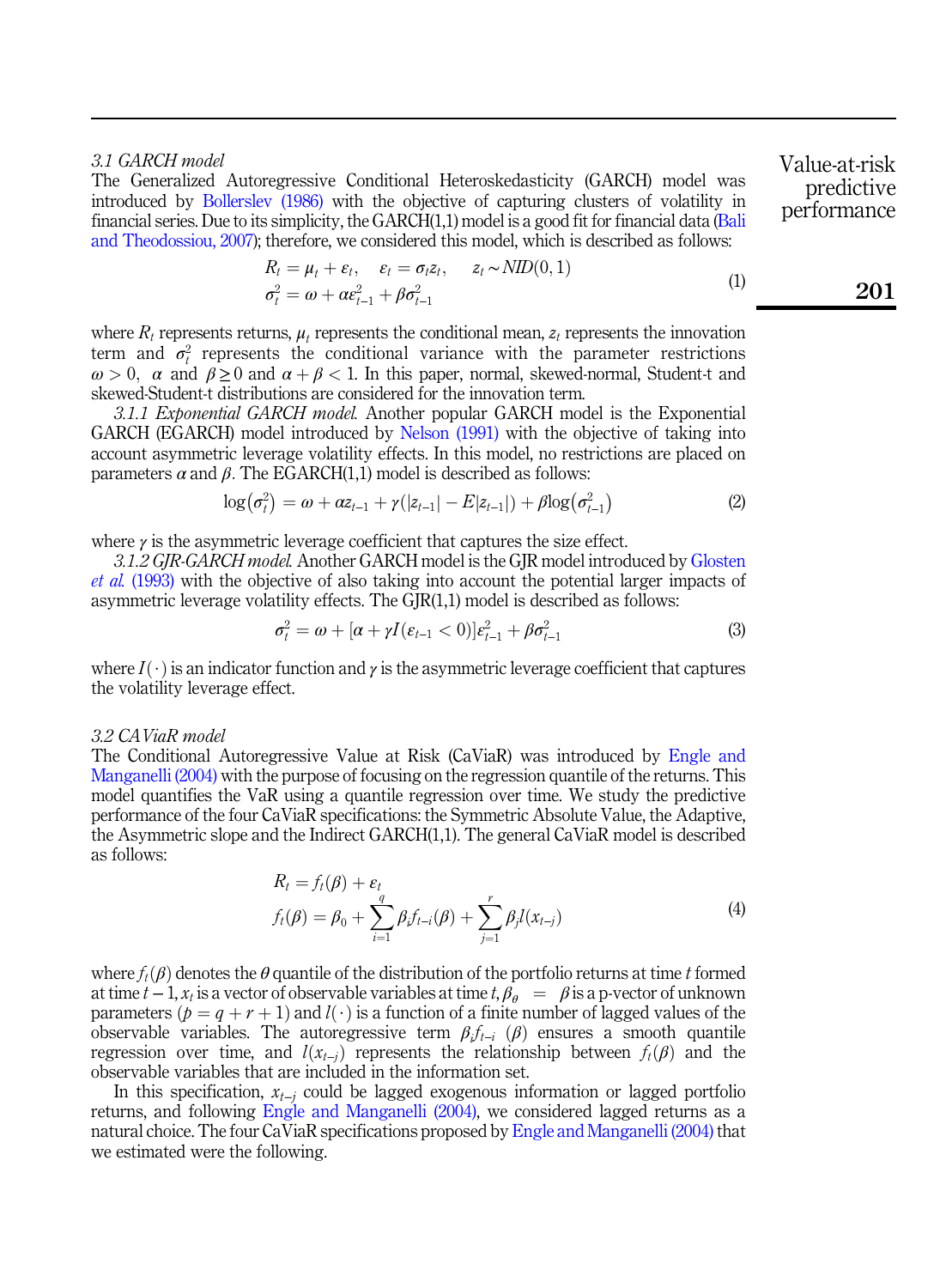3.2.1 Adaptive specification.

$$
f_t(\beta_1) = f_{t-1}(\beta_1) + \beta_1 \left\{ \left[ 1 + \exp(G[R_{t-1} - f_{t-1}(\beta_1))] \right]^{-1} - \theta \right\}
$$
 (5)

where  $G \in \mathbb{R}^+$ . This adaptive specification has a unit coefficient on the lagged VaR and captures two cases: when the VaR is exceeded, its value should increase; in the opposite case, its value should decrease by a small margin. The parameter G could be estimated; however, to keep the model simple we followed [Engle and Manganelli \(2004\)](#page-23-2) and we take  $G = 10$ .

3.2.2 Symmetric absolute value (SAV).

$$
f_t(\beta) = \beta_1 + \beta_2 f_{t-1}(\beta) + \beta_3 |R_{t-1}|
$$
\n(6)

Given that, in this specification, the coefficient on the lagged VaR is not restricted to be equal to one, this model is mean reverting, and it can be specified using a GARCH process with a standard deviation that is symmetrically distributed with i.i.d. errors.

3.2.3 Asymmetric slope specification.

$$
f_t(\beta) = \beta_1 + \beta_2 f_{t-1}(\beta) + \beta_3 (R_{t-1})^+ + \beta_4 (R_{t-1})^- \tag{7}
$$

where  $(R_{t-1})^+$  =  $\max(R_t, 0)$  and  $(R_{t-1})^-$  =  $-\min(R_t, 0)$ . This model is mean reverting as well and, similarly to the SAV, can be specified using a GARCH process with a standard deviation that is asymmetrically distributed with i.i.d. errors. That is, this specification captures the fact that positive and negative returns have different impacts on the VaR.

3.2.4 Indirect GARCH(1,1).

$$
f_t(\beta) = (\beta_1 + \beta_2 f_{t-1}^2(\beta) + \beta_3 R_{t-1}^2)^{1/2}
$$
\n(8)

This model is also mean reverting and symmetrically responds to past returns. [Engle and](#page-23-2) [Manganelli \(2004\)](#page-23-2) noted that this specification can be correctly modeled under the assumption that the underlying data process follows a true GARCH(1,1) with an i.i.d. error distribution.

As in [Engle and Manganelli \(2004\)](#page-23-2) [\[1\],](#page-23-12) the estimation of the unknown parameters of the alternative CaViaR models is realized by regression quantiles using the approach suggested by [Koenker and Bassett \(1978\).](#page-24-13)

#### 3.3 Backtesting

An important issue in market risk is the accurate estimation of risk, given that the most widely adopted risk measure is the VaR and different VaR models lead to different risk measures. Therefore, it is of vital importance to evaluate the predictive performance of the VaR estimates. In this work, we employed the backtesting procedure, which is the most commonly used technique, to evaluate the accuracy [\[2\]](#page-23-13) of VaR predictions.

The backtesting approach employs statistical tests that analyze the predictive model performance using the accuracy and efficiency based on an established criterion. In this work, we evaluate the predictive performance of each model using the Unconditional Coverage (UC) test of [Kupiec \(1995\)](#page-24-14), the Conditional Coverage (CC) test of [Christoffersen \(1998\)](#page-23-14) and the Dynamic Quantile (DQ) test of [Engle and Manganelli \(2004\)](#page-23-2).

As is known, any backtesting test should validate whether the VaR estimate series are serially independent and identically distributed. Although the Conditional Coverage test of [Christoffersen \(1998\)](#page-23-14) detects the presence of serial correlation, according to [Engle and](#page-23-2) [Manganelli \(2004\),](#page-23-2) this is a necessary but not sufficient condition to assess the performance of a quantile method. Therefore, we evaluate the predictive performance of each model through the tests that were mentioned before.

202

**IEFAS** 26,52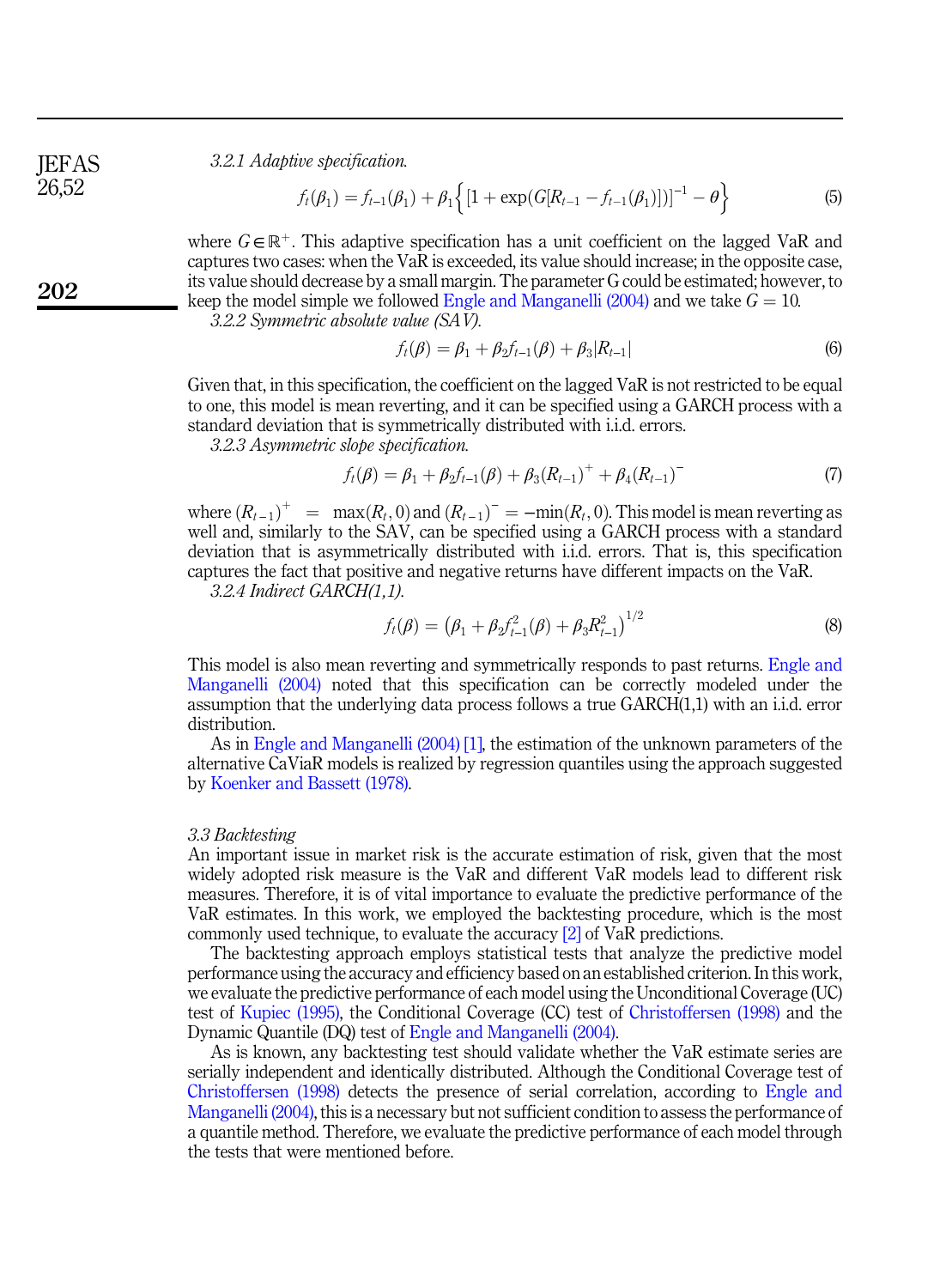3.3.1 Unconditional coverage (UC) test. The UC test of [Kupiec \(1995\)](#page-24-14) consists of determining whether the realized coverage rate equals the theoretical coverage rate. This test follows an asymptotic chi-square distribution with one degree of freedom and evaluates whether the expected proportion of violations is equal to  $\alpha$ . The Kupiec likelihood ratio test statistic is given by the following:

$$
LR_{UC} = -2\ln\left[\frac{\alpha^{n_1}(1-\alpha)^{n_0}}{p^{n_1}(1-p)^{n_0}}\right]
$$
 (9) 203

Value-at-risk predictive performance

where T is the sample size,  $n_1$  is the number of VaR violations,  $n_0 = T - n_1$  and  $p = n_1/T$  is the percentage of violations.

3.3.2 Conditional coverage (CC) test. The conditional coverage (CC) test of [Christoffersen](#page-23-14) [\(1998\)](#page-23-14) requires a correct unconditional coverage and, furthermore, ensures that the result series is i.i.d. The Christoffersen conditional coverage test statistic follows an asymptotic chisquared distribution with two degrees of freedom and is given by the following:

$$
LR_{CC} = LR_{UC} + LR_{IND}, LR_{IND} = -2\ln\left[\frac{p^{n_1}(1-p)^{n_0}}{(1-\pi_{01})^{n_{00}}\pi_{01}^{n_{01}}}\right]
$$
(10)

where  $n_{ii}$  is the number of observations with value i followed by j, and  $\pi_{01} = n_{01}/(n_{00}+n_{01})$ .

<span id="page-6-1"></span>3.3.3 Dynamic quantile (DQ) test. The dynamic quantile (DQ) test of [Engle and Manganelli](#page-23-2) [\(2004\)](#page-23-2) is based on a lineal regression in which the dependent variable is the sequence of violations and the independent variables are past violations or any other variables in the information set. This model is given by the following:

$$
Hit_t(\beta^0) \equiv f \ \left( R_t < f_t(\beta^0) \right) - \theta \ = \ \begin{cases} 1 - \theta, & \text{if } R_t < f_t(\beta^0) \\ -\theta, & \text{otherwise} \end{cases} \tag{11}
$$

From [equations \(11\) and \(4\),](#page-6-1) we can assume that the expectation and conditional expectation at period  $t-1$  are zero. [Engle and Manganelli \(2004\)](#page-23-2) affirmed that if  $Hit_t(\beta^0)$  has no correlation with its own lagged values and with  $f_t(\beta^0)$  and its expected value is zero, then there is no correlation among the hits and we able to obtain the correct fraction of exceptions. This test follows an asymptotic chi-squared distribution with  $q$  degrees of freedom  $(q$  is the lagged violations that are considered in the regression model). In this paper, the DQ test includes the predictive VaR and the Hit series as independent variables at a lag of  $q = 4$ .

#### <span id="page-6-0"></span>4. Results

# 4.1 Data and descriptive statistics

For the empirical analysis, we employed data from the MILA (Peru, Mexico, Colombia and Chile) and ASEAN-5 (Indonesia, Malaysia, Philippines, Singapore and Thailand) emerging stock markets. The respective stock market indices (SPBVL, MEXBOL, COLCAP, IPSA, JCI, FBMKLCI, PCOMP, STI and SET) and the MILA index were used as proxies for emerging markets [\[3\].](#page-23-15) The daily closing prices were obtained from Bloomberg for the period from January 2nd, 2014 to July 15th, 2021; thus, the sample consisted of 1940 observations. With the objective to evaluate the predictive performance of the VaR approaches during a crisis period, we split the sample into an in-sample period of 1,425 observations and an out-ofsample period of 515 observations. Quantitative estimation was performed using the R software (version 3.5.2), and the reference currency is the US dollar.

The descriptive statistics of the entire period are presented in [Table 1,](#page-7-0) Panel A for Latin American emerging markets and Panel B for Asian emerging markets. The hypothesis of normality is significantly rejected by the Jarque–Bera (J-B) test. The Ljung–Box (L-B) test on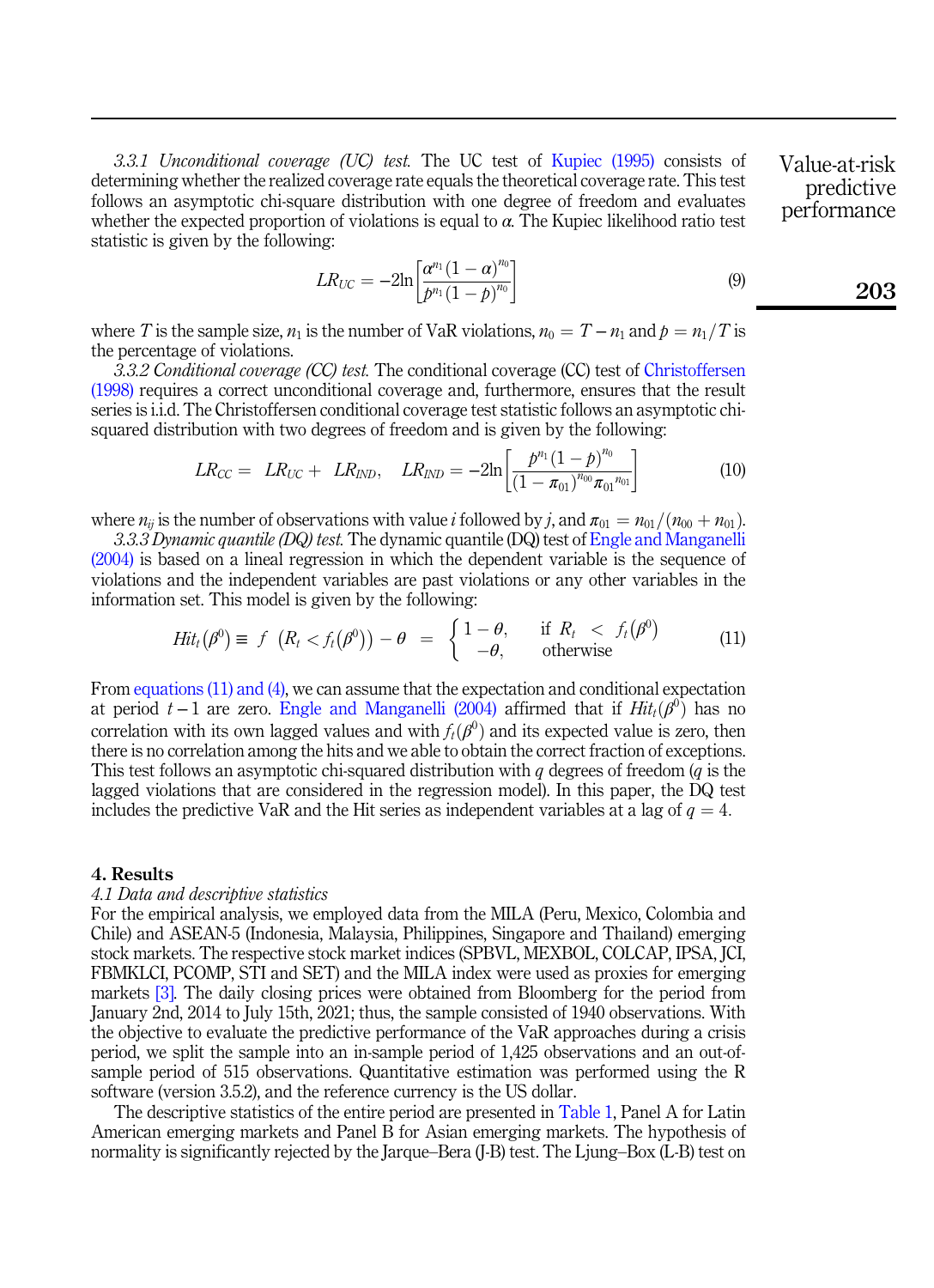<span id="page-7-0"></span>

| <b>JEFAS</b><br>26,52     |                                          | Mean     | <b>SD</b> | <b>Skewness</b> | Kurtosis | I-B                                                                                            | L-B       | <b>ARCH LM</b> | ADF        |
|---------------------------|------------------------------------------|----------|-----------|-----------------|----------|------------------------------------------------------------------------------------------------|-----------|----------------|------------|
|                           | Panel A: Latin American emerging markets |          |           |                 |          |                                                                                                |           |                |            |
|                           | Colombia                                 | $-0.047$ | 1.657     | $-1.607$        | 27.801   | 50526.957*                                                                                     | 1531.363* | 721.338*       | $-10.015*$ |
|                           | Chile                                    | $-0.024$ | 1.470     | $-1.403$        | 26.778   | 46314.615*                                                                                     | 695.357*  | 458.754*       | $-9.518*$  |
|                           | Mexico                                   | $-0.013$ | 1.471     | $-0.861$        | 9.088    | 3234.277*                                                                                      | 1537.614* | 458.545*       | $-8.184*$  |
|                           | Peru                                     | 0.007    | 1.028     | $-0.746$        | 16.271   | 14408.789*                                                                                     | 421.089*  | 198.221*       | $-7.726*$  |
| 204                       | MILA                                     | $-0.026$ | 1.319     | $-1.760$        | 26.345   | 45030.816*                                                                                     | 1643.580* | 842.487*       | $-9.345*$  |
|                           | Panel B: Asian emerging markets          |          |           |                 |          |                                                                                                |           |                |            |
|                           | Philippines                              | 0.000    | 1.219     | $-1.410$        | 20.552   | 25543.991*                                                                                     | 964.080*  | 651.416*       | $-9.007*$  |
| Table 1.                  | Singapore                                | $-0.004$ | 0.949     | $-0.401$        | 11.391   | 5743.581*                                                                                      | 2676.247* | 743.372*       | $-9.920*$  |
| Descriptive statistics of | Indonesia                                | 0.008    | 1.223     | $-0.438$        | 11.456   | 5842.593*                                                                                      | 1985.511* | 672.456*       | $-9.279*$  |
| scaled (100x) daily       | Thailand                                 | 0.013    | 1.043     | $-1.516$        | 24.355   | 37606.519*                                                                                     | 1137.113* | 505.155*       | $-8.893*$  |
| logarithmic stock         | Malaysia                                 | $-0.023$ | 0.894     | $-0.214$        | 9.389    | 3313.850*                                                                                      | 1336.745* | 474.503*       | $-8.928*$  |
| index returns             |                                          |          |           |                 |          | <b>Note(s):</b> $*$ indicates rejection of the null hypothesis at the $1\%$ significance level |           |                |            |

squared returns with 20 lags indicates a significant serial correlation. The ARCH Lagrange Multiplier (ARCH-LM) test reveals the presence of volatility clustering. Moreover, the augmented Dickey-Fuller (ADF) test with 20 lags based on regressions with an intercept and time trend rejects the presence of unit roots.

[Figures 1 and 2](#page-8-0) show the daily closing spot price and the daily logarithmic stock index returns for the entire sample, respectively. It is observed that the indexes spot prices sharply decline in the first quarter of 2020, which was mainly caused by the worldwide pandemic crisis. Also should be noted that daily logarithmic stock indexes returns reveal volatility clustering. In summary, we can see a similar prices' and returns' behavior in these markets.

# 4.2 GARCH estimation parameters

In this paper, we examine the market risk quantification of different VaR models using GARCH, EGARCH and GJR-GARCH under normal, skewed-normal, Student-t and skewed-Student-t distributional assumptions. The estimates of the parameter vector described in equations  $(1)$ – $(3)$  are made using the MLE. [Tables 2](#page-10-0)–[5](#page-10-0) report the in-sample parameter estimates for the GARCH models described in [Section 2](#page-1-0) under the different distribution assumption mention before.

From [Tables 2](#page-10-0)–[5](#page-10-0), we can derive some conclusions. First, for the GARCH (1,1) model, the sums of parameters  $\alpha$  and  $\beta$  are less than one, ensuring that the conditions for stationary covariance hold. For the EGARCH models, the asymmetric leverage coefficients  $\gamma$  are significant, indicating the presence of asymmetric leverage volatility effects. Second, the  $\nu$ 's of the Student-t and skewed-Student-t distributions ([Tables 4 and 5\)](#page-14-0) are significant for the three GARCH models, revealing that the returns series are leptokurtic and heavy-tailed. Third, the LQ diagnostic test for squared residuals finds that there is no serial correlation in the squared standardized residuals, and the ARCH LM test finds the absence of ARCH effects in the standardized residuals. Finally, the AIC goodness of fit criterion indicates that the GARCH is the model that best captures the dynamics of the returns series, except for Malaysia with the EGARCH model selected. However, we should mention that this case is interesting because some coefficients are non-significant and for the GARCH model all coefficients are significant.

## 4.3 Evaluation of the VaR predictive performance

We sought to compare the predictive performance of the two approaches considered in this paper: VaR estimations based on different GARCH models under different error assumptions and the four CaViaR specifications proposed by [Engle and Manganelli \(2004\).](#page-23-2) Thus, we used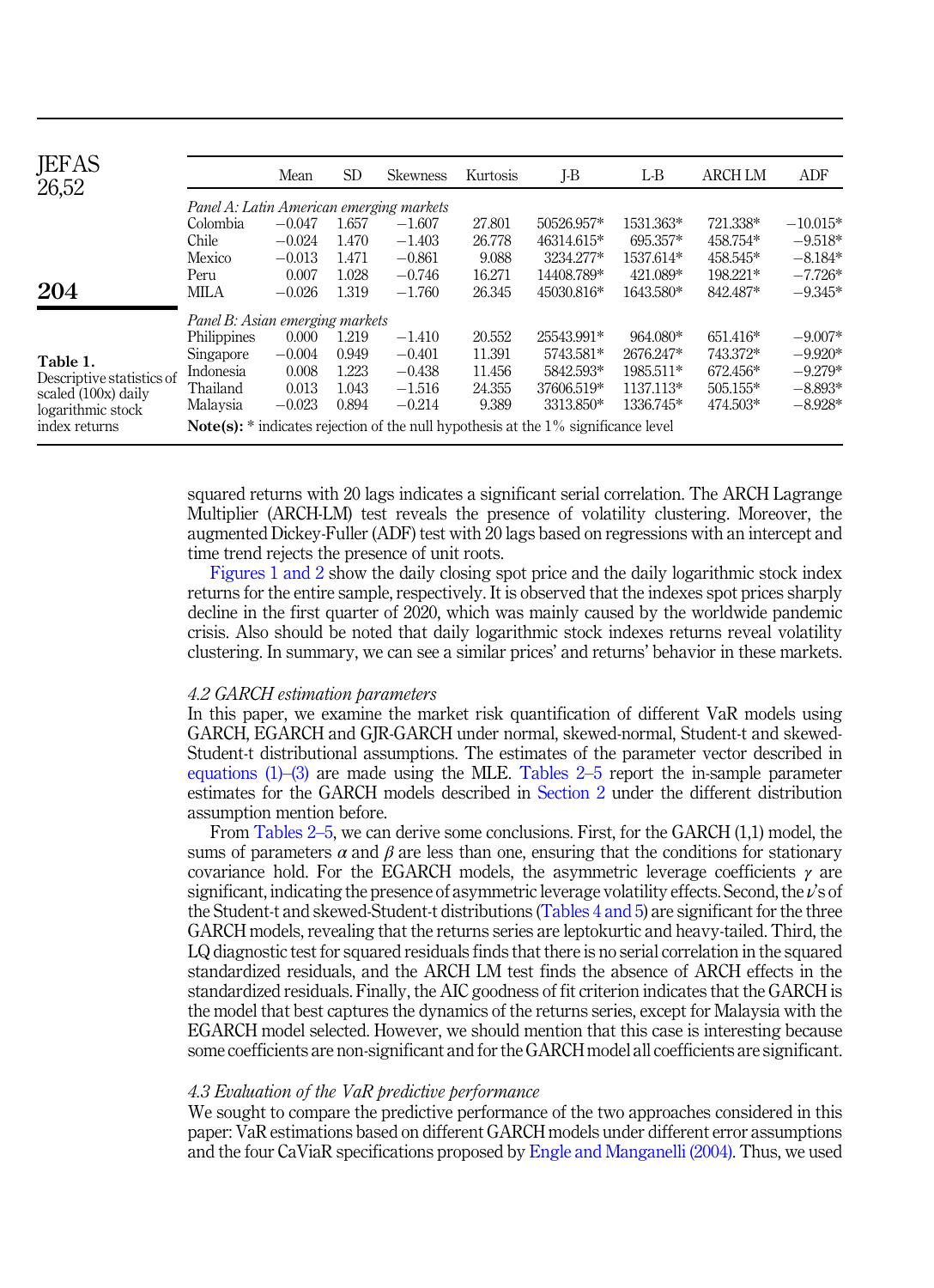<span id="page-8-0"></span>

accuracy to accomplish this, and this document adopted the backtesting procedure described in [Section 2](#page-1-0).

In particular, to assess the performance of each model, we employed an iterative algorithm to calculate the 1-day-ahead VaR. First, we estimate the in-sample VaR, and then, the estimation sample was rolled forward to include another day and the oldest observation was dropped to allow the estimation window's size to remain the same. Finally, in each iteration, the VaR was forecasted and recorded.

Value-at-risk predictive performance

205

Figure 1. Daily prices and logarithmic stock

markets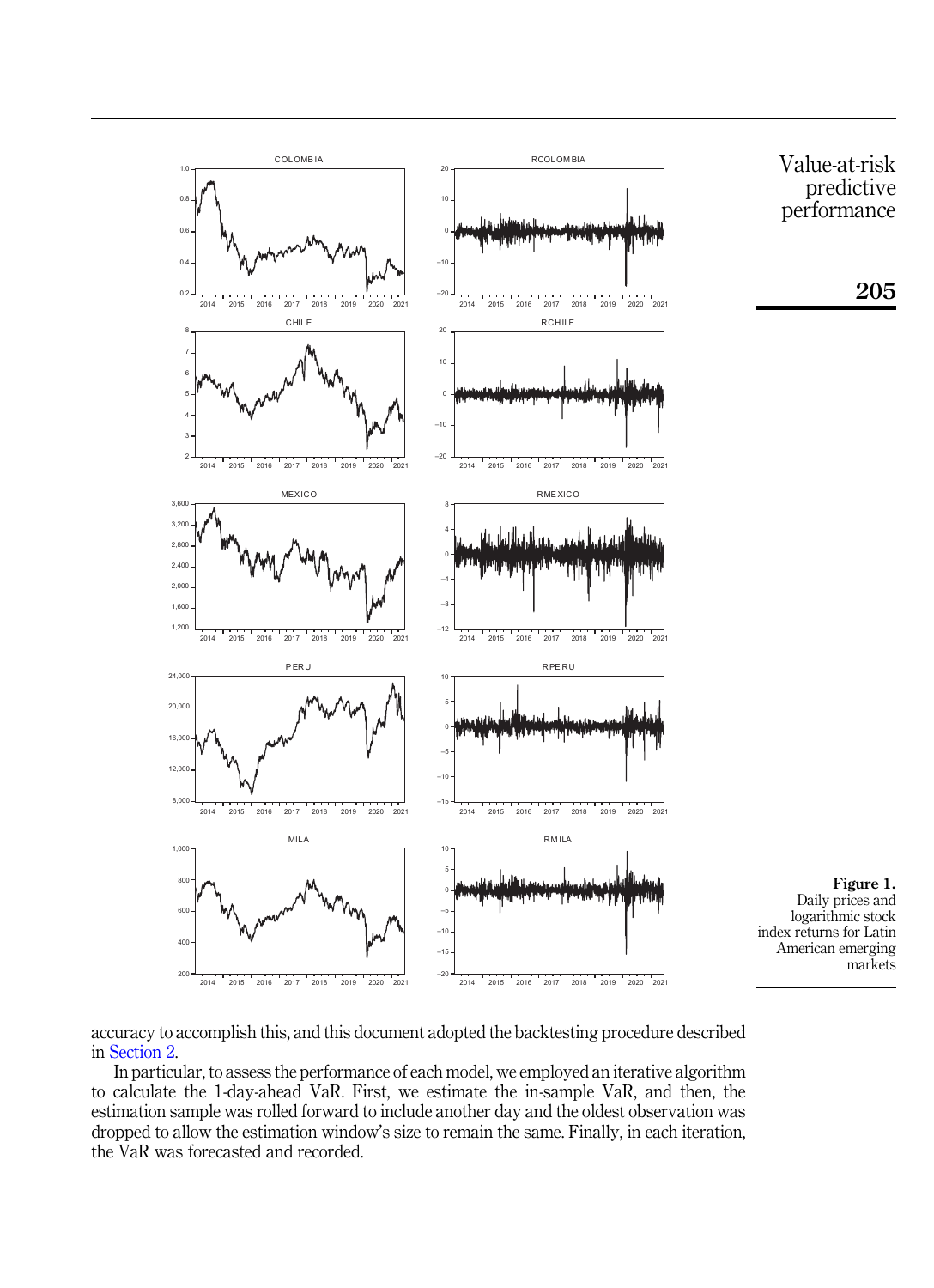

The backtesting approach employs statistical tests that analyze the predictive models' performance according to accuracy. In this work, we employed the unconditional coverage (UC) test of [Kupiec \(1995\)](#page-24-14), the conditional coverage (CC) test of [Christoffersen \(1998\)](#page-23-14) and the dynamic quantile (DQ) test of [Engle and Manganelli \(2004\)](#page-23-2) that were described in [Section 2](#page-1-0). The backtesting results for the out-of-sample VaR at the 95 and 99% confidence levels are presented in [Tables 6 and 7](#page-18-0), respectively. The last row of Panel A presents the percentage at

Figure 2. Daily prices and logarithmic stock index returns for Asian emerging markets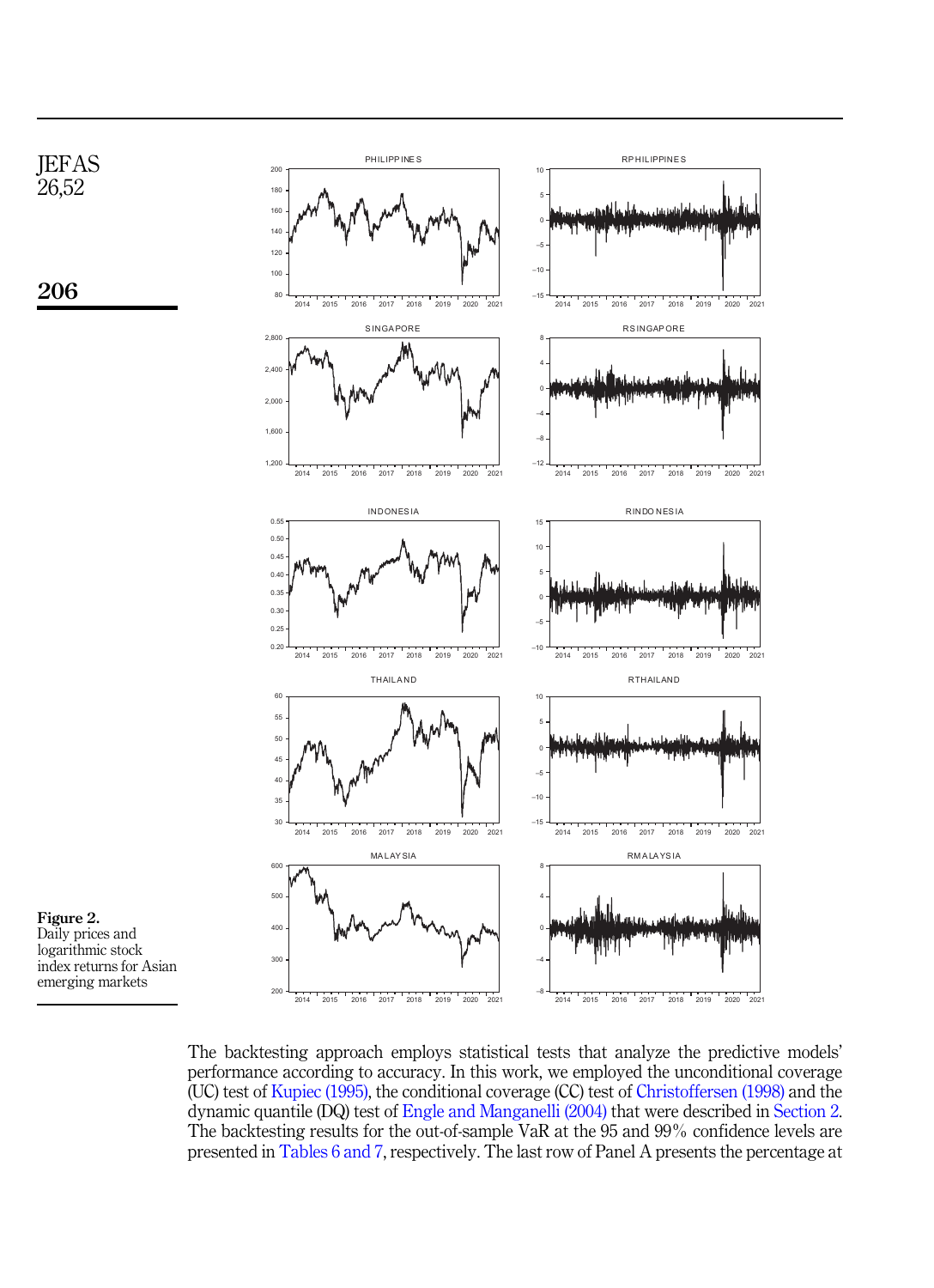<span id="page-10-0"></span>

| <b>GIRGARCH</b>                          | $\begin{array}{l} \mathbf{1} & \mathbf{1} & \mathbf{1} & \mathbf{1} \\ \mathbf{1} & \mathbf{1} & \mathbf{1} & \mathbf{1} \\ \mathbf{1} & \mathbf{1} & \mathbf{1} & \mathbf{1} \\ \mathbf{1} & \mathbf{1} & \mathbf{1} & \mathbf{1} \\ \mathbf{1} & \mathbf{1} & \mathbf{1} & \mathbf{1} \\ \mathbf{1} & \mathbf{1} & \mathbf{1} & \mathbf{1} \\ \mathbf{1} & \mathbf{1} & \mathbf{1} & \mathbf{1} \\ \mathbf{1} & \mathbf{1} & \mathbf$<br>$\overline{1}$ | 1930.404<br>2.718<br>2.509<br>0.576<br>1.585<br>1.576                                           | GIRGARCH<br>$\begin{array}{l} -0.001\\ -0.017\\ 0.0002\\ 0.0003\\ 0.013\\ 0.013\\ 0.013\\ 0.012\\ 0.012\\ 0.012 \end{array}$                                                                                                                                                            | $\left( {continued} \right)$ |
|------------------------------------------|-----------------------------------------------------------------------------------------------------------------------------------------------------------------------------------------------------------------------------------------------------------------------------------------------------------------------------------------------------------------------------------------------------------------------------------------------------------|-------------------------------------------------------------------------------------------------|-----------------------------------------------------------------------------------------------------------------------------------------------------------------------------------------------------------------------------------------------------------------------------------------|------------------------------|
| $$\tt MHA$$ EGARCH                       | $\begin{array}{l} * \\ 0.01 \\ 0.023 \\ 0.000 \\ 0.000 \\ 0.000 \\ 0.000 \\ 0.000 \\ 0.000 \\ 0.000 \\ 0.000 \\ 0.000 \\ 0.000 \\ 0.000 \\ 0.000 \\ 0.000 \\ 0.000 \\ 0.000 \\ 0.000 \\ 0.000 \\ 0.000 \\ 0.000 \\ 0.000 \\ 0.000 \\ 0.000 \\ 0.000 \\ 0.000 \\ 0.000 \\ 0.000 \\ 0.000 \\ 0.000 \\ 0$                                                                                                                                                    | 285<br>2714 86 86 87<br>28 86 86 87<br>28 86 88 89                                              | Malaysia<br>EGARCH                                                                                                                                                                                                                                                                      |                              |
| <b>GARCH</b>                             | $\begin{array}{l} 0.010* \\ 0.024) \\ 0.017* \\ 0.0000 \\ 0.0013 \\ 0.0013 \\ 0.013 \\ 0.010 \\ 0.010 \\ 0.016 \\ \end{array}$<br>$\mathsf I$                                                                                                                                                                                                                                                                                                             | 1944.892<br>2.737<br>2.7376<br>2.3762<br>0.32762                                                | GARCH<br>**<br>0.016)<br>0.002)<br>0.005**<br>0.013)<br>0.013)                                                                                                                                                                                                                          |                              |
| <b>GIRGARCH</b>                          | $\begin{array}{l} 0.020\\ 0.020\\ 0.020\\ 0.03\\ 0.03\\ 0.03\\ 0.03\\ 0.03\\ 0.03\\ 0.03\\ 0.03\\ 0.03\\ 0.03\\ 0.03\\ 0.03\\ 0.03\\ 0.03\\ 0.03\\ 0.03\\ 0.03\\ 0.03\\ 0.03\\ 0.03\\ 0.03\\ 0.03\\ 0.03\\ 0.03\\ 0.03\\ 0.03\\ 0.03\\ 0.03\\ 0.03\\ 0.03\\ 0.03\\ 0.03\\$                                                                                                                                                                                | 385<br>24985<br>243853<br>1102601                                                               | <b>GJRGARCH</b><br>$\begin{array}{l} 0.040* \\ 0.019) \\ 0.019) \\ 0.0000 \\ 0.0000 \\ 0.015) \\ 0.015) \\ 0.015) \\ 0.015) \end{array}$                                                                                                                                                |                              |
| Peru<br>EGARCH                           | $\begin{array}{l} 0.028^*\\ 0.0201\\ 0.0010\\ 0.005\\ 0.0010\\ 0.0010\\ 0.0010\\ 0.0010\\ 0.0010\\ 0.0010\\ 0.0000\\ 0.0000\\ 0.0000\\ 0.000\\ 0.000\\ 0.000\\ 0.000\\ 0.000\\ 0.000\\ 0.000\\ 0.000\\ 0.000\\ 0.000\\ 0.000\\ 0.000\\ 0.000\\ 0.000\\ 0.000\\ 0.0$<br>I.                                                                                                                                                                                 | $\begin{array}{l} 1711.808 \\ 2.41 \\ 4.314 \\ 0.450 \\ 0.450 \\ 0.898 \\ 0.898 \\ \end{array}$ | Thailand<br>EGARCH<br>$\begin{array}{l} 6.04\ast\\ 0.019\\ -0.013\\ -0.006\\ 0.007\\ -0.006\\ 0.007\\ -0.007\\ 0.008\\ 0.008\\ 0.008\\ 0.008\\ \end{array}$                                                                                                                             |                              |
| <b>GARCH</b>                             | $\begin{array}{l} *\\ 0.020\\ 0.020\\ 0.030\\ 0.030\\ 0.030\\ 0.030\\ 0.030\\ 0.030\\ 0.024\\ 0.024\\ 0.030\\ 0.030\\ 0.030\\ 0.030\\ 0.030\\ 0.030\\ 0.030\\ 0.030\\ 0.030\\ 0.030\\ 0.030\\ 0.030\\ 0.030\\ 0.030\\ 0.030\\ 0.030\\ 0.030\\ 0.030\\ 0.030\\ 0.030\\ $<br>$\vert$<br>$\overline{1}$                                                                                                                                                      | 1719.73<br>2.421<br>2.436 426 88<br>2.6 2.6 88                                                  | GARCH                                                                                                                                                                                                                                                                                   |                              |
| <b>GIRGARCH</b>                          | $\begin{array}{l} \left( \begin{array}{l} 34 \\ 0.030 \\ 0.030 \end{array} \right) \\ \left( \begin{array}{l} 0.030 \\ 0.020 \\ 0.000 \\ 0.000 \end{array} \right) \\ \left( \begin{array}{l} 0.000 \\ 0.000 \\ 0.000 \end{array} \right) \\ \left( \begin{array}{l} 0.000 \\ 0.000 \\ 0.000 \end{array} \right) \\ \left( \begin{array}{l} 0.000 \\ 0.000 \\ 0.000 \end{array} \right) \\ \left( \begin{array}{l} 0.0$                                   | 77<br>280369<br>2310369<br>23359<br>23359                                                       | <b>GIRGARCH</b>                                                                                                                                                                                                                                                                         |                              |
| Mexico<br>EGARCH                         | $\begin{array}{l} * \\ 0.017 \\ 0.023 \\ 0.008 \\ 0.009 \\ 0.009 \\ 0.009 \\ 0.009 \\ 0.009 \\ 0.009 \\ 0.000 \\ 0.000 \\ 0.000 \\ 0.000 \\ 0.000 \\ 0.000 \\ 0.000 \\ 0.000 \\ 0.000 \\ 0.000 \\ 0.000 \\ 0.000 \\ 0.000 \\ 0.000 \\ 0.000 \\ 0.000 \\ 0.000 \\ 0.000 \\ 0.000 \\ 0.000 \\ 0.000 \\ $<br>$\bar{\mathbb{F}}$                                                                                                                              | 277406<br>3.206<br>3.205457<br>2.357<br>2.3588                                                  | Indonesia<br>EGARCH<br>$\begin{array}{l} 0.0000\\ 0.00000\\ 0.00000\\ 0.00000\\ 0.00000\\ 0.00000\\ 0.00000\\ 0.00000\\ 0.0000\\ 0.0000\\ 0.0000\\ 0.0000\\ 0.0000\\ 0.0000\\ 0.0000\\ 0.0000\\ 0.0000\\ 0.0000\\ 0.0000\\ 0.0000\\ 0.0000\\ 0.0000\\ 0.0000\\ 0.0000\\ 0.0000\\ 0.000$ |                              |
| <b>GARCH</b>                             | L                                                                                                                                                                                                                                                                                                                                                                                                                                                         | 2384.75:<br>2.21.58<br>3.21.5856<br>0.41.41.81<br>0.41.41.81                                    | GARCH<br>38*<br>0.025)<br>0.003 35*<br>0.003 35*<br>0.003 36*                                                                                                                                                                                                                           |                              |
| <b>GIRGARCH</b>                          | $\begin{array}{l} * \\ 0.011 \\ 0.026 \\ 0.033 \\ 0.009 \\ 0.010 \\ 0.010 \\ 0.010 \\ 0.010 \\ 0.003 \\ 0.000 \\ 0.001 \\ 0.001 \\ 0.001 \\ 0.001 \\ 0.001 \\ 0.001 \\ 0.001 \\ 0.001 \\ 0.001 \\ 0.001 \\ 0.001 \\ 0.001 \\ 0.001 \\ 0.001 \\ 0.001 \\ 0.001 \\ 0.001 \\ 0.001 \\ 0.001 \\ 0.001 \\ $<br>Ī.                                                                                                                                              | 2041.71<br>2.875<br>2.875<br>2.997<br>2.976<br>2.976                                            | <b>GIRGARCH</b><br>$0.004*$<br>$0.019$<br>$0.006*$<br>$0.0002$<br>$0.0007$<br>$0.0007$<br>$0.0007$                                                                                                                                                                                      |                              |
| Chile<br>EGARCH                          | $\begin{array}{l} * \\ 0.011 \\ 0.008 \\ 0.0003 \\ 0.0003 \\ 0.014 \\ 0.0003 \\ 0.0003 \\ 0.0003 \\ 0.0003 \\ 0.0003 \\ 0.0003 \\ 0.0003 \\ 0.0003 \\ 0.0003 \\ 0.0003 \\ 0.0003 \\ 0.0003 \\ 0.0003 \\ 0.0003 \\ 0.0003 \\ 0.0003 \\ 0.0003 \\ 0.0003 \\ 0.0003 \\ 0.0003 \\ 0.0003 \\ 0.000$<br>$\mathbf{I}$                                                                                                                                            | 2013<br>2017<br>2017<br>2018<br>2018<br>2018                                                    | Singapore<br>EGARCH<br>$0.003*$<br>$(-0.004)$<br>$(-0.001)$<br>$(-0.001)$<br>$(-0.008)$<br>$(-0.008)$<br>$(-0.008)$                                                                                                                                                                     |                              |
| <b>GARCH</b>                             | $\begin{array}{r} -0.007 \\ -0.027 \\ 0.035^* \\ 0.045 \\ 0.045 \\ 0.029 \\ 0.029 \\ 0.029 \\ 0.0314^* \\ 0.062 \\ 0.002 \\ 0.003 \\ \end{array}$<br>$\mathsf I$<br>Ī                                                                                                                                                                                                                                                                                     | 2046.767<br>2.88<br>2.002 103<br>2.000 103<br>2.000 103                                         | GARCH<br>$\begin{array}{l} \text{0.163}^{\ast} \\ \text{0.037} \\ \text{0.008}^{\ast} \\ \text{0.004} \\ \text{0.004} \\ \text{0.011} \\ \text{0.038}^{\ast} \\ \text{0.015} \\ \text{0.015} \\ \text{0.019} \end{array}$                                                               |                              |
| GIRGARCH<br>ag markets                   | $-0.009*$<br>$\begin{array}{c} \rule{0pt}{2ex} \rule{0pt}{2ex} \rule{0pt}{2ex} \rule{0pt}{2ex} \rule{0pt}{2ex} \rule{0pt}{2ex} \rule{0pt}{2ex} \rule{0pt}{2ex} \rule{0pt}{2ex} \rule{0pt}{2ex} \rule{0pt}{2ex} \rule{0pt}{2ex} \rule{0pt}{2ex} \rule{0pt}{2ex} \rule{0pt}{2ex} \rule{0pt}{2ex} \rule{0pt}{2ex} \rule{0pt}{2ex} \rule{0pt}{2ex} \rule{0pt}{2ex} \rule{0pt}{2ex} \rule{0pt}{2ex} \rule{0pt}{2ex} \rule{0pt}{$<br>$\,$ $\,$                  | 2303.979<br>2323<br>2323<br>2005.7179441                                                        | <b>GIRGARCH</b><br>$0.018$<br>$0.025$<br>$0.000$<br>$0.000$<br>$0.000$<br>$0.000$<br>$0.000$<br>$0.005$                                                                                                                                                                                 |                              |
| Colombia<br><b>EGARCH</b>                | $-2300.762$<br>$\begin{array}{l} (0.003) \\ (0.009) \\ (0.009) \\ (0.000) \\ (0.000) \\ (0.012) \\ (0.021) \\ (0.021) \end{array}$<br>$-0.015*$<br>$0.030$<br>$0.012*$                                                                                                                                                                                                                                                                                    | [0.088]<br>[0.672]<br>3.238<br>2.905<br>1.209                                                   | Philippine<br>$\begin{array}{c} 0.011^{*}\\ 0.024)\\ 0.0003\\ 0.0002\\ 0.003\\ -0.058 \end{array}$<br>EGARCH<br>$0.991*$<br>$0.00001$<br>(0.005)                                                                                                                                        |                              |
| Panel A: Latin American emergin<br>GARCH | 2308.964<br>$\begin{array}{l} (0.030)\\ (0.021)\\ (0.009)\\ (0.077)\\ (0.014)\\ (0.017)\\ (0.017)\\ (0.017)\\ (0.017)\\ (0.017)\\ (0.017)\\ (0.018)\\ (0.017)\\ (0.018)\\ (0.019)\\ (0.019)\\ (0.019)\\ (0.019)\\ (0.019)\\ (0.019)\\ (0.019)\\ (0.019)\\ (0.019)\\ (0.019)\\ (0.019)\\ (0.019)\\ (0.01$<br>$0.009*$<br>I                                                                                                                                 | [0.326]<br>3.249<br>0.623<br>0.966<br>1.387                                                     | Panel B: Asian emerging markets<br>GARCH<br>$(0.025)$<br>$0.021$<br>$0.03$<br>$0.03$<br>(0.025)<br>0.044)<br>0.044)<br>$0.037*$                                                                                                                                                         |                              |
| Series                                   | skew<br>Э<br>z<br>≈<br>ρ                                                                                                                                                                                                                                                                                                                                                                                                                                  | 교<br><i>142</i> 5<br>1225<br><b>ARCH</b><br>LM <sub>(5)</sub>                                   | Series<br>Э<br>g<br>ュ<br>$\mathscr{D}$                                                                                                                                                                                                                                                  |                              |

Value-at-risk predictive performance

207

Table 2. Estimation results for different volatility models with normal error distributions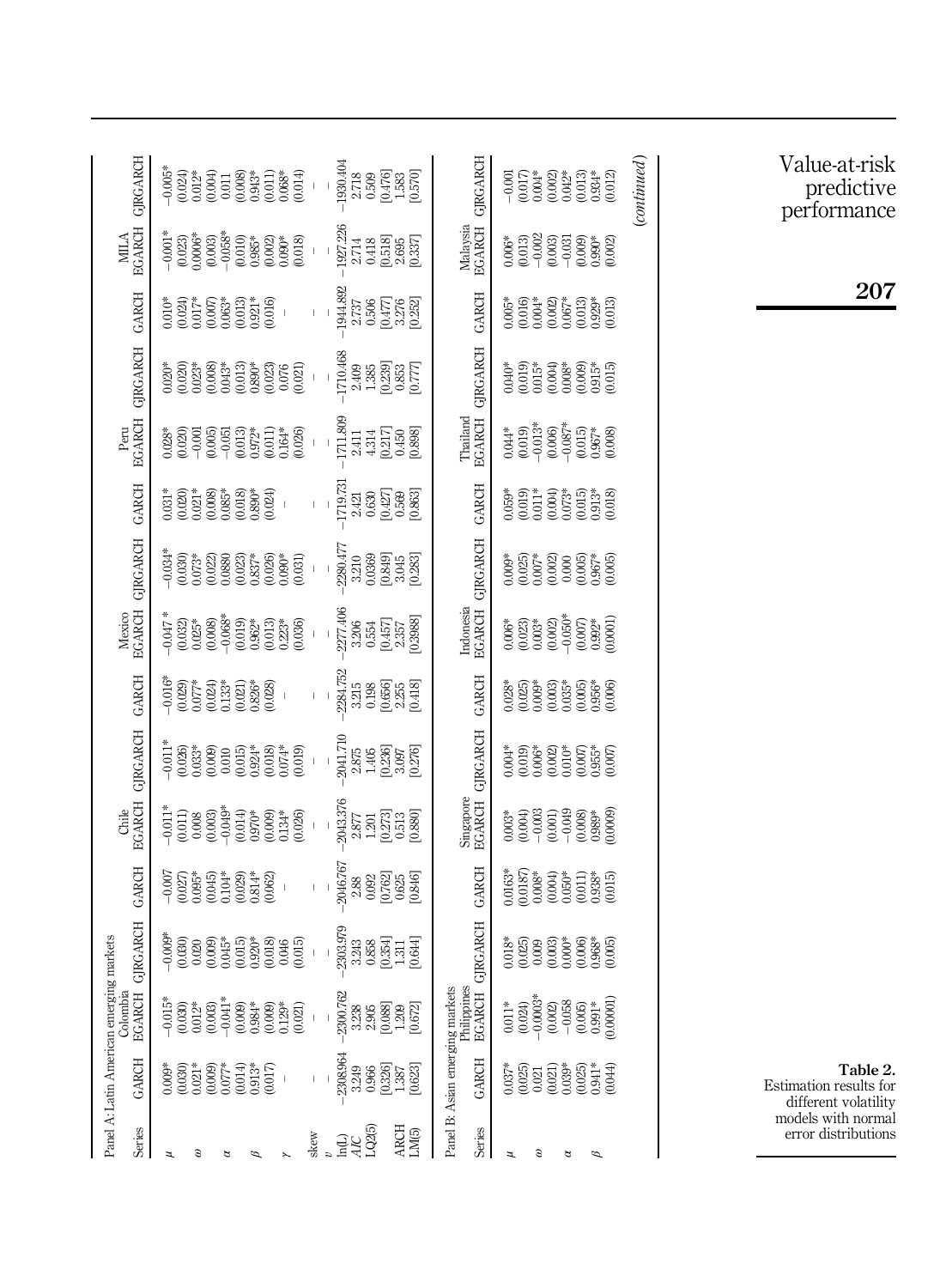| JEFAS<br>26,52 |                                                 | $-1535.055$<br>$0.034*$<br>$7.133$<br>[0.048]<br>(0.015)<br>$1.844$<br>[0.507]<br>2.163                                                                                                                                                                                                                                                                                                                                                                                               |
|----------------|-------------------------------------------------|---------------------------------------------------------------------------------------------------------------------------------------------------------------------------------------------------------------------------------------------------------------------------------------------------------------------------------------------------------------------------------------------------------------------------------------------------------------------------------------|
|                | EGARCH GIRGARCH<br>Malaysia                     | $-1539.191$<br>$0.121*$<br>$10.928$<br>$[0.005]$<br>(0.019)<br>$\frac{2.590}{[0.355]}$<br>2.169                                                                                                                                                                                                                                                                                                                                                                                       |
| 208            | <b>GARCH</b>                                    | $-1537.630$<br>[0.446]<br>$7.885\atop \begin{bmatrix} 0.031 \end{bmatrix}$<br>2.116<br>2.165<br>$\overline{\phantom{a}}$                                                                                                                                                                                                                                                                                                                                                              |
|                |                                                 | $-1625.640$<br>2.2902<br>[0.433]<br>3.383<br>[0.239]<br>$0.106*$<br>(0.020)<br>2.859                                                                                                                                                                                                                                                                                                                                                                                                  |
|                | EGARCH GIRGARCH<br>Thailand                     | $-1625.695$<br>$0.121*$<br>[0.204]<br>2.2903<br>[0.282]<br>(0.022)<br>3.787<br>3.691                                                                                                                                                                                                                                                                                                                                                                                                  |
|                | <b>GARCH</b>                                    | $-1650.041$<br>$\begin{bmatrix} 8.811 \\[-4pt] 0.013 \end{bmatrix}$<br>[0.097]<br>5.869<br>2.323<br>$\mathfrak l$                                                                                                                                                                                                                                                                                                                                                                     |
|                |                                                 | 2012.716<br>[0.746]<br>$0.049*$<br>$1.873$<br>[0.649]<br>(6000)<br>2.834<br>0.957                                                                                                                                                                                                                                                                                                                                                                                                     |
|                | EGARCH GIRGARCH<br>Indonesia                    | $-2011.677$<br>(0.010)<br>[0.613]<br>$[0.617]$<br>$0.056*$<br>2.832<br>$2.024\,$<br>1.407                                                                                                                                                                                                                                                                                                                                                                                             |
|                | <b>GARCH</b>                                    | $-2029.247$<br>[0.675]<br>[0.071]<br>2.856<br>6.422<br>1.197<br>$\overline{\phantom{a}}$<br>T                                                                                                                                                                                                                                                                                                                                                                                         |
|                |                                                 | $-1611.665$<br>$3.681$<br>$[0.205]$<br>2.2706<br>[0.325]<br>(0.012)<br>0.049<br>3.487                                                                                                                                                                                                                                                                                                                                                                                                 |
|                | <b>EGARCH GIRGARCH</b><br>Singapore             | $-1610.373$<br>$4.310$<br>[0.218]<br>[0.147]<br>$0.065*$<br>(0.007)<br>4.319<br>2.269                                                                                                                                                                                                                                                                                                                                                                                                 |
|                | <b>GARCH</b>                                    | $-1620.450$<br>[0.184]<br>[0.533]<br>4.648<br>2.282<br>1.734<br>I<br>I                                                                                                                                                                                                                                                                                                                                                                                                                |
|                | <b>GIRGARCH</b>                                 | $-1974.254$<br>[0.641]<br>[0.850]<br>(0.009)<br>1.905<br>0.610<br>0.045<br>2.78                                                                                                                                                                                                                                                                                                                                                                                                       |
|                | Philippines<br><b>EGARCH</b>                    | $-1958.942$<br>$0.021*$<br>[0.488]<br>(0.008)<br>[0.299]<br>2.758<br>1.924<br>3.664                                                                                                                                                                                                                                                                                                                                                                                                   |
|                | Panel B: Asian emerging markets<br><b>GARCH</b> | Note(s): In(L) is the value of the maximized log-likelihood. AIC is the Akaike Information Criterion, LQ2(5) is the Ljung and Box statistics of order five computed on the<br>standardized square residuals, ARCH LM is the ARCH Lagrange Multiplier test of order five.* indicates significance at the 1% significance level, standard errors are in<br>parentheses and the numbers in brackets are $p$ -values<br>$-1986.776$<br>$[0.750]$<br>$\frac{0.676}{[0.831]}$<br>2.796<br>H |
| Table 2.       | Series                                          | LQ2(5)<br>ARCH<br>LM(5)<br>skew<br>$\ln(L)$<br>AIC                                                                                                                                                                                                                                                                                                                                                                                                                                    |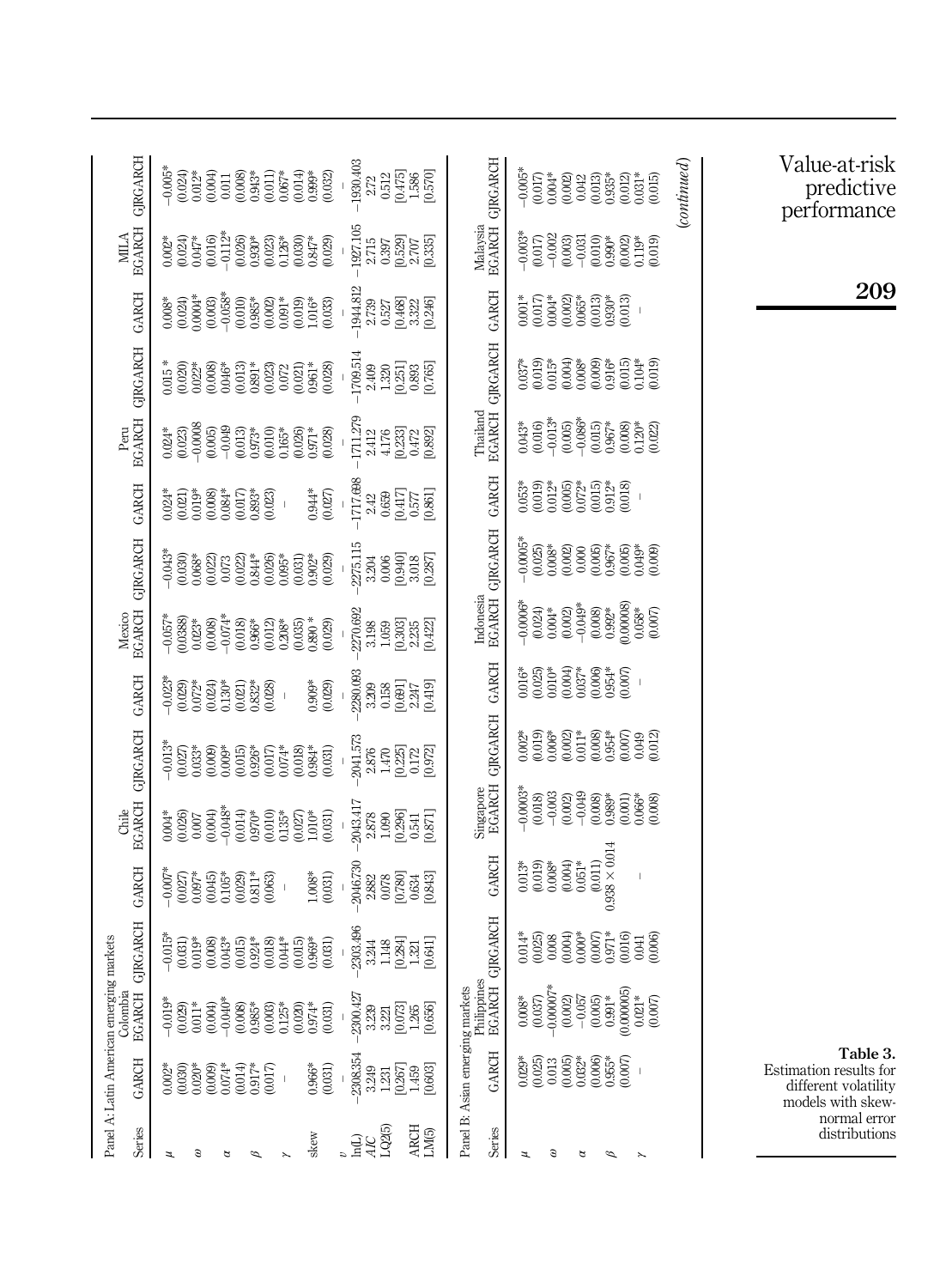| JEFAS<br>26,52 | EGARCH GJRGARCH                          | $0.953*$<br>(0.031)   | 1533.893<br>2163<br>7.436<br>2.1954<br>2.1951                                                                                                                                                                                                                                                                                                                                                              |
|----------------|------------------------------------------|-----------------------|------------------------------------------------------------------------------------------------------------------------------------------------------------------------------------------------------------------------------------------------------------------------------------------------------------------------------------------------------------------------------------------------------------|
|                | Malaysia                                 | $0.961*$<br>(0.030)   | $-1538.453$<br>$2.169$<br>11.160<br>$[0.005]$<br>$2.738$<br>$[0.330]$                                                                                                                                                                                                                                                                                                                                      |
| $210\,$        |                                          | (0.030)<br>$0.948*$   | 1536.195<br>328<br>2325<br>2342<br>2425                                                                                                                                                                                                                                                                                                                                                                    |
|                | EGARCH GJRGARCH GARCH                    | $0.974*$<br>(0.029)   | $-1625.235$<br>$\begin{array}{c} [0.426] \\ 3.437 \\ [0.232] \end{array}$<br>2.291<br>2.899                                                                                                                                                                                                                                                                                                                |
|                | Thailand                                 | $0.987*$<br>(0.029)   | $-1625.596$<br>[0.276]<br>3.745<br>[0.198]<br>2.292<br>3.831                                                                                                                                                                                                                                                                                                                                               |
|                |                                          | $0.954*$<br>(0.028)   | $-1648.736$<br>[0.088]<br>2.323<br>6.045<br>$\frac{9117}{[0.011]}$<br>$\overline{1}$                                                                                                                                                                                                                                                                                                                       |
|                | EGARCH GJRGARCH GARCH                    | $0.920*$<br>(0.027)   | 2008.529<br>$\begin{array}{c} 230 \\ 230 \\ -100 \\ -100 \\ -100 \\ \hline \end{array}$                                                                                                                                                                                                                                                                                                                    |
|                | Indonesia                                | $0.927*$<br>(0.027)   | $-2008.127$<br>2.829<br>2.042<br>2.0609<br>2.3666<br>[0.628]                                                                                                                                                                                                                                                                                                                                               |
|                |                                          | (0.026)<br>$0.914*$   | 2024.403<br>[0.095]<br>$\frac{1.121}{[0.697]}$<br>2.850<br>5.892<br>$\overline{1}$                                                                                                                                                                                                                                                                                                                         |
|                | EGARCH GJRGARCH GARCH                    | $0.971*$<br>(0.030)   | $-1611.210$<br>$\begin{array}{l} 2.31 \\ 2.43 \\ 3.31 \\ 4.32 \\ 5.33 \\ 6.85 \\ 7.85 \\ 8.87 \\ 1.82 \\ 1.83 \\ 1.84 \\ 1.85 \\ 1.87 \\ 1.89 \\ 1.81 \\ 1.82 \\ 1.83 \\ 1.84 \\ 1.85 \\ 1.87 \\ 1.89 \\ 1.89 \\ 1.89 \\ 1.89 \\ 1.89 \\ 1.89 \\ 1.89 \\ 1.89 \\ 1.89 \\ 1.89 \\ 1.89 \\ 1.89 \\ 1.89 \\ 1.89 \\ 1.89 \\ 1.$                                                                               |
|                | Singapore                                | $0.976*$<br>(0.030)   | $-1610.080$<br>$^{27}_{480}$<br>$^{480}_{481}$<br>$^{61}_{481}$<br>$^{61}_{481}$<br>$^{61}_{481}$                                                                                                                                                                                                                                                                                                          |
|                | GARCH                                    | (0.030)<br>$0.963*$   | 1619.686<br>$\begin{array}{c} [0.180] \\ 1.725 \\ [0.535] \end{array}$<br>2.282<br>4.684                                                                                                                                                                                                                                                                                                                   |
|                | H GJRGARCH                               | $0.950*$<br>(0.030)   | of the maximized log-likelihood. AIC is the Akaike Information Criterion, LQ2(5) is the Ljung and Box statistics of order five computed on the<br>als, ARCH LM is the ARCH Lagrange Multiplier test of order five.* indicates significance at the 1% significance level, standard errors are in<br>$\frac{1}{2}$ in brackets are $p$ -values<br>$-1973.034$<br>[0.629] 0.652<br>[0.838]<br>$2.78$<br>1.957 |
|                | <b>g</b><br>Philippin<br><b>EGARC</b>    | $0.962*$<br>(0.031)   | 2.759<br>3.672<br>3.6739<br>3.944<br>10.484<br>$-19582$                                                                                                                                                                                                                                                                                                                                                    |
|                | Panel B: Asian emerging markets<br>GARCH | $0.942*$<br>$(0.030)$ | Note(s): ln(L) is the value<br>parentheses and the numb<br>standardized square residu<br>85.083<br>25 84 55 45 55<br>25 55 55 56 59<br>29 50 50 50 50                                                                                                                                                                                                                                                      |
| Table 3.       | Series                                   | skew                  | $\begin{array}{c} \text{ARCH} \\ \text{LM}(5) \end{array}$                                                                                                                                                                                                                                                                                                                                                 |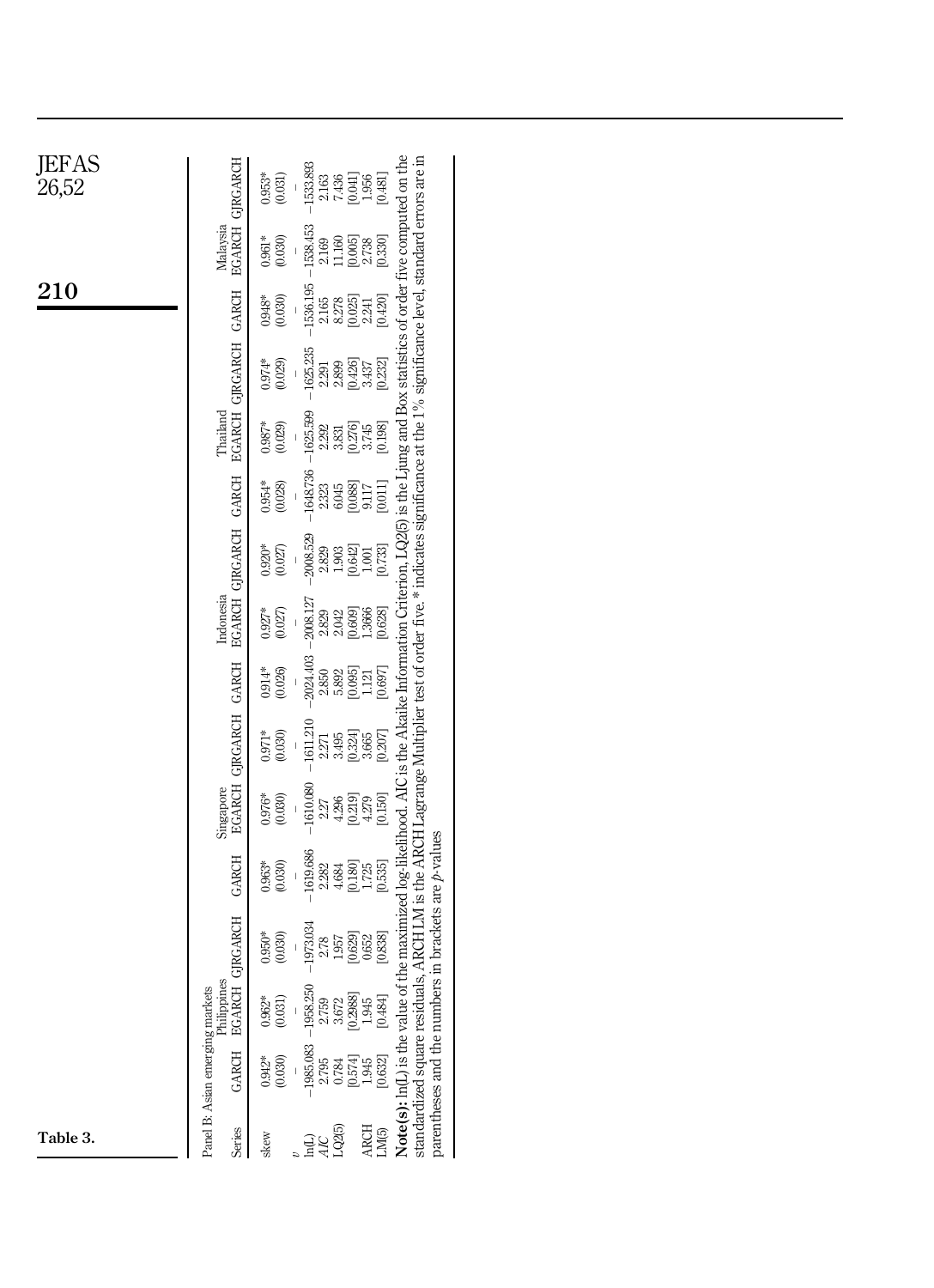<span id="page-14-0"></span>

| Series                                                                                    | Panel A: Latin American emerging markets<br><b>GARCH</b>                                                                        | Colombia<br><b>EGARCH</b>                                                                                                                                                                                                                                                                         | <b>GJRGARCH</b>                                                                                                                                       | <b>GARCH</b>                                                                                                                          |                                                                                                                                                | Chile<br>EGARCH GJRGARCH                                                                                                                                                                                                                                                                                                                         | <b>GARCH</b>                                                                                                                 |                                                                                                                                                                                                    | Mexico<br>EGARCH GJRGARCH                                                                                                                                                                                                                                                                           | <b>GARCH</b>                                                                                                                                                                                                                                                                                                                                                                                                    | Peru                                                                                                                                                                                                                                                                    | EGARCH GJRGARCH                                                                                                                                                                                                                                                       | <b>GARCH</b>                                                                                                                                   |                                                                                                                                                | $\begin{array}{ll} \text{MILA} \\ \text{BGARCH} \end{array} \text{GJRGARCH}$                                                                    |
|-------------------------------------------------------------------------------------------|---------------------------------------------------------------------------------------------------------------------------------|---------------------------------------------------------------------------------------------------------------------------------------------------------------------------------------------------------------------------------------------------------------------------------------------------|-------------------------------------------------------------------------------------------------------------------------------------------------------|---------------------------------------------------------------------------------------------------------------------------------------|------------------------------------------------------------------------------------------------------------------------------------------------|--------------------------------------------------------------------------------------------------------------------------------------------------------------------------------------------------------------------------------------------------------------------------------------------------------------------------------------------------|------------------------------------------------------------------------------------------------------------------------------|----------------------------------------------------------------------------------------------------------------------------------------------------------------------------------------------------|-----------------------------------------------------------------------------------------------------------------------------------------------------------------------------------------------------------------------------------------------------------------------------------------------------|-----------------------------------------------------------------------------------------------------------------------------------------------------------------------------------------------------------------------------------------------------------------------------------------------------------------------------------------------------------------------------------------------------------------|-------------------------------------------------------------------------------------------------------------------------------------------------------------------------------------------------------------------------------------------------------------------------|-----------------------------------------------------------------------------------------------------------------------------------------------------------------------------------------------------------------------------------------------------------------------|------------------------------------------------------------------------------------------------------------------------------------------------|------------------------------------------------------------------------------------------------------------------------------------------------|-------------------------------------------------------------------------------------------------------------------------------------------------|
| Э<br>z                                                                                    | $\begin{array}{l} 0.005^{*}\\ 0.028\\ 0.025^{*}\\ 0.013\\ 0.0013\\ 0.0001\\ 0.0000\\ 0.0004\\ 0.0004 \end{array}$               | $\begin{array}{l} 0.0008\\ -0.00008\\ -0.000000\\ -0.000000\\ -0.000000\\ -0.000000\\ -0.000000\\ -0.000000\\ -0.000000\\ -0.000000\\ -0.00000\\ -0.00000\\ -0.00000\\ -0.00000\\ -0.00000\\ -0.00000\\ -0.00000\\ -0.00000\\ -0.00000\\ -0.00000\\ -0.00000\\ -0.00000\\ -0.00000$<br>(0.027)    | $-0.006*$<br>$(0.028)$<br>$0.022*$<br>$0.914*$<br>$(0.026)$<br>$0.058$<br>(0.020)<br>(0.012)<br>$0.048*$<br>$(0.022)$                                 |                                                                                                                                       | $-0.011*$<br>$-0.049*$<br>$\begin{array}{c} (0.012) \\ 0.976^* \\ (0.0009) \\ 0.059^* \end{array}$<br>$0.017$<br>$0.006$<br>$0.002$<br>(0.003) | $\begin{array}{l} \begin{array}{l} * \\ 0.012 \\ 0.025 \\ 0.035 \\ 0.000 \\ 0.000 \\ 0.000 \\ 0.000 \\ 0.000 \\ 0.000 \\ 0.000 \\ 0.000 \\ 0.000 \\ 0.000 \\ 0.000 \\ 0.000 \\ 0.000 \\ 0.000 \\ 0.000 \\ 0.000 \\ 0.000 \\ 0.000 \\ 0.000 \\ 0.000 \\ 0.000 \\ 0.000 \\ 0.000 \\ 0.000 \\ 0.000 \\ 0.000 \\ $<br>$0.016$<br>$0.05$ *<br>(0.016) | $\begin{array}{l} 0.002^* \\ 0.028) \\ 0.037^* \\ 0.036 \\ 0.036) \\ 0.025 \\ 0.025 \\ 0.047^* \\ \end{array}$<br>(0.039)    | $-0.093*$<br>$\begin{array}{c} 1010\\ -0.0260\\ 0.000\\ 0.000\\ 0.000\\ \end{array}$<br>$\begin{array}{c} (0.017) \\ 0.977^{*\!*} \\ (0.0006) \\ (0.0006) \\ (0.009^{*\!*} \end{array}$<br>(0.014) | $\begin{array}{l} 0.098\\ -0.028\\ -0.028\\ -0.020\\ -0.020\\ -0.020\\ -0.020\\ -0.020\\ -0.020\\ -0.030\\ -0.030\\ -0.030\\ -0.030\\ -0.030\\ -0.030\\ -0.030\\ -0.030\\ -0.030\\ -0.030\\ -0.030\\ -0.030\\ -0.030\\ -0.030\\ -0.030\\ -0.030\\ -0.030\\ -0.030\\ -0.030\\ -0.030\\ -0.030\\ -0.$ | $\begin{array}{c} 0.035^{*} \\ 0.018 \\ 0.021^{*} \\ 0.011 \\ 0.011 \\ \end{array}$<br>$\begin{array}{l} (39 \\ 0.018) \\ (0.018) \\ (0.018) \\ (0.02) \\ (0.018) \\ (0.018) \\ (0.018) \\ (0.018) \\ (0.018) \\ (0.018) \\ (0.018) \\ (0.018) \\ (0.018) \\ (0.018) \\ (0.018) \\ (0.018) \\ (0.018) \\ (0.018) \\ (0.018) \\ (0.018) \\ (0.018) \\ (0.018) \\ (0.018) \\ (0.018) \\ (0.018) \\ (0.018) \\ (0$ | $\begin{array}{l} 0.036^{*}\\ 0.018\\ 0.018\\ 0.006\\ 0.003\\ 0.034\\ 0.013\\ 0.013\\ 0.010\\ 0.010\\ 0.000\\ 0.000\\ 0.000\\ 0.000\\ 0.000\\ 0.000\\ 0.000\\ 0.000\\ 0.000\\ 0.000\\ 0.000\\ 0.000\\ 0.000\\ 0.000\\ 0.000\\ 0.000\\ 0.000\\ 0.000\\ 0.000\\ 0.000\\ $ | $\begin{array}{l} 0.033\\ 0.018\\ 0.019\\ 0.010\\ 0.026\\ 0.023\\ 0.012\\ 0.001\\ 0.001\\ 0.003\\ 0.003\\ 0.003\\ 0.003\\ 0.003\\ 0.003\\ 0.003\\ 0.003\\ 0.003\\ 0.003\\ 0.003\\ 0.003\\ 0.003\\ 0.003\\ 0.003\\ 0.003\\ 0.003\\ 0.003\\ 0.003\\ 0.003\\ 0.003\\ 0.$ | $\begin{array}{l} 0.046^* \\ 0.016 \\ 0.010 \\ 0.021 \\ 0.021 \end{array}$<br>$0.001*$<br>$(0.023)$<br>$0.014*$<br>(0.009)                     | $\begin{array}{c} -0.054* \\ 0.015 \\ 0.987* \\ 0.003 \\ 0.003 \end{array}$<br>$-0.004*$<br>$-0.022$<br>$-0.002$<br>(0.002)<br>(0.032)         | $-0.006$<br>$-0.023$<br>$-0.034$<br>$-0.004$<br>$-0.006$<br>$-0.066$<br>$-0.066$<br>$-0.056$<br>$-0.012$<br>$-0.012$                            |
| LQ2(5)<br>$\begin{array}{c} \text{ARCH} \\ \text{LM}(5) \end{array}$<br>skew<br>ਪੁਰ<br>ਜੁ | $-2287.180$<br>$6.475*$<br>(1.218)<br>$0.262$<br>[0.609]<br>3.219<br>$1.470$<br>[0.600]                                         | 2280.914<br>(1.375)<br>[0.099]<br>0.718<br>6.918<br>3.212<br>2.723<br>1.050                                                                                                                                                                                                                       | $\begin{array}{c} (1.285) \\ -2.282.889 \\ 3.215 \end{array}$<br>$6.682*$<br>$\begin{array}{c} 0.467 \\ 0.494 \\ 0.366 \\ 1.368 \\ 0.628 \end{array}$ | $\begin{array}{l} 2003.153 \\ 2.82 \\ 2.827 \\ 0.093 \\ 0.045 \\ 0.0466 \\ 0.466 \end{array}$<br>(1.028)<br>$6.393*$                  | 1995.440<br>$6.706*$<br>(1.047)<br>$\begin{bmatrix} 0.158 \\ 1.527 \end{bmatrix}$<br>2.811<br>4.945<br>[0.585]                                 | $-1994.164$<br>$2.809$<br>$6.808*$<br>(1.126)<br>$2.494$<br>[0.114]<br>0.434<br>[10.901]                                                                                                                                                                                                                                                         | $(1.094)$<br>$-2258.453$<br>$3.179$<br>$6.334*$<br>$\begin{array}{c} 0.182 \\ 0.669 \\ 1.567 \\ 1.577 \\ \hline \end{array}$ | $-2245.277$<br>3.162<br>[1.321e.04]<br>14.610<br>$6.055*$<br>$(0.895)$<br>2.182<br>[0.432]                                                                                                         | $-2251.109$<br>$6.200*$<br>(1.032)<br>$\begin{array}{l} 3.17 \\ 1.406 \\ 1.779 \\ 0.373 \\ 1.732 \\ 0.523 \\ \end{array}$                                                                                                                                                                           | $\begin{array}{r} \mathbf{-3.3}\ \ 4.233\ \ 0.560\ \ 0.0102\ \ 0.0000\ \ 0.0000\ \ 0.0000\ \ 0.0000\ \ 0.0000\ \ 0.0000\ \ 0.0000\ \ 0.0000\ \ 0.0000\ \ 0.0000\ \end{array}$                                                                                                                                                                                                                                   | $\begin{array}{c} \textbf{1}657.847 \\ \textbf{2.337} \end{array}$<br>$4.448*$<br>(0.608)<br>$\begin{array}{l} 11.180 \\ 0.005 \\ 0.348 \\ 0.927 \end{array}$                                                                                                           | 1656.315<br>(0.611)<br>4.446*<br>$\begin{array}{l} 2.35 \\ 4.36 \\ 0.30 \\ 0.02 \\ \end{array}$<br>[0.965]                                                                                                                                                            | $\begin{array}{c} (1.395) \\ -1922.068 \\ 2.707 \end{array}$<br>$7260*$<br>$\begin{array}{c} 1.495 \\ [0.222] \\ 6.680 \end{array}$<br>[0.042] | $\begin{array}{l} (1.667) \\ -1.907194 \\ 2.687 \\ 1.054 \\ 1.0305 \\ 0.305 \\ 4.295 \end{array}$<br>$8.017*$<br>0.149                         | $7.855*$<br>$(1.587)$<br>$-1909.989$<br>$2.691$<br>$\begin{array}{c} 1.184 \\ 1.277 \\ 0.277 \\ 0.087 \\ 0.087 \end{array}$                     |
| <b>Series</b>                                                                             | Panel B: Asian emerging markets<br><b>GARCH</b>                                                                                 | Philippines<br>EGARCH (                                                                                                                                                                                                                                                                           | <b>GIRGARCH</b>                                                                                                                                       | <b>GARCH</b>                                                                                                                          |                                                                                                                                                | Singapore<br>EGARCH GJRGARCH                                                                                                                                                                                                                                                                                                                     | <b>GARCH</b>                                                                                                                 |                                                                                                                                                                                                    | Indonesia<br>EGARCH GJRGARCH                                                                                                                                                                                                                                                                        | <b>GARCH</b>                                                                                                                                                                                                                                                                                                                                                                                                    | Thailand<br>EGARCH (                                                                                                                                                                                                                                                    | <b>GIRGARCH</b>                                                                                                                                                                                                                                                       | <b>GARCH</b>                                                                                                                                   |                                                                                                                                                | Malaysia<br>EGARCH GJRGARCH                                                                                                                     |
| skew<br>Э<br>z<br>₫<br>Φ                                                                  | $\begin{array}{l} 0.00000\\ 0.00000\\ 0.0000\\ 0.0000\\ 0.0000\\ \end{array}$<br>$0.013$<br>$0.944*$<br>(0.019)<br>$\mathbb{I}$ | $\begin{array}{l} 0.016^* \\ 0.023 \\ 0.0023 \\ 0.0023 \\ 0.0034 \\ 0.0000 \\ 0.0000 \\ 0.0000 \\ 0.0000 \\ 0.011 \\ 0.011 \\ 0.011 \\ 0.011 \\ 0.011 \\ 0.011 \\ 0.011 \\ 0.011 \\ 0.011 \\ 0.011 \\ 0.011 \\ 0.011 \\ 0.011 \\ 0.011 \\ 0.011 \\ 0.011 \\ 0.011 \\ 0.011 \\ 0.011 \\ 0.011 \\ $ | (0.0088)<br>$0.009*$<br>$(0.009)$<br>$0.955*$<br>$\begin{array}{c} (0.024) \\ 0.013 \end{array}$<br>(0.005)<br>(0.015)<br>$0.019*$<br>0.046           | $0.057*$<br>$\begin{array}{c} 0.017 \\ 0.007 \end{array}$<br>(0.004)<br>$0.934*$<br>$(0.017)$<br>$0.017*$<br>(0.015)<br>$\bar{\rm I}$ | $0.005*$<br>$(0.018)$<br>$-0.006$<br>$(0.003) - 0.059$<br>$\begin{array}{l} 0.014 \\ 0.988 \\ 0.002 \\ 0.001 \\ \end{array}$<br>0.021)         | $\begin{array}{c} 0.008^* \\ 0.017 \\ 0.007 \\ 0.003 \\ 0.0014^* \\ 0.011 \\ 0.011 \end{array}$<br>$0.944*$<br>$(0.013)$<br>$0.066$<br>$0.019$                                                                                                                                                                                                   | $0.039*$<br>$0.022)$<br>$0.009*$<br>$0.005$<br>$0.047*$<br>$0.011$<br>$0.948*$<br>$(0.012)$                                  | $\begin{array}{l} 0.023^{*}\\ 0.021)\\ 0.0008^{*}\\ 0.0000\\ 0.0000\\ 0.001\\ 0.013\\ 0.003\\ 0.003\\ 0.003\\ 0.003\\ \end{array}$<br>0.000066<br>$0.079*$<br>(0.015)                              | $\begin{array}{l} 0.023 \\ 0.022 \\ 0.023 \\ 0.003 \end{array}$                                                                                                                                                                                                                                     | $\begin{array}{l} 0.049^* \\ 0.017) \\ 0.004^* \\ 0.003) \\ 0.059^* \\ 0.015) \end{array}$<br>$0.940*$<br>(0.015)<br>$\mathsf I$                                                                                                                                                                                                                                                                                | $\begin{array}{l} 0.042^{*}\\ 0.017\\ 0.013\\ 0.066\\ 0.070\\ 0.006\\ 0.010\\ 0.010\\ 0.010\\ 0.011\\ 0.010\\ 0.011\\ 0.031) \end{array}$                                                                                                                               | $\begin{array}{c} 0.004)\\ 0.015\\ 0.012)\\ 0.927^*\\ 0.927^* \end{array}$<br>$0.092$<br>$(0.0266)$<br>$^{(0.017)}_{0.009*}$<br>(0.018)<br>$0.041*$                                                                                                                   | $(0.015)$<br>$0.004$<br>(0.002)<br>$0.073*$<br>$(0.017)$<br>$0.924*$<br>$0.003*$<br>0.017                                                      | $0.003*$<br>$(0.015)$<br>$-0.006$<br>$\begin{array}{c} (0.002) \\ 0.131\end{array}$<br>$(0.025)$<br>(0.003)<br>(0.012)<br>$0.990*$<br>$-0.031$ | $-0.0002$<br>$\begin{array}{l} 0.0166\\ 0.004\\ 0.002\\ 0.050\\ 0.018\\ 0.018\\ 0.010\\ 0.010\\ \end{array}$<br>$(0.015)$<br>$0.030$<br>(0.018) |
|                                                                                           |                                                                                                                                 |                                                                                                                                                                                                                                                                                                   |                                                                                                                                                       |                                                                                                                                       |                                                                                                                                                |                                                                                                                                                                                                                                                                                                                                                  |                                                                                                                              |                                                                                                                                                                                                    |                                                                                                                                                                                                                                                                                                     |                                                                                                                                                                                                                                                                                                                                                                                                                 |                                                                                                                                                                                                                                                                         |                                                                                                                                                                                                                                                                       |                                                                                                                                                |                                                                                                                                                | (continued)                                                                                                                                     |
| models with t-student<br>error distributions                                              | Table 4.<br>Estimation results for<br>different volatility                                                                      |                                                                                                                                                                                                                                                                                                   |                                                                                                                                                       |                                                                                                                                       |                                                                                                                                                |                                                                                                                                                                                                                                                                                                                                                  |                                                                                                                              |                                                                                                                                                                                                    |                                                                                                                                                                                                                                                                                                     |                                                                                                                                                                                                                                                                                                                                                                                                                 |                                                                                                                                                                                                                                                                         |                                                                                                                                                                                                                                                                       | 211                                                                                                                                            |                                                                                                                                                | Value-at-risk<br>predictive<br>performance                                                                                                      |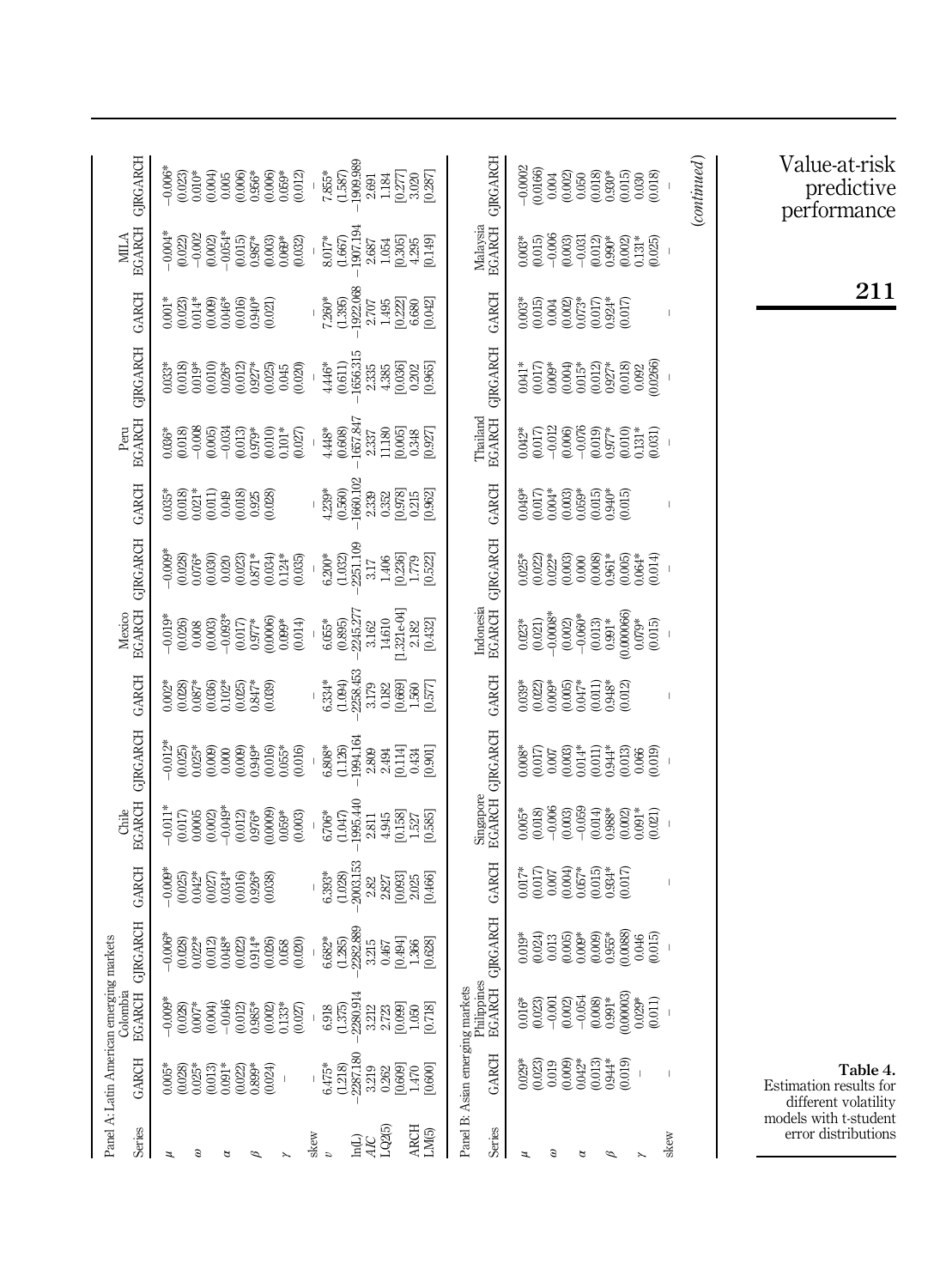| JEFAS<br>26,52 | $6.493*$<br>(1.113)<br>1507.854<br>$\begin{array}{l} 288 \\ 248 \\ 368 \\ -160 \\ -101 \\ \hline \end{array}$                                                                                                                                                                                                                                                                                                                                           |
|----------------|---------------------------------------------------------------------------------------------------------------------------------------------------------------------------------------------------------------------------------------------------------------------------------------------------------------------------------------------------------------------------------------------------------------------------------------------------------|
|                | <b>EGARCH GJRGARCH</b><br>Malaysia<br>$(1.074)$<br>-1511 257<br>[0.4066]<br>$6.345*$<br>$\begin{array}{l} 131 \\ 232 \\ 352 \\ 0.01 \\ 235 \\ 0.01 \\ 235 \\ \end{array}$                                                                                                                                                                                                                                                                               |
| 212            | 1509.149<br>(1.074)<br>6.379*                                                                                                                                                                                                                                                                                                                                                                                                                           |
|                | the maximized log-likelihood. AIC is the Akaike Information Criterion, LQ2(5) is the Ljung and Box statistics of order five computed on the<br>ls, ARCH LM is the ARCH Lagrange Multiplier test of order five.* indicates significance at the 1% significance level, standard errors are in<br>EGARCH GJRGARCH GARCH<br>$5.202*$<br>$(0.789)$<br>$1590.509$                                                                                             |
|                | Thailand<br>1590.564<br>$5.234*$<br>(2620)<br>$\begin{array}{l} 2.21 \\ 2.108 \\ 3.108 \\ 0.383 \\ \vdots \\ 0.334 \end{array}$<br>[0.285]                                                                                                                                                                                                                                                                                                              |
|                | 1602.207<br>GARCH<br>257<br>2365<br>2009<br>2009<br>(0.629)<br>$4.638*$                                                                                                                                                                                                                                                                                                                                                                                 |
|                | EGARCH GIRGARCH<br>$(0.572)$<br>1950.573<br>$4.628*$<br>$\begin{array}{l} 2.748 \\ 2.751 \\ 0.513 \\ 0.642 \\ 0.843 \\ 0.020 \end{array}$                                                                                                                                                                                                                                                                                                               |
|                | Indonesia<br>$\frac{1952095}{2.75}$<br>$4.575*$<br>(0.544)<br>[0.902]0.810<br>[0.790]                                                                                                                                                                                                                                                                                                                                                                   |
|                | 1961.665<br>(0.529)<br>4.377*                                                                                                                                                                                                                                                                                                                                                                                                                           |
|                | EGARCH GIRGARCH GARCH<br>1583.478<br>$6.229*$<br>$\begin{array}{c} [0.393] \\ 4.506 \\ [0.133] \end{array}$<br>(1.090)<br>2.232<br>3.077                                                                                                                                                                                                                                                                                                                |
|                | Singapore<br>$-1582.92$<br>$6.317*$<br>(1.139)<br>$\begin{array}{c} 23 \\ 23 \\ 33 \\ 33 \\ 24 \\ \end{array}$<br>$[0.111]$                                                                                                                                                                                                                                                                                                                             |
|                | 1590.816<br><b>GARCH</b><br>(1.006)<br>5.970*<br>[0242]<br>1.832<br>[0.510]<br>2241<br>4.102                                                                                                                                                                                                                                                                                                                                                            |
|                | s in brackets are <i>p</i> -values<br><b>GIRGARCH</b><br>$-1945.92$<br>8.172*<br>(1.582)<br>[0.913]<br>$\begin{array}{c} 2.74 \\ -1.86 \\ -0.86 \\ \hline \end{array}$                                                                                                                                                                                                                                                                                  |
|                | Philippines<br>EGARCH<br>$\begin{array}{l} 8.9666*\\ 8.932)\\ (1.832)\\ (1.832)\\ -1938.628\\ 2.731\\ 3.222\\ (0.363)\\ 1.604\\ 1.666 \end{array}$                                                                                                                                                                                                                                                                                                      |
|                | Panel B: Asian emerging markets<br>Note(s): ln(L) is the value of<br>parentheses and the number<br>standardized square residua<br>$\begin{array}{l} (1.411)\\ (1.950.912\\ 2.747\\ 2.747\\ 1.230\\ (1.608)\\ (1.603)\\ (1.603)\\ (1.603)\\ (1.603)\\ (1.603)\\ (1.603)\\ (1.603)\\ (1.603)\\ (1.603)\\ (1.603)\\ (1.603)\\ (1.603)\\ (1.603)\\ (1.603)\\ (1.603)\\ (1.603)\\ (1.603)\\ (1.603)\\ (1.603)\\ (1.603)\\ (1.60$<br><b>GARCH</b><br>$7.671*$ |
| Table 4.       | $\begin{array}{c} \text{ARCH} \\ \text{LM}(5) \end{array}$<br>Series<br>147<br>476<br>1926                                                                                                                                                                                                                                                                                                                                                              |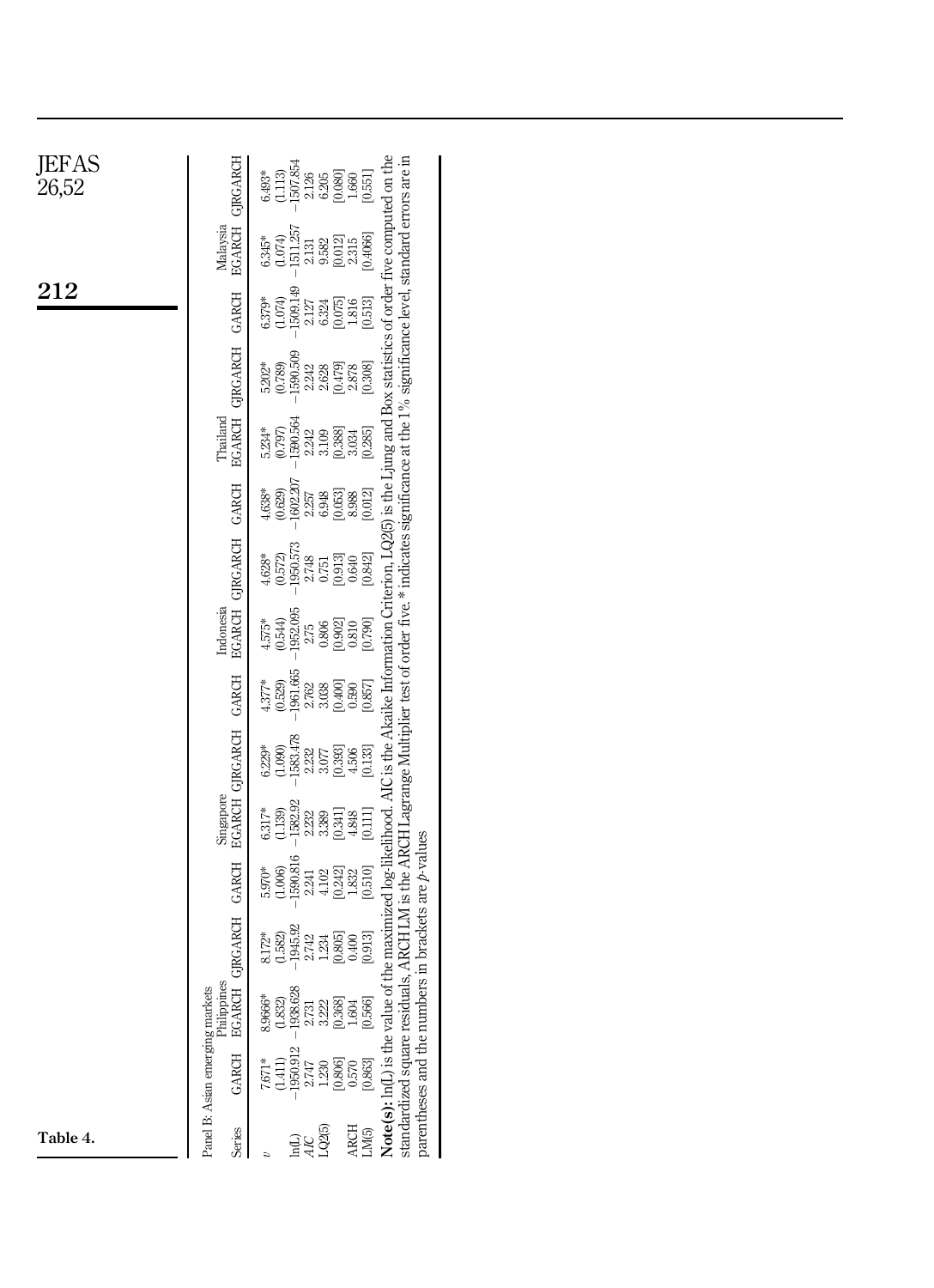|                                      | Panel A: Latin American emergin                                                         |                                                                                                                                                                                                                                                                                                                     | ag markets                                                                                  |                                                                                                                          |                                                                                                                                                                                                                                                                                                                                                                                                                                                                                                                                                                                                                                             |                                                                                                                                                                  |                                                                                                                                                  |                                                                                                                                                                       |                                                                                                                                            |                                                                                                                              |                                                                                                                                                                                                                                                                                                        |                                                                                                                                                                                                          |                                                                                                              |                                                                                                                                                                                                                                                                           |                                                                                                                                                                                                                                                                                                          |
|--------------------------------------|-----------------------------------------------------------------------------------------|---------------------------------------------------------------------------------------------------------------------------------------------------------------------------------------------------------------------------------------------------------------------------------------------------------------------|---------------------------------------------------------------------------------------------|--------------------------------------------------------------------------------------------------------------------------|---------------------------------------------------------------------------------------------------------------------------------------------------------------------------------------------------------------------------------------------------------------------------------------------------------------------------------------------------------------------------------------------------------------------------------------------------------------------------------------------------------------------------------------------------------------------------------------------------------------------------------------------|------------------------------------------------------------------------------------------------------------------------------------------------------------------|--------------------------------------------------------------------------------------------------------------------------------------------------|-----------------------------------------------------------------------------------------------------------------------------------------------------------------------|--------------------------------------------------------------------------------------------------------------------------------------------|------------------------------------------------------------------------------------------------------------------------------|--------------------------------------------------------------------------------------------------------------------------------------------------------------------------------------------------------------------------------------------------------------------------------------------------------|----------------------------------------------------------------------------------------------------------------------------------------------------------------------------------------------------------|--------------------------------------------------------------------------------------------------------------|---------------------------------------------------------------------------------------------------------------------------------------------------------------------------------------------------------------------------------------------------------------------------|----------------------------------------------------------------------------------------------------------------------------------------------------------------------------------------------------------------------------------------------------------------------------------------------------------|
|                                      | <b>GARCH</b>                                                                            | Colombia<br><b>EGARCH</b>                                                                                                                                                                                                                                                                                           | <b>GRGARCH</b>                                                                              | <b>GARCH</b>                                                                                                             |                                                                                                                                                                                                                                                                                                                                                                                                                                                                                                                                                                                                                                             | Chile<br>EGARCH GJRGARCH                                                                                                                                         | <b>GARCH</b>                                                                                                                                     |                                                                                                                                                                       | Mexico<br>EGARCH GJRGARCH GARCH                                                                                                            |                                                                                                                              |                                                                                                                                                                                                                                                                                                        | Peru<br>EGARCH GJRGARCH GARCH                                                                                                                                                                            |                                                                                                              |                                                                                                                                                                                                                                                                           | $\begin{array}{ll} \text{MILA} \\ \text{BGARCH} \\ \text{GRGARCH} \end{array}$                                                                                                                                                                                                                           |
|                                      | $0.001*$<br>$(0.031)$<br>$0.025*$<br>$0.013)$<br>$0.090*$                               | $-0.009*$<br>$-0.046$<br>$0.007*$                                                                                                                                                                                                                                                                                   | $-0.007*$<br>$0.021*$<br>$0.012$<br>$0.047*$                                                | $-0.007*$<br>$0.027$<br>$0.034*$<br>$0.042*$                                                                             | $0.003$<br>$0.002$<br>$0.0504$<br>$0.012$<br>$0.0008$<br>$0.0008$<br>$-0.007*$                                                                                                                                                                                                                                                                                                                                                                                                                                                                                                                                                              |                                                                                                                                                                  | $\begin{array}{c} 114 \\ 110 \\ 100 \\ 000 \\ 000 \\ 000 \\ 000 \\ \end{array}$                                                                  | $(0.10)$<br>$(0.003)$<br>$-0.092$ *<br>$-0.039*$                                                                                                                      |                                                                                                                                            | $\begin{array}{c} 0.015* \\ 0.021) \\ 0.020 \\ 0.011) \end{array}$<br>$0.049*$                                               | $\begin{array}{l} * \\ 0.016 \\ 0.016 \\ 0.016 \\ 0.005 \\ 0.010 \\ 0.010 \\ 0.000 \\ 0.000 \\ 0.000 \\ 0.000 \\ 0.000 \\ 0.000 \\ 0.000 \\ 0.000 \\ 0.000 \\ 0.000 \\ 0.000 \\ 0.000 \\ 0.000 \\ 0.000 \\ 0.000 \\ 0.000 \\ 0.000 \\ 0.000 \\ 0.000 \\ 0.000 \\ 0.000 \\ 0.000 \\ 0.000 \\ 0.000 \\ $ |                                                                                                                                                                                                          |                                                                                                              | $\begin{array}{l} \text{1.5}\ 2.0003\\ 0.024\\ 0.002\\ 0.002\\ 0.003\\ 0.05\\ 0.003\\ 0.003\\ 0.003\\ 0.003\\ 0.003\\ 0.003\\ 0.003\\ 0.003\\ 0.003\\ 0.003\\ 0.003\\ 0.003\\ 0.003\\ 0.003\\ 0.003\\ 0.003\\ 0.003\\ 0.003\\ 0.003\\ 0.003\\ 0.003\\ 0.003\\ 0.003\\ 0.$ | $-0.005*$<br>$(0.024)$                                                                                                                                                                                                                                                                                   |
|                                      | $\begin{array}{c} (0.022) \\ 0.900* \\ (0.024) \end{array}$                             | $\begin{array}{l} 0.12 \\[-4pt] 0.98 \\[-4pt] 0.002 \\[-4pt] 0.003 \\[-4pt] 0.003 \\[-4pt] 0.003 \\[-4pt] 0.003 \\[-4pt] 0.003 \\[-4pt] 0.003 \\[-4pt] 0.003 \\[-4pt] 0.003 \\[-4pt] 0.003 \\[-4pt] 0.003 \\[-4pt] 0.003 \\[-4pt] 0.003 \\[-4pt] 0.003 \\[-4pt] 0.003 \\[-4pt] 0.003 \\[-4pt] 0.003 \\[-4pt] 0.003$ | $\begin{array}{l} 0.027 \\ 0.057 \\ 0.031 \\ 0.996 \\ \end{array}$<br>$(0.022)$<br>$0.914*$ | $0.016$<br>$0.926$ *<br>$0.038$                                                                                          | $0.059*$<br>$0.0041*$<br>$1.014*$                                                                                                                                                                                                                                                                                                                                                                                                                                                                                                                                                                                                           | $0.010$<br>0.949*<br>0.016)<br>0.016)<br>0.016)<br>1.006*                                                                                                        | $\begin{array}{c} (0.025) \\ 0.848^* \\ (0.038) \end{array}$<br>$\bar{1}$                                                                        | $\begin{array}{c} (0.016) \\ 0.977* \\ (0.0005) \\ (0.0005) \\ 0.101* \end{array}$                                                                                    | $\begin{array}{l} 0.023 \\ 0.873^* \\ 0.034) \\ 0.122^* \\ 0.035) \\ 0.035 \end{array}$                                                    | $0.017$<br>$0.926$ <sup>*</sup><br>$0.028$ )                                                                                 |                                                                                                                                                                                                                                                                                                        |                                                                                                                                                                                                          | $\begin{array}{c} (0.016) \\ 0.940^* \\ (0.021) \end{array}$<br>$\bar{\rm I}$                                | $\begin{array}{l} 0.015 \\ 0.037^* \\ 0.003 \\ 0.0031 \\ 0.011^* \\ 0.037 \\ 0.037 \\ 0.037 \\ 0.037 \\ 0.037 \\ 0.037 \\ 0.048 \\ 0.048 \end{array}$                                                                                                                     |                                                                                                                                                                                                                                                                                                          |
|                                      | $(0.034)$<br>6.513*<br>$0.992*$                                                         |                                                                                                                                                                                                                                                                                                                     | $0.034$<br>6.698 *                                                                          | $\begin{array}{c} 0.036 \\ 6.387 \\ 0.027 \end{array}$<br>$1.009*$                                                       |                                                                                                                                                                                                                                                                                                                                                                                                                                                                                                                                                                                                                                             | $(0.0366)$<br>$6.804*$                                                                                                                                           | $0.947*$<br>$(0.033)$<br>$6.560$                                                                                                                 | $(0.014)$<br>$0.936*$<br>$\begin{array}{c} (0.033) \\ 6.288^* \end{array}$                                                                                            | $\begin{array}{c} (0.033) \\ 6.418 \\ (1.118) \end{array}$                                                                                 | $\begin{array}{c} 0.939^* \\ 0.031 \\ 4.261^* \\ 0.563 \end{array}$                                                          |                                                                                                                                                                                                                                                                                                        | $(0.031)$<br>4.459*                                                                                                                                                                                      | $\begin{array}{c} 0.999 \\ 0.035 \\ 7.263^* \\ \end{array}$                                                  |                                                                                                                                                                                                                                                                           |                                                                                                                                                                                                                                                                                                          |
|                                      | 2287.149<br>(1.239)<br>0.288<br>3.221                                                   | 2280.91<br>3213<br>2.751                                                                                                                                                                                                                                                                                            | $-2282.884$<br>(1.301)<br>3216<br>0.489                                                     | $\begin{array}{c} -2003.121 \\ 2.822 \\ 2.817 \end{array}$                                                               | $\begin{array}{c} (0.035) \\ 6.698^* \\ (1.048) \\ 1995.366 \\ 2.812 \end{array}$<br>4.906                                                                                                                                                                                                                                                                                                                                                                                                                                                                                                                                                  | 1994.151<br>(1.125)<br>2.479<br>2.811                                                                                                                            | 2257235<br>(1.184)<br>3.179<br>0.146                                                                                                             | $-2243.526$<br>3.161<br>(0.980)<br>$14.30\,$                                                                                                                          | $.2249.833$<br>$3.17$<br>1.310                                                                                                             | $\begin{array}{r} \begin{array}{c} 165827 \\ 165827 \\ 2.338 \\ 3.005 \end{array} \end{array}$                               | 1956.838<br>1957<br>1958.93 1958<br>1969.95 1969                                                                                                                                                                                                                                                       | $\begin{array}{l} 1654.922 \\ 2.334 \\ 4.260 \end{array}$<br>(0.575)                                                                                                                                     | $\begin{array}{l} 1922.067 \\ 2.708 \\ 1.496 \\ [0.221] \\ 6.680 \end{array}$                                | $\begin{array}{l} 1907.025 \\ 2.688 \\ 1.031 \end{array}$                                                                                                                                                                                                                 |                                                                                                                                                                                                                                                                                                          |
|                                      | [0.592]<br>$1.474$<br>[0.599]                                                           | [0.717]<br>[0.097]<br>1.054                                                                                                                                                                                                                                                                                         | [0.484]<br>[0.629]<br>1.364                                                                 | [0.093]<br>[0.463]<br>2.039                                                                                              | $\begin{array}{c} [0.161] \\ 1.538 \\ [0.582] \end{array}$                                                                                                                                                                                                                                                                                                                                                                                                                                                                                                                                                                                  | $\begin{array}{c} [0.115] \\ 0.437 \end{array}$<br>[0.902]                                                                                                       | $\begin{array}{c} [0.702] \\[-4pt] 1.865 \\[-4pt] [0.502] \end{array}$                                                                           | (1.560e.04)<br>1.556<br>[0.578]                                                                                                                                       | [0.252]<br>1.822<br>[0.512]                                                                                                                | $\begin{matrix} 0.083 \\ 0.170 \\ 0.973 \end{matrix}$                                                                        |                                                                                                                                                                                                                                                                                                        | $[0.039]$<br>$0.190$<br>$[0.968]$                                                                                                                                                                        | [0.041]                                                                                                      | $\begin{matrix} 0.310 \\ 4.371 \\ 0.143 \end{matrix}$                                                                                                                                                                                                                     | $\begin{array}{c} [0.280] \\ 3.025 \\ [0.286] \end{array}$                                                                                                                                                                                                                                               |
|                                      | <b>GARCH</b>                                                                            | Philippines<br>Panel B: Asian emerging markets<br><b>EGARCH</b>                                                                                                                                                                                                                                                     | <b>GJRGARCH</b>                                                                             | <b>GARCH</b>                                                                                                             |                                                                                                                                                                                                                                                                                                                                                                                                                                                                                                                                                                                                                                             | Singapore<br>EGARCH GJRGARCH                                                                                                                                     | <b>GARCH</b>                                                                                                                                     |                                                                                                                                                                       | Indonesia<br>EGARCH GJRGARCH                                                                                                               | <b>GARCH</b>                                                                                                                 |                                                                                                                                                                                                                                                                                                        | Thailand<br>EGARCH GJRGARCH                                                                                                                                                                              | <b>GARCH</b>                                                                                                 |                                                                                                                                                                                                                                                                           | Malaysia<br>EGARCH GJRGARCH                                                                                                                                                                                                                                                                              |
|                                      | $0.042*$<br>(0.024)<br>$0.015$<br>$0.009$<br>$0.013$<br>$0.944*$<br>(0.019)<br>$0.025*$ | $\begin{array}{l} 0.0124\\ 0.024)\\ 0.0200\\ 0.0000\\ 0.003\\ 0.003\\ 0.0000\\ 0.0000\\ 0.0000\\ 0.0000\\ 0.0000\\ 0.000\\ 0.000\\ 0.000\\ 0.00\\ 0.00\\ 0.00\\ 0.00\\ 0.00\\ 0.00\\ 0.00\\ 0.00\\ 0.00\\ 0.00\\ 0.00\\ 0.00\\ 0.00\\ 0.00\\ 0.00\\ 0.00\\ 0.00\\ 0.0$<br>(0.010)                                   | (0.025)<br>$0.013$<br>$(0.005)$<br>$0.008*$<br>$0.015*$                                     | $\begin{array}{l} 0.021* \\ 0.019 \\ 0.007 \\ 0.004 \\ 0.057* \\ 0.015 \\ 0.035* \\ 0.017 \\ 0.010 \\ 0.017 \end{array}$ | $\begin{array}{c} 6.0088 \\ 0.018 \\ 0.007 \\ 0.003 \\ 0.003 \\ -0.039 \\ 0.003 \\ -0.039 \\ 0.039 \\ -0.039 \\ 0.039 \\ -0.039 \\ -0.039 \\ -0.039 \\ -0.039 \\ -0.039 \\ -0.039 \\ -0.039 \\ -0.039 \\ -0.039 \\ -0.039 \\ -0.039 \\ -0.039 \\ -0.039 \\ -0.039 \\ -0.039 \\ -0.039 \\ -0.039 \\ -0.039 \\ -0.039 \\ -0$<br>$\begin{array}{c} 0.14 \\ 0.98 \\ 0.98 \\ 0.00 \\ 0.01 \\ 0.01 \\ 0.01 \\ 0.01 \\ 0.01 \\ 0.01 \\ 0.01 \\ 0.01 \\ 0.01 \\ 0.01 \\ 0.01 \\ 0.01 \\ 0.01 \\ 0.01 \\ 0.01 \\ 0.01 \\ 0.01 \\ 0.01 \\ 0.01 \\ 0.01 \\ 0.01 \\ 0.01 \\ 0.01 \\ 0.01 \\ 0.01 \\ 0.01 \\ 0.01 \\ 0.01 \\ 0.01 \\ 0.01 \\ 0.01 \\ 0.$ | $\begin{array}{c} 0.012^{*}\\ 0.019\\ 0.007\\ 0.007\\ 0.003\\ 0.014^{*}\\ \end{array}$<br>$\begin{array}{l} 0.011\\0.04\\0.013\\0.000\\0.000\\0.001 \end{array}$ | $\begin{array}{l} 0.022^* \\ 0.024) \\ 0.009^* \\ 0.005 \end{array}$<br>$0.047*$<br>$\begin{array}{c} (0.012) \\ 0.948^* \\ (0.012) \end{array}$ | $-0.061*$<br>$\begin{array}{c} 0.005^* \\ 0.023) \\ 0.0006^* \\ 0.0003 \end{array}$<br>$\begin{array}{l} 0.013 \\ 0.996 \\ 0.0005 \\ 0.0000 \\ 0.0000 \\ \end{array}$ | $\begin{array}{c} 0.008^{*} \\ 0.024) \\ 0.008^{*} \\ 0.003 \end{array}$<br>$0.000$<br>$0.008$<br>$0.005$<br>$0.005$<br>$0.005$<br>$0.014$ | $\begin{array}{l} 0.040* \\ 0.019) \\ 0.003) \\ 0.003) \\ 0.003) \\ 0.0003 \end{array}$<br>$(0.015)$<br>$0.939$ *<br>(0.015) | $\begin{array}{c} 0.036^{*} \\ 0.018 \\ 0.012 \\ 0.006 \\ 0.0075 \\ \end{array}$<br>$\begin{array}{l} 0.019 \\ 0.976 \\ 0.010 \\ 0.010 \\ 0.031 \\ 0.031 \end{array}$                                                                                                                                  | $\begin{array}{c} 0.33^{*} \\ 0.018 \\ 0.010^{*} \\ 0.0004 \\ 0.016^{*} \\ 0.016^{*} \\ 0.016^{*} \\ \end{array}$<br>$(0.012)$<br>$0.927*$<br>$\begin{array}{c} (0.017) \\ 0.091 \\ (0.025) \end{array}$ | $\begin{array}{l} 0.002 \\ 0.016 \\ 0.004 \\ 0.002 \\ 0.007 \\ 0.017 \\ 0.017 \\ 0.017 \\ 0.017 \end{array}$ | $\begin{array}{c} -0.0004 \\ 0.016 \\ -0.006 \\ 0.003 \end{array}$<br>$0.012$<br>$0.990*$<br>$\begin{array}{c} (0.002) \\ 0.131\ ^* \\ (0.025) \end{array}$<br>$-0.031$                                                                                                   | $\begin{array}{l} (0.017)\\ (0.002)\\ (0.003)\\ (0.013)\\ (0.013)\\ (0.013)\\ (0.013)\\ (0.018)\\ (0.018)\\ (0.018)\\ (0.019)\\ (0.019)\\ (0.019)\\ (0.019)\\ (0.019)\\ (0.019)\\ (0.019)\\ (0.019)\\ (0.019)\\ (0.019)\\ (0.019)\\ (0.019)\\ (0.019)\\ (0.019)\\ (0.019)\\ (0.019)\\ (0.01$<br>$-0.001$ |
|                                      |                                                                                         |                                                                                                                                                                                                                                                                                                                     |                                                                                             |                                                                                                                          |                                                                                                                                                                                                                                                                                                                                                                                                                                                                                                                                                                                                                                             |                                                                                                                                                                  |                                                                                                                                                  |                                                                                                                                                                       |                                                                                                                                            |                                                                                                                              |                                                                                                                                                                                                                                                                                                        |                                                                                                                                                                                                          |                                                                                                              |                                                                                                                                                                                                                                                                           | (continued)                                                                                                                                                                                                                                                                                              |
| models with t-skew-<br>student error | Table 5.<br>Estimation results for<br>different volatility                              |                                                                                                                                                                                                                                                                                                                     |                                                                                             |                                                                                                                          |                                                                                                                                                                                                                                                                                                                                                                                                                                                                                                                                                                                                                                             |                                                                                                                                                                  |                                                                                                                                                  |                                                                                                                                                                       |                                                                                                                                            |                                                                                                                              |                                                                                                                                                                                                                                                                                                        |                                                                                                                                                                                                          | 213                                                                                                          |                                                                                                                                                                                                                                                                           | Value-at-risk<br>predictive<br>performance                                                                                                                                                                                                                                                               |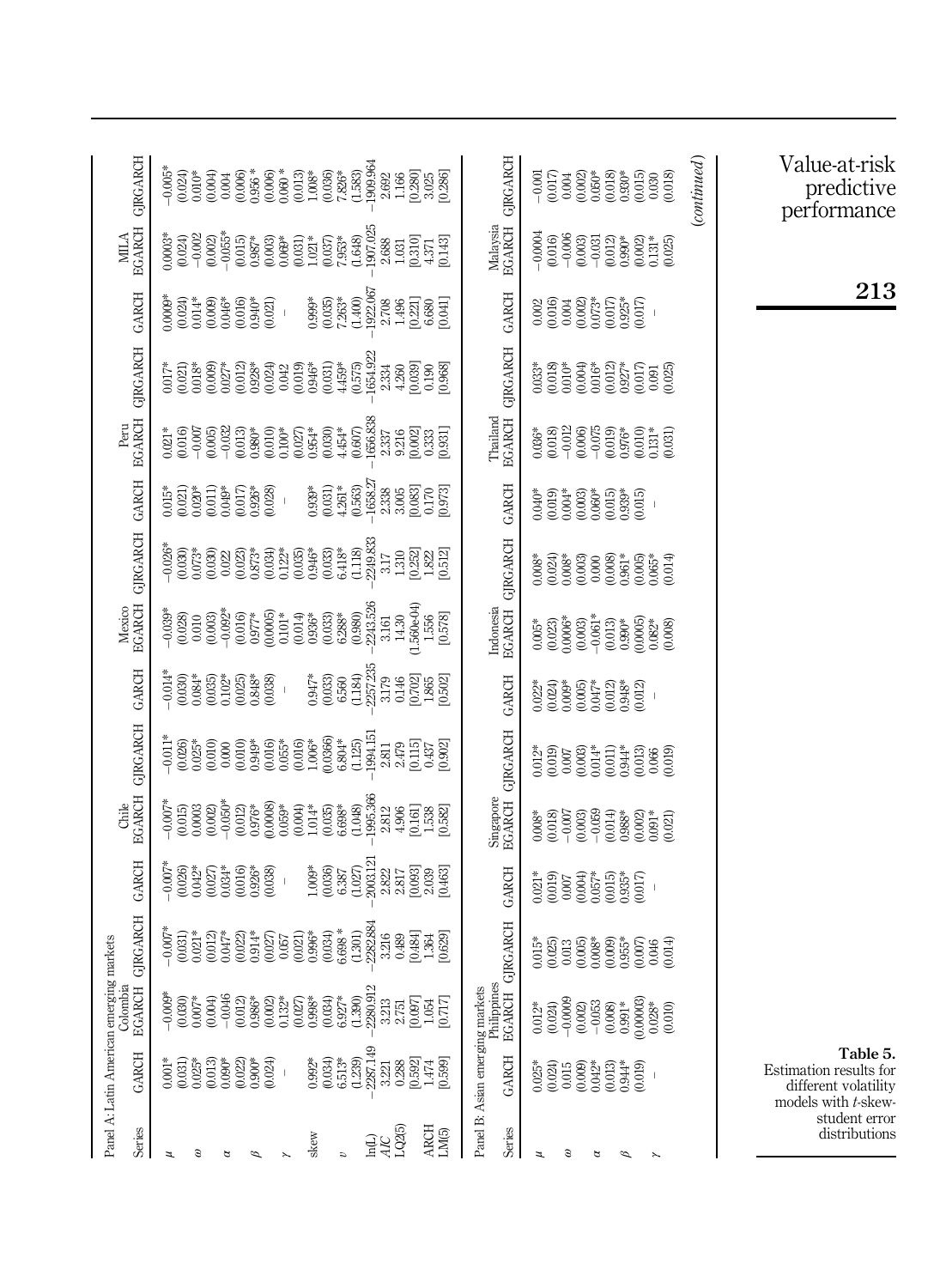| <b>JEFAS</b><br>26,52 |                                          | $-1507.838$<br>[0.08096]<br>$(0.035)$<br>$6.511**$<br>(1.124)<br>$0.994*$<br>$6.194\,$<br>2.128                                                                                 | [0.551]<br>$1.663\,$                            |                                                                                                                                                                                                                                                                                                                                                      |  |
|-----------------------|------------------------------------------|---------------------------------------------------------------------------------------------------------------------------------------------------------------------------------|-------------------------------------------------|------------------------------------------------------------------------------------------------------------------------------------------------------------------------------------------------------------------------------------------------------------------------------------------------------------------------------------------------------|--|
|                       | EGARCH GIRGARCH<br>Malaysia              | $-1511.269$<br>(0.034)<br>$6.343*$<br>(1.076)<br>$0.997*$<br>[0.012]<br>9.525<br>2.132                                                                                          | [0.405]<br>2.317                                |                                                                                                                                                                                                                                                                                                                                                      |  |
| 214                   | <b>GARCH</b>                             | $-1509.128$<br>$(0.035)$<br>$6.406*$<br>$(1.089)$<br>[0.074]<br>$0.993*$<br>2.128<br>6.369                                                                                      | $\frac{1829}{[0.510]}$                          |                                                                                                                                                                                                                                                                                                                                                      |  |
|                       |                                          | $-1589.986$<br>$\begin{array}{c} (0.032) \\ 5.204^{*} \\ (0.788) \end{array}$<br>[0.496]<br>$0.967*$<br>$2.243$<br>$2.547$                                                      | [0.314]<br>2.839                                | Note(s): h(L) is the value of the maximized log-likelihood. AIC is the Akaike Information Criterion, LQ2(5) is the Ljung and Box statistics of order five computed on the<br>standardized square residuals, ARCH LM is the ARCH Lagrange Multiplier test of order five.* indicates significance at the 1% significance level, standard errors are in |  |
|                       | EGARCH GIRGARCH<br>Thailand              | $-1590.296$<br>5.228*<br>0.794)<br>$0.977*$<br>(0.032)<br>[0.395]<br>3.068<br>2.243                                                                                             | [0.287]<br>3.022                                |                                                                                                                                                                                                                                                                                                                                                      |  |
|                       | GARCH                                    | 1601.659<br>$4.659*$<br>(0.635)<br>6.7292<br>[0.060]<br>(0.032)<br>$0.966*$<br>2.258                                                                                            | $\begin{bmatrix} 8.819 \\ 10.012 \end{bmatrix}$ |                                                                                                                                                                                                                                                                                                                                                      |  |
|                       | EGARCH GJRGARCH                          | 1949.215<br>(0.585)<br>$(0.033)$<br>$4.670*$<br>[0.920]<br>$0.945*$<br>0.713<br>2.748                                                                                           | [0.832]<br>0.671                                |                                                                                                                                                                                                                                                                                                                                                      |  |
|                       | Indonesia                                | 1950.525<br>(0.033)<br>$4.609*$<br>(0.572)<br>$0.738$<br>$0.916$<br>$0.941*$<br>2.749                                                                                           | [0.801]<br>0.774                                |                                                                                                                                                                                                                                                                                                                                                      |  |
|                       | GARCH                                    | $-1960.438$<br>(0.033)<br>[0.426]<br>(0.542)<br>$0.948*$<br>2.762<br>4.431                                                                                                      | [0.858]<br>0.585                                |                                                                                                                                                                                                                                                                                                                                                      |  |
|                       | Singapore<br>EGARCH GJRGARCH             | $-1583.315$<br>$\begin{array}{c} 1.020^{*\! *} \\ 0.035 \\ 6.156^{*\! *} \\ 0.074 \end{array}$<br>[0.400]<br>3.039<br>2.234                                                     | [0.134]<br>4.497                                |                                                                                                                                                                                                                                                                                                                                                      |  |
|                       |                                          | $-1582.762$<br>$6.256*$<br>(1.122)<br>[0.346]<br>$1.019*$<br>(0.035)<br>3.355<br>2.233                                                                                          | [0.111]<br>4.850                                |                                                                                                                                                                                                                                                                                                                                                      |  |
|                       | GARCH                                    | 1590.623<br>(0.988)<br>[0.250]<br>(0.035)<br>$1.021*$<br>2.242<br>$4.032$<br>5.877                                                                                              | [0.505]<br>1.850                                |                                                                                                                                                                                                                                                                                                                                                      |  |
|                       | <b>GJRGARCH</b>                          | $-1945.746$<br>$\frac{8.183*}{(1.588)}$<br>(0.035)<br>[0.799]<br>$0.979*$<br>1.258<br>2.743                                                                                     | [0.911]<br>0.406                                |                                                                                                                                                                                                                                                                                                                                                      |  |
|                       | Philippines<br><b>EGARCH</b>             | 1938.418<br>$(1.850)$<br>(0.035)<br>$8.989*$<br>$0.977*$<br>[0.363]<br>2.732<br>3.254                                                                                           | $1.627$<br>[0.560]                              |                                                                                                                                                                                                                                                                                                                                                      |  |
|                       | Panel B: Asian emerging markets<br>GARCH | $-1950.79$<br>$\begin{array}{c} (0.035) \\ 7.689^* \\ (1.418) \end{array}$<br>$0.983*$<br>$\begin{array}{l} 2.74 \\ 2.74 \\ 1.28 \\ 0.57 \\ 0.54 \\ 0.04 \\ \hline \end{array}$ |                                                 | parentheses and the numbers in brackets are $p$ -values                                                                                                                                                                                                                                                                                              |  |
| Table 5.              | Series                                   | LQ2(5)<br>skew<br><b>GH</b><br>$\ddot{a}$                                                                                                                                       | <b>ARCH</b><br>LM <sub>(5)</sub>                |                                                                                                                                                                                                                                                                                                                                                      |  |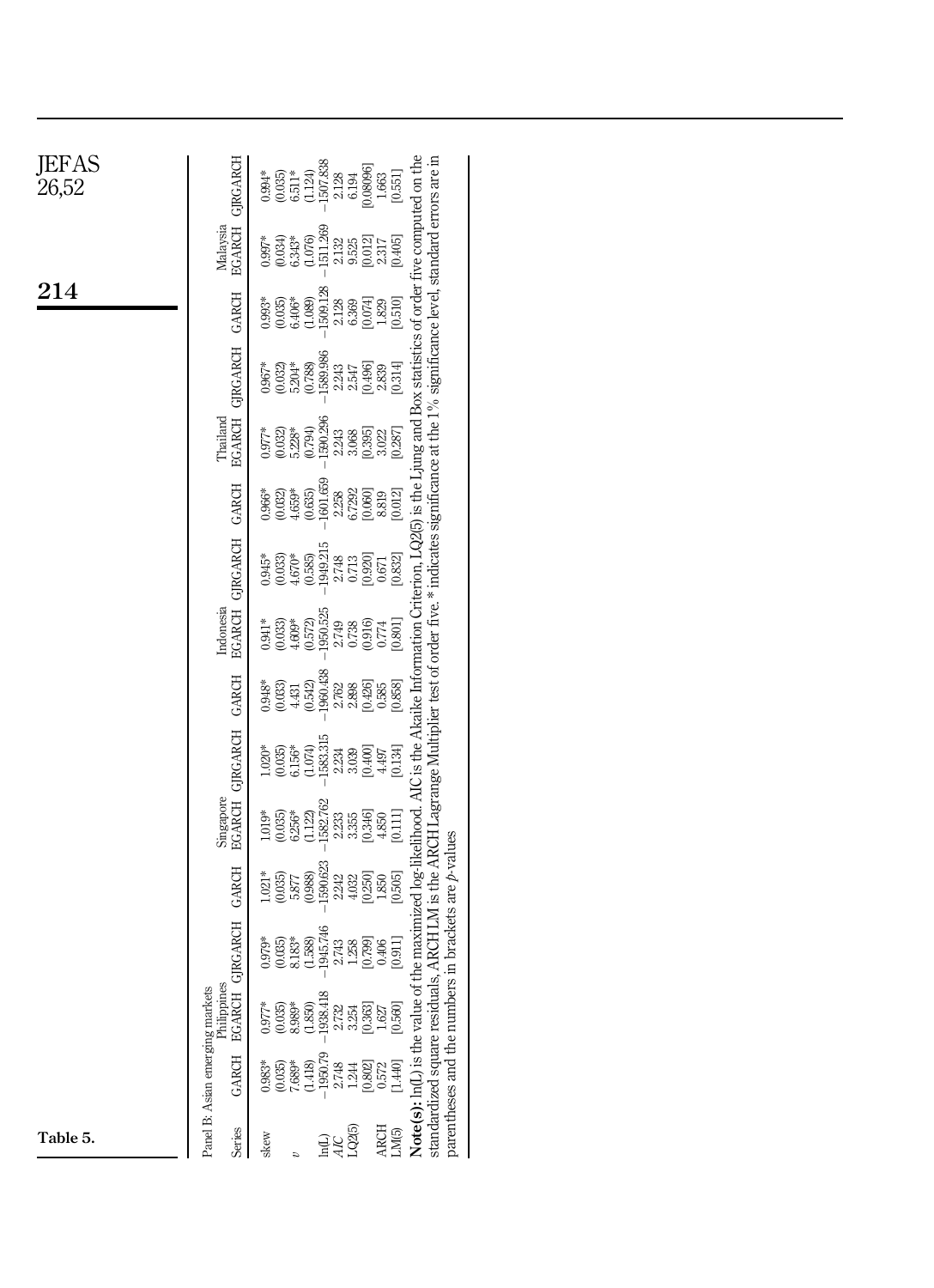<span id="page-18-0"></span>

| CIG                                     |                                                                                         | $-2.802$<br>$1.781$<br>$1.336$ <sup>*</sup><br>$1.782$ <sup>*</sup><br>$27.794$ <sup>*</sup>                                                                                                                                                                                                                             | 2.88 은 화학<br>이 기준 수 학<br>인 기준 수 학                                                             | 1.852<br>0.973<br>1.575<br>7.549                                                                                                                                                     | $\begin{array}{l} 2.546 \\ 1.877 \\ 1.4.584 \\ 6.547 \\ 6.923 \\ \end{array}$                        | $\emph{(continued)}$ |
|-----------------------------------------|-----------------------------------------------------------------------------------------|--------------------------------------------------------------------------------------------------------------------------------------------------------------------------------------------------------------------------------------------------------------------------------------------------------------------------|-----------------------------------------------------------------------------------------------|--------------------------------------------------------------------------------------------------------------------------------------------------------------------------------------|------------------------------------------------------------------------------------------------------|----------------------|
| CAS                                     | न<br>अधिकारी<br>अंतर्जुली<br>अंतर्जुली                                                  | $-2.699$<br>$1.665$<br>$12.509$ <sup>3</sup><br>$32.192$ <sup>3</sup>                                                                                                                                                                                                                                                    | 22년<br>23일<br>23년                                                                             | 1788<br>2008<br>1008<br>1008                                                                                                                                                         | 2419<br>1.9817<br>5.08%<br>5.08%                                                                     |                      |
| <b>CSAV</b>                             |                                                                                         | $-2.765$<br>$1.634$<br>$1.0213$<br>$10.265$ <sup>3</sup><br>$28.183$ <sup>3</sup>                                                                                                                                                                                                                                        | $-2.731$<br>$-1.407$<br>$-1.403$<br>$+1.03$<br>$-1.03$<br>$-1.03$                             | $-1.842$<br>$0.886$<br>$-1.842$<br>$-1.86$<br>$-1.83$<br><br>$-1.83$<br><br><br><br><br><br><br><br><br><br><br><br><br><br><br><br><br><br><br><br><br><br><br><br><br><br><br><br> | $-2.649$<br>$-1.976$<br>$-1.3842$<br>$-7.809$ <sup>*</sup><br>$-7.809$ <sup>*</sup>                  |                      |
| CAD                                     | $\begin{array}{l} 3.52 \\ 3.53 \\ 2.003 \\ 0.003 \\ 7.17 \\ 2.487 \\ 2.2 \end{array}$   | 317<br>133584<br>313644                                                                                                                                                                                                                                                                                                  | 3180<br>1.600<br>1.412<br>32223                                                               | $-2.228$<br>$1.071$<br>$1.981$<br>$1.0634$ <sup>*</sup><br>$29.674$ <sup>*</sup>                                                                                                     | 3085<br>1551488<br>14024                                                                             |                      |
|                                         | $\begin{array}{c} 2.613 \\ -2.678 \\ -1.678 \\ -3.847 \\ -1.724 \\ \hline \end{array}$  | $-2.84$<br>$1.631$<br>$7.155*$<br>$7.431*$<br>$7.431*$<br>$7.13*$                                                                                                                                                                                                                                                        | 2588<br>1372<br>1981<br>1983                                                                  | $\frac{1.797}{1.026}$<br>1.026<br>6.242*<br>13.611*                                                                                                                                  | $\begin{array}{l} -2.465 \\ 1.788 \\ 1.0.213^* \\ 10.806^{**} \\ 26.680^{**} \\ 96.0 \\ \end{array}$ |                      |
|                                         | 2798<br>2858<br>2858<br>2862                                                            | $\begin{array}{l} 2.832 \\ 1.624 \\ 6.242^* \\ 6.635^* \\ 6.635^* \\ 24.043^* \end{array}$                                                                                                                                                                                                                               | $\begin{array}{l} -2.514 \\ -1.334 \\ -1.539 \\ 2.539 \\ 2.82 \\ 2.81 \end{array}$            | $\frac{1.737}{1.001}$<br>$\frac{6.242*}{6.3611*}$<br>$\frac{737}{27.451*}$                                                                                                           | $\begin{array}{l} 2.471 \\ -1.803 \\ -1.553 \\ -2.553 \\ 9.738 \\ 20.867 \\ \end{array}$             |                      |
|                                         | $\begin{array}{cccc}\n 348 \\  -256 \\  -158 \\  -158\n \end{array}$                    | $\begin{array}{c} 3.153 \\ 1.887 \\ 1.487 \\ 1.437 \\ 1.437 \\ \end{array}$                                                                                                                                                                                                                                              | $-2.752$<br>$1.478$<br>$0.416$<br>$0.746$<br>$1.384$<br>$1.4384$                              | $7.195$<br>$1.196$<br>$0.703$<br>$0.372$<br>$0.305$<br>$0.505$                                                                                                                       | $\begin{array}{l} 2.628 \\ 1.942 \\ 1.316 \\ 4.238 \\ 6.142^\circ \\ \end{array}$                    |                      |
| LS-DALD L-D-ALD NS-D-ALD N-D-ALD        | $2800$<br>$2.560$<br>$1.981$<br>$5.378$<br>$0.389$<br>$0.389$                           | $3.072$<br>$1.81$<br>$1.80$<br>$1.90$<br>$7.3$                                                                                                                                                                                                                                                                           | $\begin{array}{c} 2.668 \\ 1.438 \\ 1.061 \\ 8.061^* \\ 2.70^* \end{array}$                   | $\begin{array}{r} 1.882 \\ 1.177 \\ 1.981 \\ 7.762^* \\ 7.619^* \\ \end{array}$                                                                                                      | $2.607$<br>$1.938$<br>$1.423$<br>$3.130$<br>$0\%$<br>$0\%$                                           |                      |
| <b>EGST</b>                             | $\begin{array}{r} 2.613 \\ -2.678 \\ 1.678 \\ -2.539 \\ 2.3847 \\ 2.172 \\ \end{array}$ | $\begin{array}{l} 2.612 \\ 1.004 \\ 7.155 \\ 7.431 \\ 2.153 \\ \end{array}$                                                                                                                                                                                                                                              | $\begin{array}{c} 260 \\ -182 \\ -195 \\ -321 \\ 098 \\ \end{array}$                          | $-1.726$<br>$0.784$<br>$6.242*$<br>$13.611*$<br>$27.938*$                                                                                                                            | $-2.265$<br>$1.158$<br>$10.213*$<br>$10.806*$<br>$26.680*$                                           |                      |
| E-G-T                                   | $\begin{array}{c} 2.599 \\ -1.674 \\ -0.532 \\ -0.537 \\ -0.024 \end{array}$            | $\begin{array}{l} 2.615 \\ 1.000 \\ 7.155^{**} \\ 7.431^{**} \\ 23.083^{**} \end{array}$                                                                                                                                                                                                                                 | $\begin{array}{l} 2.512 \\ -1.141 \\ -3.842 \\ 6.122 \\ -6.169 \end{array}$                   | $\frac{-1.672}{0.764} \ \frac{1764}{11.336} \ \frac{1764}{15.887^*}$                                                                                                                 | $\begin{array}{l} -2.277 \\ 1.17 \\ 1.0.213^* \\ 10.806^{**} \\ 26.682^{**} \\ 0.000 \\ \end{array}$ |                      |
| E-G-SN                                  | 2717<br>1.703<br>1.703<br>2.823                                                         | $\begin{array}{r} 2.98 \\ -1.391 \\ 1.487 \\ -1.999 \\ -1.433 \end{array}$                                                                                                                                                                                                                                               | 2758<br>1263<br>13456<br>9.858                                                                | $\frac{1.847}{1.991}$<br>0.941<br>1.487<br>1.113*<br>21.113*                                                                                                                         | $\begin{array}{l} 2.385 \\ 1.305 \\ 4.584^* \\ 5.274 \\ 2.296^* \end{array}$                         |                      |
| E-G-N                                   |                                                                                         | $\begin{array}{r} 2.935 \\ -1.369 \\ -1.99 \\ -1.437 \\ \end{array}$                                                                                                                                                                                                                                                     | $2888$<br>$1288$<br>$-1038$<br>$-1038$                                                        | $\begin{array}{r} -1.810 \\ -0.917 \\ 1.487 \\ 1.0.893^* \\ 21.085^* \end{array}$                                                                                                    | 398<br>1.342<br>0.535<br>0.786<br>2.80                                                               |                      |
| $G-ST$                                  | $\begin{array}{c} 0.800 \\ 0.800 \\ 0.801 \\ 0.140 \\ 0.000 \\ 0.000 \end{array}$       | $\begin{array}{l} 2.716 \\ -1.318 \\ -1.312 \\ -8.076 \\ -9.001 \\ -1.312 \\ -9.001 \\ -1.5001 \\ -1.5001 \\ -1.5001 \\ -1.5001 \\ -1.5001 \\ -1.5001 \\ -1.5001 \\ -1.5001 \\ -1.5001 \\ -1.5001 \\ -1.5001 \\ -1.5001 \\ -1.5001 \\ -1.5001 \\ -1.5001 \\ -1.5001 \\ -1.5001 \\ -1.5001 \\ -1.5001 \\ -1.5001 \\ -1.5$ | $-2.592$<br>1.178<br>1.160<br>10.432*<br>20.442*                                              | $-1.758$<br>0.899<br>0.3160<br>1.3429*<br>31.048*                                                                                                                                    | $\begin{array}{r} -2.378 \ 1.47 \ 12.508\ast \ 14.925\ast \ 14.925\ast \ 14.925\ast \ \end{array}$   |                      |
| ing markets<br><b>GT</b>                | 2020 2020<br>2020 2020<br>2020 2020 20                                                  | $\begin{array}{l} 2.704 \\ 1.309 \\ 1.307 \\ 8.122^* \\ 9.076^* \\ 24.921^* \\ \end{array}$                                                                                                                                                                                                                              | $\begin{array}{l} -2.519 \\ -1.145 \\ -3.160 \\ 0.432^* \\ 20.440^* \end{array}$              | $\frac{1.697}{0.877}$<br>0.877<br>4.584*<br>13.325*                                                                                                                                  | $\begin{array}{r} -2.363 \\ -2.363 \\ 1.467 \\ 1.4.508 \\ 14.9253 \\ 34.525 \\ 20\,\% \end{array}$   |                      |
| G-SN                                    | $-2.916$<br>$-2.383$<br>$-1.487$<br>$-3.32$<br>$-3.32$                                  | $\begin{array}{c} 3.026 \\ -1.738 \\ -1.981 \\ -3.3731 \\ -3.0231 \\ \end{array}$                                                                                                                                                                                                                                        | $\begin{array}{l} 2.741 \\ 1.343 \\ 1.487 \\ 7.859^{*} \\ 7.850^{*} \\ 8.350^{*} \end{array}$ | $\frac{1.883}{1.076}$<br>1.987<br>1.487<br>10.893*<br>28.498                                                                                                                         | $-2.542$<br>$1.695$<br>$5.385$ <sup>*</sup><br>10.865<br>26.211                                      |                      |
| 75                                      | $2.973*$<br>3.544<br>2.864<br>2.369<br>1.981                                            | 20.199*<br>ஆ हा प्ल<br>अ न न न न                                                                                                                                                                                                                                                                                         | $\begin{array}{l} 1.310 \\ 1.981 \\ 1.0634^{*} \\ 22.680^{*} \end{array}$<br>2.659            | 35.042**<br>$\frac{1.050}{2.539}$<br>$13.635*$<br>1.839                                                                                                                              | $1.685$<br>$5.385*$<br>10.865*<br>26.207*<br>2515                                                    |                      |
| Panel A: Latin American emerg<br>Market | Colombia<br>Mean<br>ਸੂ<br>ਸੂਨ<br>ਸੂਨ<br>$\rm S$                                         | a<br>Panac<br>Wa<br>Chile                                                                                                                                                                                                                                                                                                | Weat<br>Mean<br>Man<br>Man Ci                                                                 | France<br>France<br>France                                                                                                                                                           | $\begin{array}{l} \hbox{MHA}\\ \hbox{Mean}\\ \hbox{SD} \end{array}$<br>LRuc<br>es<br>Re              |                      |

Value-at-risk predictive performance

215

Table 6. Backtesting results at 95% confidence level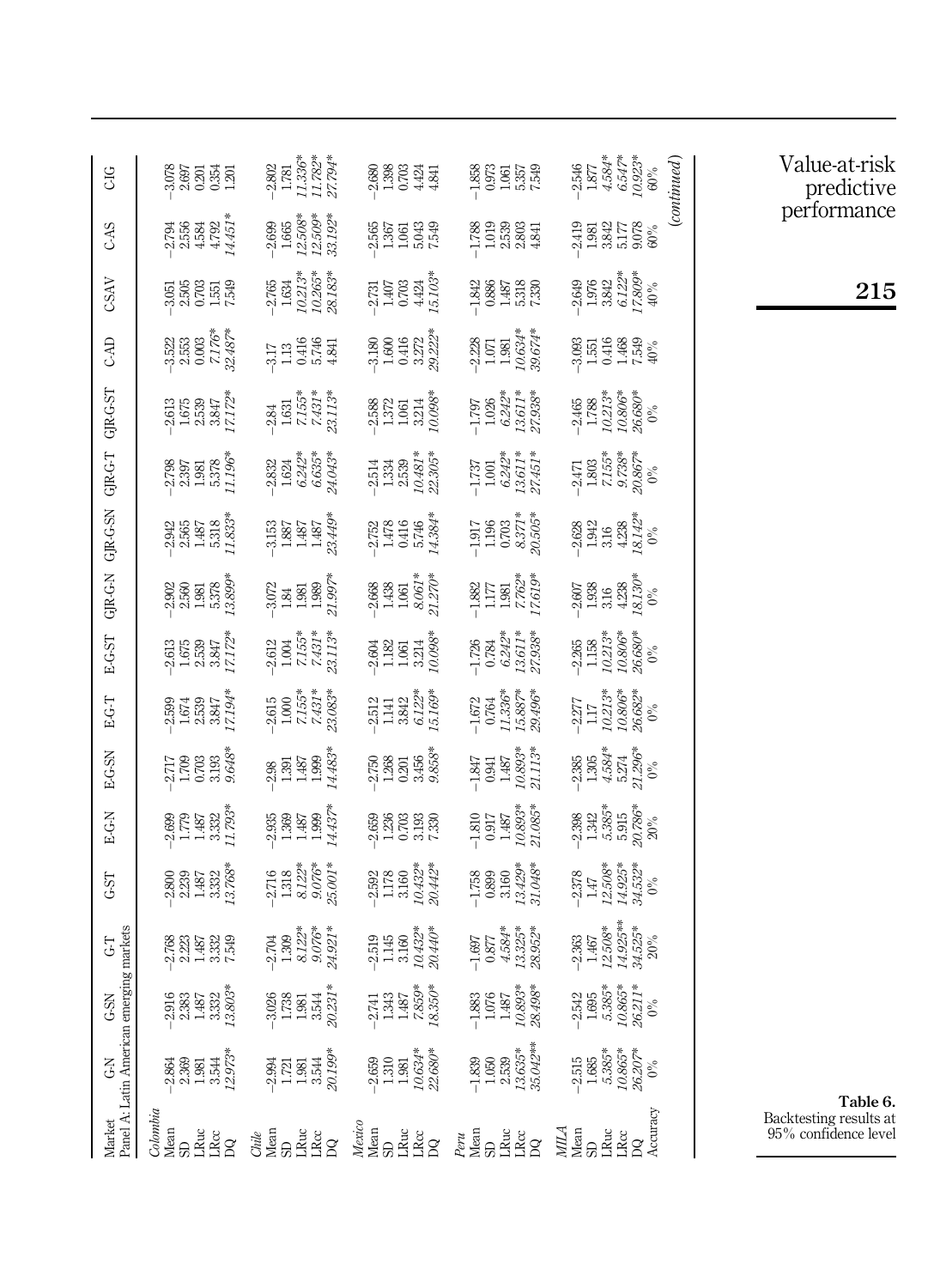| JEFAS<br>26,52 | <b>CIG</b>                                | 2.198<br>5.602<br>8.756<br>1377<br>1.487                      | 1981<br>1982<br>1983<br>1.726                                                    | $5.498$<br>$14.758*$<br>1.440<br>0.703<br>2.153                                 | $4.310$<br>$22.452*$<br>1.612<br>3.160<br>2.038                                           | 8.979<br>$-1.572$<br>0.908<br>0.416<br>0.501<br>$90\%$                                     |                                                                                                                                                                                                                                                                                                                                                                                         |
|----------------|-------------------------------------------|---------------------------------------------------------------|----------------------------------------------------------------------------------|---------------------------------------------------------------------------------|-------------------------------------------------------------------------------------------|--------------------------------------------------------------------------------------------|-----------------------------------------------------------------------------------------------------------------------------------------------------------------------------------------------------------------------------------------------------------------------------------------------------------------------------------------------------------------------------------------|
|                | CAS                                       | $6.512*$<br>$10.800*$<br>0.944<br>$-1.957$<br>1.981           | 1.602<br>5.236<br>$-1.647$<br>1.102<br>1.061                                     | 0.215<br>2.997<br>1.308<br>0.063<br>2.029                                       | $8.279*$<br>$13.059*$<br>3.160<br>$-1.930$<br>1.464                                       | $-1.574$<br>0.899<br>8.398<br>1.487<br>1.487<br>$60\%$                                     |                                                                                                                                                                                                                                                                                                                                                                                         |
| 216            | <b>CSAV</b>                               | 5.740<br>8.347<br>0.945<br>1.487<br>2.081                     | 17.337*<br>$\begin{array}{c} -1.710 \\ 1.000 \\ 2.539 \\ 3.847 \end{array}$      | 16.426*<br>2.169<br>0.703<br>5.498<br>1.447                                     | 22.149*<br>$-2.095$<br>1.565<br>2.799<br>1.981                                            | 9.440<br>$\frac{1572}{0.874}$<br>1.487<br>1.487<br>1.999<br>$40\%$                         |                                                                                                                                                                                                                                                                                                                                                                                         |
|                | CAD                                       | 2.581<br>8.870<br>1.006<br>0.023<br>2372                      | $3.272$<br>$27.400*$<br>0.416<br>$-1.843$<br>0.937                               | 2.629<br>$\begin{array}{c} 1.813 \\ 0.703 \\ 3.817 \\ 8.817 \end{array}$        | $2.581$<br>$24.503*$<br>$-2.288$<br>1.507<br>$0.023\,$                                    | 26.717*<br>$\begin{array}{c} 0.781 \\ 0.003 \\ 1.822 \end{array}$<br>$40\%$<br>$-1.717$    |                                                                                                                                                                                                                                                                                                                                                                                         |
|                | <b>GRGST</b>                              | $6512*$<br>8417<br>1.333<br>2.234<br>1.981                    | $\begin{array}{r} -1.652 \\ 1.027 \\ 4.584*\end{array}$<br>4792<br>8.394         | 2.189<br>0.416<br>1.468<br>7.299<br>1.411                                       | $6512*$<br>$18892*$<br>1.458<br>$-1.954$<br>1.981                                         | 10.84*<br>$\begin{array}{c} 0.416 \\ 0.501 \end{array}$<br>$0.820\,$<br>$20\%$<br>$-1.551$ |                                                                                                                                                                                                                                                                                                                                                                                         |
|                | GR-G-T                                    | $7.360*$<br>8812<br>2.539<br>2.200<br>1.294                   | $\begin{array}{l} 1.023 \\ 4.584* \\ 4.792 \\ 8.394 \end{array}$<br>1.650        | $\begin{array}{c} 1.342 \\ 1.981 \\ 5.378 \\ 16.788 \end{array}$<br>2.085       | $9.270*$<br>18.976*<br>$-1.894$<br>1.418<br>3.842                                         | 10.835*<br>$-1,533$<br>$0.809$<br>0.416<br>0.501<br>$0\%$                                  |                                                                                                                                                                                                                                                                                                                                                                                         |
|                | GJR-G-SN                                  | 2313<br>0.416<br>3.886<br>8.870<br>1.404                      | 1.049<br>2.539<br>2.572<br>7.609<br>$-1.737$                                     | $11.284*$<br>1.822<br>0.003<br>2.254<br>1.361                                   | 14.218*<br>5.043<br>$-1.994$<br>1.061<br>1.471                                            | $9.587*$<br>0.302<br>0.836<br>0.063<br>$-1.614$<br>$40\%$                                  |                                                                                                                                                                                                                                                                                                                                                                                         |
|                | GJR-G-N                                   | $-2.270$<br>1.386<br>0.703<br>4.424<br>8.598                  | 3842<br>3.975<br>8.041<br>$-1.696$<br>1.024                                      | '8.894*<br>0.201<br>3.456<br>$-2.175$<br>$1.323$                                | $\frac{1.487}{5.740}$<br>$19.424*$<br>$-1.963$<br>1.468                                   | 9.876*<br>0.416<br>0.826<br>$-1.580$<br>0.501<br>$40\%$                                    |                                                                                                                                                                                                                                                                                                                                                                                         |
|                | EG-ST                                     | $\frac{5.740}{10.706}$<br>$-2.086$<br>$0.825$<br>1.487        | $-1.590$<br>0.832<br>5.385*<br>11.065*<br>5.683                                  | 1.193<br>$\frac{1.483}{8.817}$<br>2.094<br>0.201                                | $7.360*$<br>$22.501*$<br>$\frac{-1.791}{0.931}$                                           | 10.746*<br>$\frac{-1.510}{0.703}$<br>2.803<br>$20\%$                                       |                                                                                                                                                                                                                                                                                                                                                                                         |
|                | E-G-T                                     | $\frac{5.740}{0.706}$<br>$-2.050$<br>$0.795$<br>1.487         | $0.826$<br>$5.385*$<br>11.075*<br>$-1.585$<br>5.683                              | 7.767*<br>24.175*<br>1.138<br>2.539<br>1.993                                    | $9.270*$<br>28.218*<br>$-1.748$<br>0.916<br>3.842                                         | 10.982*<br>3.160<br>3332<br>$-1.498$<br>0.697<br>$0\%$                                     |                                                                                                                                                                                                                                                                                                                                                                                         |
|                | E-G-SN                                    | 2.210<br>0.945<br>$2.480$<br>9.247<br>0.128                   | 9.649*<br>$-1.664$<br>0.809<br>1.989<br>1.989                                    | 18511*<br>2.155<br>2.149<br>$1.113$<br>0.023                                    | 6.512*<br>23.428*<br>$-1.828$<br>1.927<br>1.981                                           | 1.999<br>7.635<br>$-1.565$<br>$0.707$<br>1.487<br>$40\%$                                   |                                                                                                                                                                                                                                                                                                                                                                                         |
|                | E-G-N                                     | $3.058$<br>$10.586*$<br>0.063<br>2.165<br>0.934               | $\frac{0.781}{3.842}$<br>3.975<br>$-1.620$<br>9.414                              | 24.411*<br>6.106*<br>2.075<br>$1.087\,$<br>$0.201\,$                            | $6.512*$<br>23.387*<br>$\frac{-1.808}{0.938}$<br>1.981                                    | 10.415*<br>$2.539$<br>$2.803$<br>$\frac{-1.536}{0.703}$<br>$20\%$                          |                                                                                                                                                                                                                                                                                                                                                                                         |
|                | GST                                       | $\frac{1.487}{5.740}$<br>$2.159$<br>$1.150$                   | $6.242*$<br>$6.646^*$<br>11.936*<br>$-1.620$<br>0.977                            | 7.762*<br>22.448*<br>1.290<br>1.981<br>2.121                                    | 7.360*<br>$-1.955$<br>$1.295$<br>$2.539$                                                  | 11.219*<br>0.816<br>0.416<br>$-1.549$<br>$0.501\,$<br>$20\%$                               |                                                                                                                                                                                                                                                                                                                                                                                         |
|                | 5                                         | 5.740<br>8.260<br>2.132<br>1123<br>1.487                      | $6.242*$<br>$6.646*$<br>11.934*<br>0.973<br>$-1.617$                             | $\frac{8.065*}{22.270*}$<br>3.842<br>$1.241\,$<br>2.034                         | $5.177$<br>28.327*<br>3.842<br>$-1.897$<br>$1.253$                                        | 11.223*<br>$0.804$<br>$0.416$<br>$-1.530$<br>$\!0.501$<br>$20\%$                           |                                                                                                                                                                                                                                                                                                                                                                                         |
|                | යි                                        | $-2.256$<br>$1.236$<br>$1.061$<br>5.043                       | $-1.710$<br>$\begin{array}{c} 1.018 \\ 2.37 \\ 2.57 \\ 2.57 \\ 5.78 \end{array}$ | 29.482*<br>$\begin{array}{r} -2.188 \\ 1.232 \\ 0.201 \\ 9.336^{*} \end{array}$ | 35.030*<br>$\begin{array}{c} -2.010 \\ 1.381 \\ 1.061 \end{array}$<br>5.043               | $-1.622$<br>0.851<br>0.201<br>0.354<br>10.695*<br>$\rm 40\%$                               |                                                                                                                                                                                                                                                                                                                                                                                         |
|                | 75)                                       | 2.210<br>1.223<br>5.043<br>1.061                              | $4.584*$<br>4.792<br>$-1.663$<br>0.990<br>7.196                                  | 8.371*<br>$30.400*$<br>2.099<br>1.189<br>0.703                                  | 33.843*<br>5.740<br>1.487<br>$-1.981$<br>1.381                                            | 11.436*<br>0.416<br>$-1.584$<br>0.834<br>0.501<br>$20\%$                                   |                                                                                                                                                                                                                                                                                                                                                                                         |
| Table 6.       | Panel B: Asian emerging markets<br>Market | Philippines<br>Mean<br><b>LRuc</b><br>$rac{c}{R}$<br>$\Omega$ | Sing above<br>Mean<br>LRuc<br>$\frac{1}{2}$<br>S.                                | Indonesia<br>Mean<br>LRuc<br>$rac{c}{DQ}$<br>$\mathbb{S}$                       | Thailand<br>Mean $\mathbb{S} \mathbb{D}$<br>$_{\mbox{\scriptsize LRuc}}$<br>$\frac{1}{2}$ | Accuracy<br>Malaysia<br>Mean<br>LRuc<br>${\rm LRC}$<br>$\beta$<br>$\Omega$                 | Note(s): LRuc is the unconditional coverage test of Kupiec (1995), LRcc is the conditional coverage test of Christoffersen (1998) and DQ is the dynamic quantile test of<br>Engle and Manganelli (2004). The critical values of the LRuc, LRcc and DQ are 3.84, 5.99 and 9.49, respectively. * indicates that the model does not pass the coverage test at<br>the 5% significance level |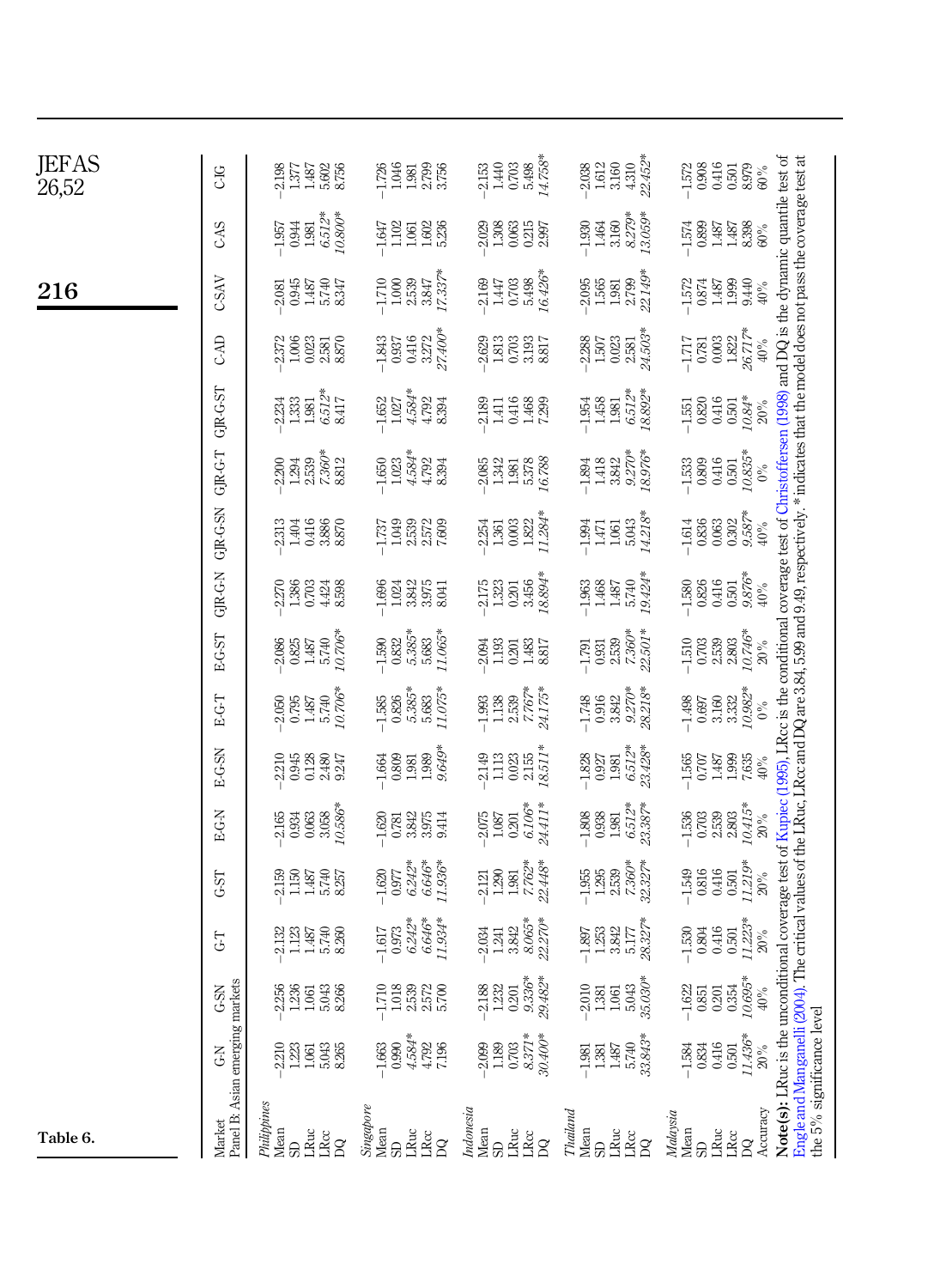<span id="page-20-0"></span>

| CG                                             | $58.587$<br>$4.887$<br>$4.987$<br>$4.987$                                                                                                                                                                                                    | $\begin{array}{c} 4.684 \\ 3.131 \\ 10.456 \\ 11.243 \\ 45.32 \\ 46.132 \\ \end{array}$                                                                                                                                                                                                                             | 3873<br>9873<br>1889                                                                                                                                              | $\frac{11}{3} \times \frac{11}{3} \times \frac{11}{3} \times \frac{11}{3} \times \frac{11}{3} \times \frac{11}{3} \times \frac{11}{3} \times \frac{11}{3} \times \frac{11}{3} \times \frac{11}{3} \times \frac{11}{3} \times \frac{11}{3} \times \frac{11}{3} \times \frac{11}{3} \times \frac{11}{3} \times \frac{11}{3} \times \frac{11}{3} \times \frac{11}{3} \times \frac{11}{3} \times \frac{11}{3} \times \frac{11}{3} \times \frac{11}{3} \times$ | 22<br>3235<br>32452<br>32528<br>32532                                                                                                                                                                                                                                                                                                         | $\emph{(continued)}$ |
|------------------------------------------------|----------------------------------------------------------------------------------------------------------------------------------------------------------------------------------------------------------------------------------------------|---------------------------------------------------------------------------------------------------------------------------------------------------------------------------------------------------------------------------------------------------------------------------------------------------------------------|-------------------------------------------------------------------------------------------------------------------------------------------------------------------|-----------------------------------------------------------------------------------------------------------------------------------------------------------------------------------------------------------------------------------------------------------------------------------------------------------------------------------------------------------------------------------------------------------------------------------------------------------|-----------------------------------------------------------------------------------------------------------------------------------------------------------------------------------------------------------------------------------------------------------------------------------------------------------------------------------------------|----------------------|
| CAS                                            | $4888$<br>$4888$<br>$-1988$<br>$-188$                                                                                                                                                                                                        | $+478$<br>$2.630$<br>$-7.88$<br>$-7.86$<br>$-15.8$<br>$-15.8$                                                                                                                                                                                                                                                       | 533<br>535<br>5355                                                                                                                                                | $\frac{8}{3}$<br>$\frac{2}{3}$<br>$\frac{2}{3}$<br>$\frac{2}{3}$<br>$\frac{6}{3}$<br>$\frac{6}{3}$<br>$\frac{6}{3}$                                                                                                                                                                                                                                                                                                                                       | $\begin{array}{l} -3.745 \\ -3.029 \\ -3.618 \\ +0.794 \\ -0.08 \\ \end{array}$                                                                                                                                                                                                                                                               |                      |
| CSAV                                           | $4888$ $3884$ $488$<br>$488$<br>$458$<br>$458$                                                                                                                                                                                               | $\begin{array}{r} 729 \\ 2.822 \\ 10.456 \\ 11.249 \\ 11.249 \\ 27.49 \end{array}$                                                                                                                                                                                                                                  | 146<br>1565<br>1565 066                                                                                                                                           |                                                                                                                                                                                                                                                                                                                                                                                                                                                           | $35788888$<br>$-2588888$<br>$-15888$                                                                                                                                                                                                                                                                                                          |                      |
| CAD                                            | $-8.742\n-8.377\n-8.330\n-8.330\n-8.330\n-8.330\n-8.330\n-8.330\n-8.330\n-8.330\n-8.330\n-8.330\n-8.330\n-8.330\n-8.330\n-8.330\n-8.330\n-8.330\n-8.330\n-8.330\n-8.330\n-8.330\n-8.330\n-8.330\n-8.3$                                       | 916<br>93277<br>93377<br>988                                                                                                                                                                                                                                                                                        | 988832<br>- 1983<br>- 1983                                                                                                                                        | $+185$<br>$1.982$<br>$1.604$<br>$3.745$<br>$40.163$                                                                                                                                                                                                                                                                                                                                                                                                       | $\begin{array}{r} -7.092 \\ -4.292 \\ 4.618 \\ 10.044^* \\ -4.3618 \\ 10.043^* \\ -4.803^* \\ \end{array}$                                                                                                                                                                                                                                    |                      |
| $GIR-GST$                                      | $\begin{array}{r} +460 \\ +3932 \\ 3618 \\ 5419 \\ -14357 \end{array}$                                                                                                                                                                       | $7.687$<br>$2.707$<br>$6.694$<br>$7.891$<br>$2.592$<br>$2.592$                                                                                                                                                                                                                                                      | 15188 경영<br>11288 경영<br>1128 경영                                                                                                                                   | 3143<br>1.775<br>1.775<br>9.899<br>9.89                                                                                                                                                                                                                                                                                                                                                                                                                   | $\begin{array}{l} 2.973 \\ -2.880 \\ -1.880 \\ -1.880 \\ -1.863 \\ -2.883 \\ -2.83 \\ -2.83 \\ -2.83 \\ -2.83 \\ -2.83 \\ -2.83 \\ -2.83 \\ -2.83 \\ -2.83 \\ -2.83 \\ -2.83 \\ -2.83 \\ -2.83 \\ -2.83 \\ -2.83 \\ -2.83 \\ -2.83 \\ -2.83 \\ -2.83 \\ -2.83 \\ -2.83 \\ -2.83 \\ -2.83 \\ -2.83 \\ -2.83 \\ -2.83 \\ -2.83 \\ -2.83 \\ -2.$ |                      |
| GJR-G-T                                        | $408$ $308$ $304$ $304$ $304$ $304$ $304$ $304$ $304$ $304$                                                                                                                                                                                  | $7.524\n 2.688\n 7.523\n 7.523\n$                                                                                                                                                                                                                                                                                   | 3335533<br>1355533                                                                                                                                                | 00<br>1706<br>1706<br>1808                                                                                                                                                                                                                                                                                                                                                                                                                                | $\substack{+396 \\ -2913 \\ -2694 \\ -7268 \\ -203 \\ \hline 20\%$                                                                                                                                                                                                                                                                            |                      |
| $GR-G-SN$                                      | $\frac{192}{1969}$<br>3653<br>34963<br>17673                                                                                                                                                                                                 | $482$<br>$2.693$<br>$10.456$<br>$11.205$<br>$30.356$                                                                                                                                                                                                                                                                | 3375<br>3375885<br>337585                                                                                                                                         | $-2.736$<br>$-1.704$<br>$-1.4807$<br>$+1.5231$<br>$+3.3345$<br>$+3.3345$                                                                                                                                                                                                                                                                                                                                                                                  | $\substack{7,727\\-2,750\\11\,181^4\\18\,344^8\\20\,\%\phantom{1}}$                                                                                                                                                                                                                                                                           |                      |
| GJR-G-N                                        | $\begin{smallmatrix} +111\ 4.11\ 3.619\ 2.563\ 1.19300\ 1.11\ 1.10300\ 1.11\ 1.10300\ 1.11\ 1.10300\ 1.11\ 1.11\ 1.11\ 1.11\ 1.11\ 1.11\ 1.11\ 1.11\ 1.11\ 1.11\ 1.11\ 1.11\ 1.11\ 1.11\ 1.11\ 1.11\ 1.11\ 1.11\ 1.11\ 1.11\ 1.11\ 1.11\ 1.$ | $\begin{array}{c} 4.33 \\ 2.601 \\ 17.181 \\ 17.92 \\ 17.92 \\ 18.33 \\ \end{array}$                                                                                                                                                                                                                                | 3763<br>38355<br>38456                                                                                                                                            | $\begin{array}{r} -2.672 \\ -1.664 \\ 1.7.181 \\ 1.7.431 \\ 1.4316 \end{array}$                                                                                                                                                                                                                                                                                                                                                                           | $\substack{+3.687\\-2.740\\-14.807^*\\-15.836^*\\-20\%\\-20\%$                                                                                                                                                                                                                                                                                |                      |
| E-G-ST                                         | $\begin{array}{r} 4318 \\ 2,733 \\ 3,619 \\ 5,90 \\ \hline \end{array}$                                                                                                                                                                      | $\begin{array}{r} 4.308 \\[-4pt] 1.680 \\[-4pt] 1.213 \\[-4pt] 1.214 \\[-4pt] 1.332 \\[-4pt] 1.332 \\[-4pt] 1.332 \\[-4pt] 1.332 \\[-4pt] 1.332 \\[-4pt] 1.332 \\[-4pt] 1.332 \\[-4pt] 1.332 \\[-4pt] 1.332 \\[-4pt] 1.332 \\[-4pt] 1.332 \\[-4pt] 1.332 \\[-4pt] 1.332 \\[-4pt] 1.332 \\[-4pt] 1.332 \\[-4pt] 1.3$ | 음료 정국 8<br>국민의 3월 20                                                                                                                                              | $\frac{28}{360}$<br>$\frac{22}{360}$<br>$\frac{22}{360}$<br>$\frac{22}{360}$                                                                                                                                                                                                                                                                                                                                                                              | 3623<br>1861<br>18633<br>72633                                                                                                                                                                                                                                                                                                                |                      |
| E-G-T                                          | $\frac{88}{1}$ $\frac{88}{1}$ $\frac{83}{1}$ $\frac{49}{1}$ $\frac{89}{1}$ $\frac{6}{1}$                                                                                                                                                     | $\begin{array}{c} 4.314 \\ 1.67 \\ 1.0456 \\ 1.2409 \\ 1.3141 \\ 1.319 \end{array}$                                                                                                                                                                                                                                 | 968883동<br>8월 8월 8일                                                                                                                                               | 2,303<br>1,303<br>7,805<br>7,805<br>2,505                                                                                                                                                                                                                                                                                                                                                                                                                 | $\begin{array}{l} 3.653 \\ -3.888 \\ 1.888 \\ -1.894 \\ -7.268 \\ -2.868 \\ -2.868 \\ -2.868 \\ -2.868 \\ -2.868 \\ -2.868 \\ -2.868 \\ -2.868 \\ -2.868 \\ -2.868 \\ -2.868 \\ -2.868 \\ -2.868 \\ -2.868 \\ -2.868 \\ -2.868 \\ -2.868 \\ -2.868 \\ -2.868 \\ -2.868 \\ -2.868 \\ -2.868 \\ -2.868 \\ -2.868 \\ -2.868 \\ -2.$              |                      |
| E-G-SN                                         | 389<br>24367453<br>243653<br>2588                                                                                                                                                                                                            | $\begin{array}{r} 4.23 \\ 1.81 \\ 1.71 \\ 1.71 \\ 1.83 \\ 1.96 \\ \end{array}$                                                                                                                                                                                                                                      | 338<br>1358<br>1969                                                                                                                                               | $\begin{array}{c} 2.63 \\ -1.31 \\ -1.21 \\ -1.33 \\ -1.31 \\ -1.31 \\ -1.33 \\ -1.35 \\ \end{array}$                                                                                                                                                                                                                                                                                                                                                     | -3.379<br>-3.307*<br>-3.307*<br>-3.350*<br>-3.30 20                                                                                                                                                                                                                                                                                           |                      |
| E-G-N                                          | $\begin{array}{r} -3.823 \\ -2.514 \\ -1.219 \\ -1.219 \\ \end{array}$                                                                                                                                                                       | $\frac{49}{1.95}$<br>$\frac{195}{1.81}$<br>$\frac{295}{1.89}$<br>$\frac{295}{1.89}$                                                                                                                                                                                                                                 | 3743<br>274355<br>274                                                                                                                                             | 7557<br>1295733<br>14153933                                                                                                                                                                                                                                                                                                                                                                                                                               | $\begin{array}{c} -3.393 \\ -3.896 \\ -1.896 \\ -1.240 \\ -1.240 \\ -2.00 \\ \end{array}$                                                                                                                                                                                                                                                     |                      |
| GST                                            | $\frac{463}{3.700}$<br>3.513<br>3.914<br>43.35                                                                                                                                                                                               | $\begin{array}{r} 4.536 \\ 2.229 \\ 17.181 \\ 19.645 \\ 10.726 \end{array}$                                                                                                                                                                                                                                         | nagge<br>Filesage                                                                                                                                                 | 3102<br>1575<br>757116<br>77716                                                                                                                                                                                                                                                                                                                                                                                                                           | 3883<br>2423<br>251714<br>2007<br>2008                                                                                                                                                                                                                                                                                                        |                      |
| G-T<br>ng markets                              | $\begin{array}{r} 4.598 \\ 3.662 \\ 6.694 \\ 1.654 \\ 1.92 \\ 1.92 \\ 1.93 \\ \end{array}$                                                                                                                                                   | $\frac{1510}{2.206}$<br>2.2005<br>17.1815<br>19.0667                                                                                                                                                                                                                                                                | 4388<br>1886<br>1987<br>1988                                                                                                                                      | 3861151552<br>1515552<br>2575622                                                                                                                                                                                                                                                                                                                                                                                                                          | 3860<br>2415<br>3496<br>301726<br>20                                                                                                                                                                                                                                                                                                          |                      |
| $G-SN$                                         | $\frac{4.172}{3.495}$<br>3.495<br>3.49625<br>17.649*                                                                                                                                                                                         | $\begin{array}{r} 4.294 \\ 2.472 \\ 2.286^* \\ 22.369^* \\ 54.378^* \end{array}$                                                                                                                                                                                                                                    | $324$<br>$-324$<br>$-361$<br>$-361$<br>$-36$<br>$-36$<br><br>$-6$<br><br><br><br><br><br><br><br><br><br><br><br><br><br><br><br><br><br><br><br><br><br><br><br> | $\begin{array}{r} -2.698 \\ -1.537 \\ 1.2.563^* \\ 12.136^* \\ 37.329^* \end{array}$                                                                                                                                                                                                                                                                                                                                                                      | $-3.617$<br>$-2.407$<br>$-2.1814$<br>$-3.333$<br>$-3.333$<br>$-3.333$<br>$-3.333$<br>$-3.333$                                                                                                                                                                                                                                                 |                      |
| Panel A: Latin American emergin<br>$\tilde{S}$ | $-4.068$<br>$3.50$<br>$10.456$<br>$18.688$<br>$18.67$                                                                                                                                                                                        | $\begin{array}{r} -4.232 \\ 2.433 \\ 25.006^* \\ 26.500^* \\ 70.104^* \end{array}$                                                                                                                                                                                                                                  | $-3.757$<br>$-1.55$<br>$-3.88$<br>$-1.56$<br>$-3.88$<br>$-3.88$<br>$-3.84$                                                                                        | $\frac{-2.617}{1.485}$<br>1.485<br>17.670*<br>17.670*                                                                                                                                                                                                                                                                                                                                                                                                     | $\begin{array}{l} -3.565 \\ 2.381 \\ 17.181^{*} \\ 18.344^{*} \\ 46.219^{*} \\ 9\% \end{array}$                                                                                                                                                                                                                                               |                      |
| Market                                         |                                                                                                                                                                                                                                              |                                                                                                                                                                                                                                                                                                                     |                                                                                                                                                                   |                                                                                                                                                                                                                                                                                                                                                                                                                                                           | os Santas Ganaga<br>Taman Santas Astro Santas Palakan Astro Santas Santas Santas Santas Santas Santas Santas Santas Santas Santas<br>Ganaga Santas Santas Santas Santas Santas Santas Santas Santas Santas Santas Santas Santas Sant                                                                                                          |                      |

Value-at-risk predictive performance

217

Table 7. Backtesting results at 99% confidence level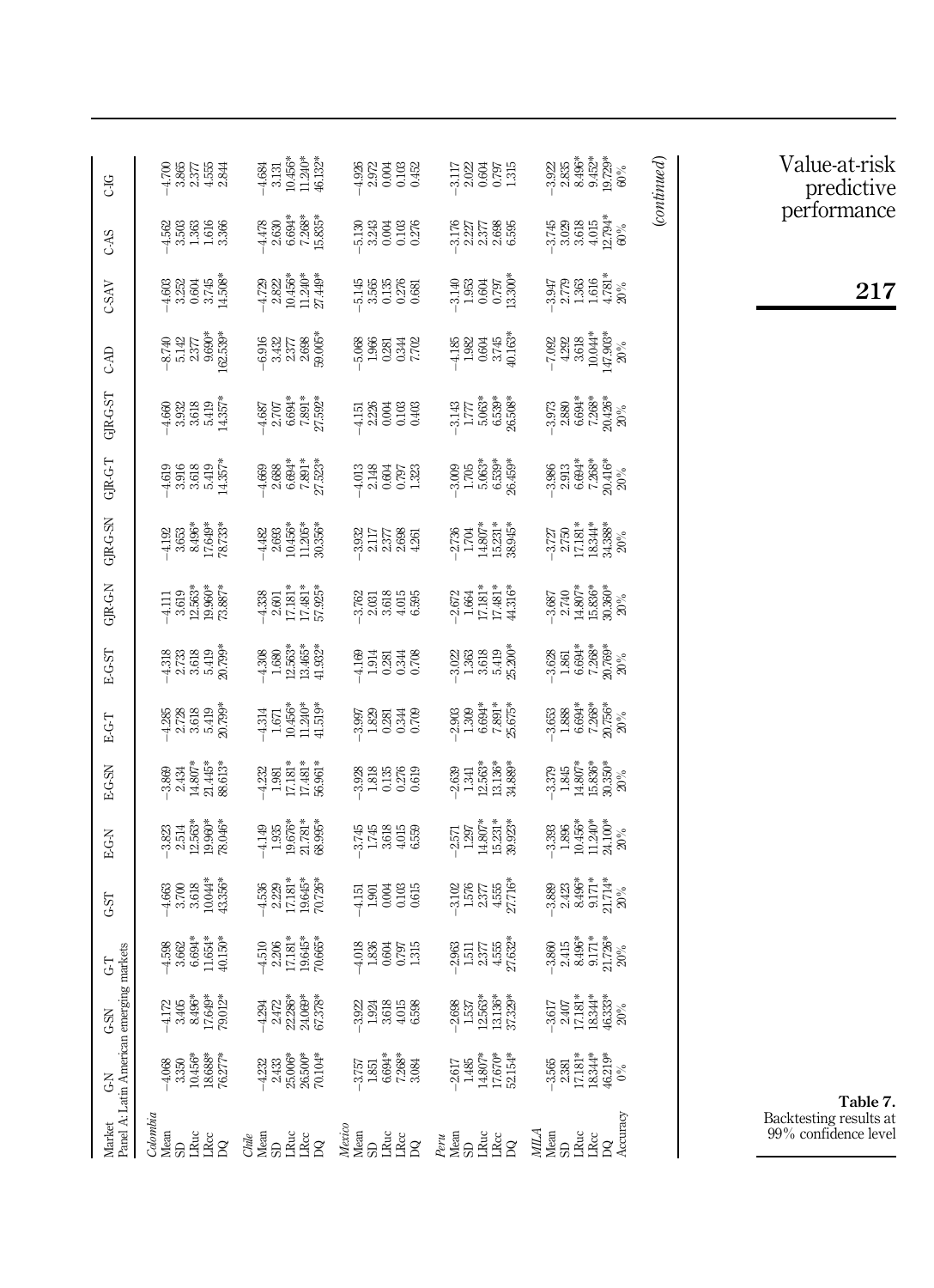| JEFAS<br>26,52 | CIG                                       | $\begin{array}{r} -3.956 \\ 2.746 \\ 1.503 \\ 1.616 \\ 23.94* \\ \end{array}$               | 388<br>1406<br>1406<br>1327                                                         | $3.748$ $3.748$ $3.88$ $6.88$                                                       | $\frac{26}{3}$<br>$\frac{27}{3}$<br>$\frac{27}{3}$<br>$\frac{27}{3}$<br>$\frac{27}{3}$<br>$\frac{27}{3}$<br>$\frac{27}{3}$<br>$\frac{27}{3}$<br>$\frac{27}{3}$<br>$\frac{27}{3}$<br>$\frac{27}{3}$<br>$\frac{27}{3}$<br>$\frac{27}{3}$<br>$\frac{27}{3}$ | $\begin{array}{l} 0.00000\\ 0.00000\\ 0.00000\\ 0.00000\\ 0.00000\\ 0.00000\\ 0.00000\\ 0.00000\\ 0.00000\\ 0.00000\\ 0.00000\\ 0.00000\\ 0.00000\\ 0.00000\\ 0.00000\\ 0.00000\\ 0.00000\\ 0.00000\\ 0.00000\\ 0.00000\\ 0.00000\\ 0.00000\\ 0.00000\\ 0.000$                                                                            |  |
|----------------|-------------------------------------------|---------------------------------------------------------------------------------------------|-------------------------------------------------------------------------------------|-------------------------------------------------------------------------------------|----------------------------------------------------------------------------------------------------------------------------------------------------------------------------------------------------------------------------------------------------------|-------------------------------------------------------------------------------------------------------------------------------------------------------------------------------------------------------------------------------------------------------------------------------------------------------------------------------------------|--|
|                | CAS                                       | $\begin{array}{c} 2.377 \\ 2.698 \\ 21.174^* \end{array}$<br>$-3.912$<br>$2.616$            | $1.363$<br>$1.616$<br>$2.562$<br>$-2.421$<br>1.291                                  | $1.89$<br>$2.58$<br>$2.352$<br>$4.852$<br>$-3.534$                                  | 33575834                                                                                                                                                                                                                                                 | $2477$<br>$1.983$<br>$1.933$<br>$1.934$<br>$3.346$<br>$60\%$                                                                                                                                                                                                                                                                              |  |
| 218            | CSAV                                      | 21.447*<br>$3.866$<br>$2.877$<br>2.698<br>2377                                              | $.2658$<br>$1.273$<br>338<br>0.383<br>0.283                                         | $\frac{3,736}{1,653}$<br>0.797<br>1.716                                             | $1.616$<br>$22.919*$<br>1.363<br>3.443<br>4.262                                                                                                                                                                                                          | $\begin{array}{c} 1.616 \\ 13.618^{*} \end{array}$<br>$2.762$<br>$1.560$<br>1.363<br>$40\%$                                                                                                                                                                                                                                               |  |
|                | CAD                                       | $5.063*$<br>$5.544$<br>22.011*<br>$-6,500$<br>$3.852$                                       | $\frac{0.604}{0.797}$<br>29.594*<br>$-4.022$<br>2.019                               | 5.040<br>0.344<br>2.171<br>0.281                                                    | $0.276$<br>$18.821*$<br>3388<br>3385<br>5135                                                                                                                                                                                                             | 17.292*<br>$3.322$<br>$1.355$<br>0.604<br>0.797<br>$20\%$                                                                                                                                                                                                                                                                                 |  |
|                | GR-G-ST                                   | $3.615$<br>$2.179$<br>$2.663*$<br>$5.54*$<br>$2.928*$                                       | $-2.701$<br>1.684<br>0.03<br>0.103<br>0.296                                         | $774$<br>$7432$<br>$2432$<br>$2432$<br>$244$<br>$2532$<br>$2532$<br>$2532$          | $0.797$<br>$26.520*$<br>$3.316$<br>$2.478$<br>0.604                                                                                                                                                                                                      | . The critical values of the LRuc, LRcc and DQ are 3.84, 5.99 and 9.49, respectively. * indicates that the model does not pass the coverage test at<br>Note(s): LRuc is the unconditional coverage test of Kupiec (1995), LRcc is the conditional coverage test of Christoffersen (1998) and DQ is the dynamic quantile test of<br>$20\%$ |  |
|                | GR-GT                                     | $10.456*$<br>11.240*<br>26.115*<br>$-3.545$<br>$2.093$                                      | $-2.698$<br>1.675<br>0.03<br>0.103<br>0.293                                         | $\begin{array}{l} 2.269 \\ 5.063^* \\ 5.544 \\ 13.886^* \\ \end{array}$<br>$-3.552$ | $1.616$<br>23.270*<br>$-3.183$<br>$2.379$<br>$1.363\,$                                                                                                                                                                                                   | 13.072*<br>3.618<br>4.015<br>$-2.504$<br>1.329<br>$20\%$                                                                                                                                                                                                                                                                                  |  |
|                | GJR-G-SN                                  | 10.456*<br>$11.240*$<br>$25.980*$<br>$-3.294$<br>$2.009$                                    | $\frac{2476}{1.497}$<br>$\frac{0.135}{0.276}$                                       | $10.456*$<br>11.240*<br>44.671*<br>$-3.232$<br>1.958                                | $2.101$<br>$12.563*$<br>$13.465*$<br>27.159*<br>$-2.853$                                                                                                                                                                                                 | $5.063*$<br>$\frac{5.544}{14.714*}$<br>$-2.303$<br>$1.197\,$<br>$20\%$                                                                                                                                                                                                                                                                    |  |
|                | GJR-G-N                                   | $\begin{array}{l} 12.563^{*} \\ 13.465^{*} \\ 28.565^{*} \end{array}$<br>$-3.207$<br>1.959  | 2.399<br>4308%<br>1989                                                              | $\frac{-3.076}{1.869}$<br>10.456*<br>11.240*<br>44.894*                             | $-2.786$<br>$2.075$<br>$2.105$<br>$2.465$<br>$2.110*$<br>$2.110*$                                                                                                                                                                                        | $\begin{array}{l} 1.168 \\ 8.496^* \\ 8.452^* \\ 9.452^* \\ 28.714^* \end{array}$<br>2.232<br>$20\%$                                                                                                                                                                                                                                      |  |
|                | E-G-ST                                    | 385<br>1.364 %<br>0.66% 7.266<br>7.765                                                      | $-2.602$<br>1.370<br>352<br>0.58<br>2.198                                           | $10.638*$<br>$\begin{array}{c} -3.627 \\ 2.064 \\ 3.618 \end{array}$<br>4.015       | $1.616$<br>$30.283*$<br>$-3.045$<br>1.593<br>1.363                                                                                                                                                                                                       | $-2.475$<br>$1.164$<br>$5.063*$<br>$6.539*$<br>26.399*<br>$20\%$                                                                                                                                                                                                                                                                          |  |
|                | E-G-T                                     | $6.694*$<br>7.268*<br>66.973*<br>$3.313$<br>$1.300$                                         | 2,591<br>1,358<br>1,364<br>0,327<br>0,327                                           | $\begin{array}{c} 3.412 \\ 1.928 \\ 8.496^* \\ 9.171^* \end{array}$<br>24.506*      | $2.698$<br>27219*<br>$-2.948$<br>1.549<br>2.377                                                                                                                                                                                                          | $2.451$<br>$1.149$<br>$5.063*$<br>$6.539*$<br>26.367*<br>$20\%$                                                                                                                                                                                                                                                                           |  |
|                | E-G-SN                                    | 10.456*<br>11.240*<br>61.733*<br>$3.145$<br>$1.356$                                         | 26.421*<br>$\begin{array}{l} 2.370 \\ 1.156 \\ 1.363 \\ 1.616 \end{array}$          | $\begin{array}{c} 3.076 \\ -1.599 \\ 8.496^* \\ 9.171^* \end{array}$<br>24.964*     | 10.456*<br>$11.240$<br>$47.418*$<br>$\begin{array}{c} 2.613 \\ 1.321 \end{array}$                                                                                                                                                                        | 26.474*<br>$6.539*$<br>$1.009$<br>$5.063*$<br>2.230<br>$0\%$                                                                                                                                                                                                                                                                              |  |
|                | E-G-N                                     | $\begin{array}{l} 14.807^* \\ 15.836^* \\ 84.682^* \end{array}$<br>$-3.056$<br>1.319        | $-2.290$<br>$1.102$<br>$\begin{array}{c} 2.377 \\ 2.698 \\ 0.283 \end{array}$       | $12.563*$<br>13.465*<br>46.013*<br>$-2.934$<br>1.535                                | $\begin{array}{c} -2.569 \\ -1.325 \\ 1.0.456^* \\ 1.240 \\ \hline 1.7.361^* \\ \end{array}$                                                                                                                                                             | $6.694*$<br>27.471*<br>$7.891*$<br>2.173<br>0.994<br>$20\%$                                                                                                                                                                                                                                                                               |  |
|                | GST                                       | $10.456*$<br>11.240*<br>$61.854*$<br>$-3.517$<br>1.897                                      | 0.03<br>0.138<br>2.138<br>$-2.677$<br>1.622                                         | $2.256$<br>$6.694*$<br>$7.268*$<br>45.691*<br>3.725                                 | $1.616$<br>$22.933*$<br>2.243<br>1.363<br>3.389                                                                                                                                                                                                          | 14.026*<br>$\frac{1.363}{1.616}$<br>$-2.541$<br>1.347<br>$20\%$                                                                                                                                                                                                                                                                           |  |
|                | $\overline{C}$                            | $\begin{array}{c} 10.456^* \\ 11.240^* \\ 61.771^* \end{array}$<br>$-3.461$<br>1.838        | 1.614<br>0.103<br>2.198<br>0.004<br>2.671                                           | $\begin{array}{c} 2.139 \\ 10.456^* \\ 11.240^* \end{array}$<br>46.262*<br>3.543    | $1.616$<br>$22.932*$<br>2.140<br>1.363<br>3.257                                                                                                                                                                                                          | $\frac{2377}{2.698}$<br>13.017*<br>$.2502$<br>$1.318$<br>$20\%$                                                                                                                                                                                                                                                                           |  |
|                | G-SN                                      | $\begin{array}{c} 10.456^* \\ 11.240^* \\ 41.336^* \end{array}$<br>$1.775\,$<br>3.226       | 2.448<br>1.459<br>2377<br>2.698<br>2.844                                            | $12.563*$<br>13.136*<br>$60.626*$<br>$-3.151$<br>1.777                              | $1.979$<br>$12.563*$<br>$13.465*$<br>45.981*<br>$-2.890$                                                                                                                                                                                                 | 8.496*<br>9.452*<br>29.540*<br>1.219<br>$-2.317$<br>$20\%$                                                                                                                                                                                                                                                                                |  |
|                | Panel B: Asian emerging markets<br>3<br>5 | $\begin{array}{c} 12.563^{*} \\ 13.465^{*} \\ 42.191^{*} \end{array}$<br>$.3133$<br>$1.729$ | 2.358<br>$\begin{array}{c} 3.618 \\ 4.015 \\ 3.366 \end{array}$<br>$1.400\,$        | $14.807*$<br>$15.231*$<br>58.115*<br>2.980<br>1.681                                 | $\begin{array}{r} -2.819 \\ 1.952 \\ 1.7181^{*} \\ 18.344^{*} \\ 18.355^{*} \\ 63.255^{*} \end{array}$                                                                                                                                                   | Engle and Manganelli (2004)<br>the 5% significance level<br>$\begin{array}{l} 1.179 \\ 8.496^* \\ 9.452^* \\ 29.430^* \end{array}$<br>$-2.241$<br>$20\%$                                                                                                                                                                                  |  |
| Table 7.       | <b>Market</b>                             | Philippines<br>Mean<br>LRuc<br>LRcc<br>SD <sub>1</sub><br>$\beta$                           | Singapore<br>Mean<br>${\rm LRuc}$<br>LRcc<br>$\overline{\mathbf{S}}$<br>$\boxtimes$ | Indonesia<br>Mean<br>LRuc<br><b>LRcc</b><br>$\overline{S}$                          | Thailand<br>Mean<br>LRuc<br>$\frac{1}{2}$<br>SD <sub>1</sub>                                                                                                                                                                                             | Accuracy<br>Malaysia<br>$\frac{\text{Mean}}{\text{SD}}$<br>LRuc<br>${\rm LRec}$<br>$\beta$                                                                                                                                                                                                                                                |  |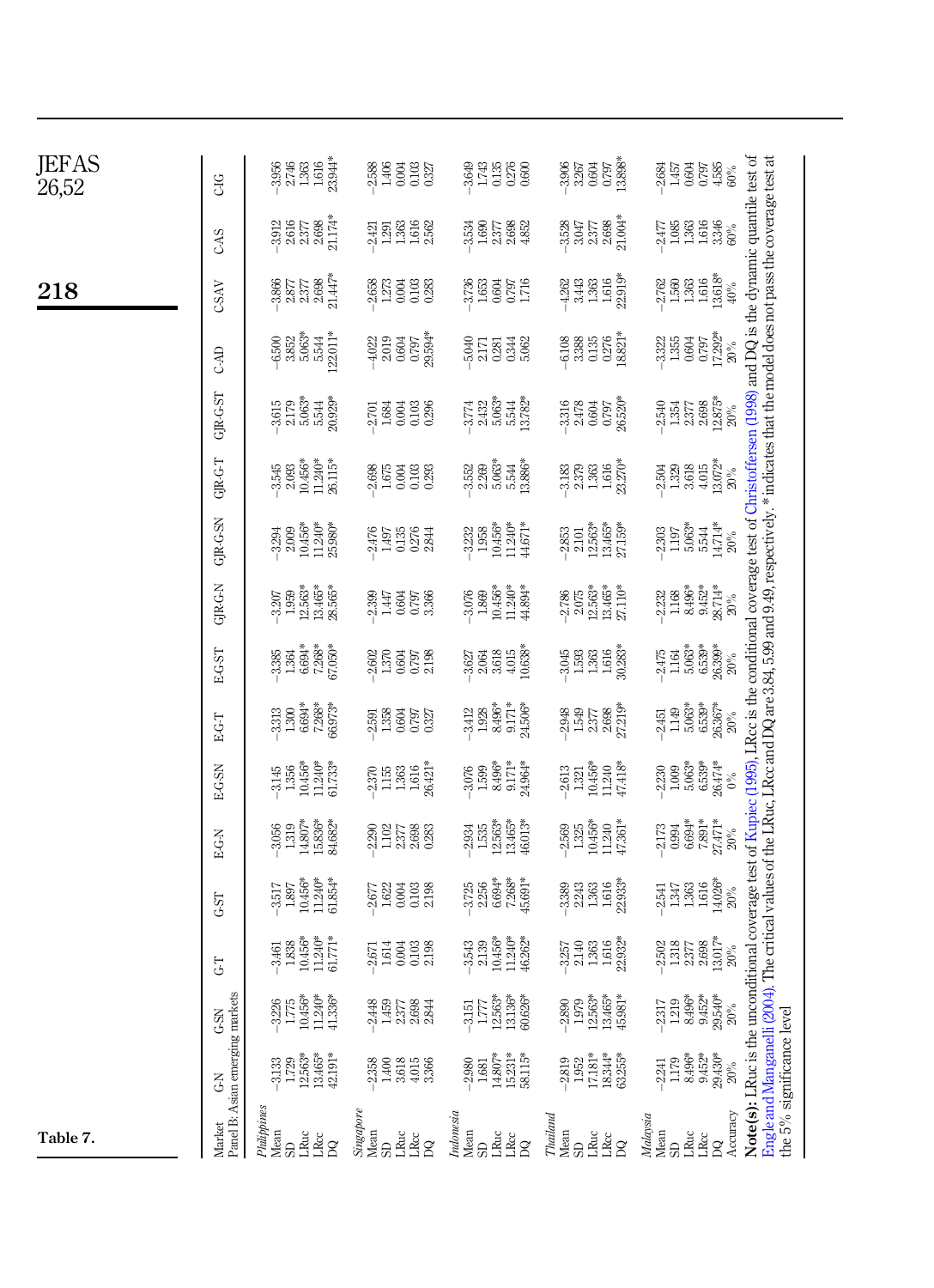which a particular model passed the coverage of the three backtests at the 5% significance level for Latin American emerging markets. The last row of Panel B does the same for Asian emerging markets.

For Latin American emerging markets, the backtesting results at the 95% confidence level suggest that the CaViaR-IG (denoted as C-IG) and CaViaR-AS (C-AS) have the best VaR predictive performance according to its accuracy (60%), followed by the CaViaR-AD (denoted as C-AD) and CaViaR-AS (C-AS) models with a 40% accuracy. For Asian emerging markets, we have a similar behavior for the four CaViaR specifications. At least for these series in this period, these results suggest that the models that were mentioned before are capable of capturing these stylized characteristics.

At the 99% confidence level, for both groups of emerging markets, the results presented in [Table 7](#page-20-0) suggest that the best predictive VaR model are the CaViaR-IG and the CaViaR-AS model according to its accuracy (60%). Finally, it is important to mention that the CaViaR-IG and the CaViaR-AS specifications are the only ones that passed the three backtests for both groups of emerging markets at both confidence levels. However, according to the results, the VaR predictive performances of the remaining models vary too much and are not robust with respect either to the confidence levels or the market.

From those results, we suggest that CaViaR models outperform GARCH models in terms of accuracy according to the three backtests, and this result can be justified as follows. The CaViaR approach is focused on the quantile behavior instead of the distributional returns. That is, the CaViaR approach quantifies the VaR using a dynamic quantile regression over time and does not require a restrictive hypothesis on the innovation term.

#### <span id="page-22-0"></span>5. Discussion and Conclusions

Model selection for market risk quantification for the MILA and ASEAN emerging stock markets is particularly important for portfolio diversification due to the integration of emerging markets with the rest of the world. It is important to mention that the MILA represents the biggest stock exchange in Latin America and that the ASEAN region accounted for 11% of global foreign direct investment inflows in 2014. Furthermore, according to the Asian Development Bank, this region is projected to average 7% annual growth by 2025.

This paper tests the accuracies of models that predict the VaR for the MILA and ASEAN emerging stock markets during financial crisis periods. In particular, we compare the predictive performance of two approaches: VaR estimations based on different GARCH models under different error assumptions and the four CaViaR specifications proposed by [Engle and Manganelli \(2004\).](#page-23-2)

The empirical results show that the out-of-sample VaR forecast of the CAVIAR-IG and CaViaR-AS specifications outperforms the GARCH model and the other two CaViaR specifications according to their accuracies at all confidence levels. This evidence is based on the results of a backtesting approach that employed three statistical tests that analyzed the predictive performance of the models according to their accuracy.

The results of this study suggest the robustness of the CAVIAR-IG and CaViaR-AS models in out-of-sample VaR forecasting for the MILA and ASEAN emerging stock markets in crisis periods and have potential implications for market risk management. Since the evidence showed that CaViaR models improve the VaR performance forecast and provide more accurate VaR estimates, it is convenient that risk managers and investors who are active in the MILA and ASEAN emerging stock markets adopt the CaViaR quantile regression model to quantify market risk, these would be very useful in terms of portfolio and risk management.

Moreover, the recent worldwide pandemic crisis has increased price volatility and financial uncertainty. Such financial uncertainty has shown the necessity of improving the

Value-at-risk predictive performance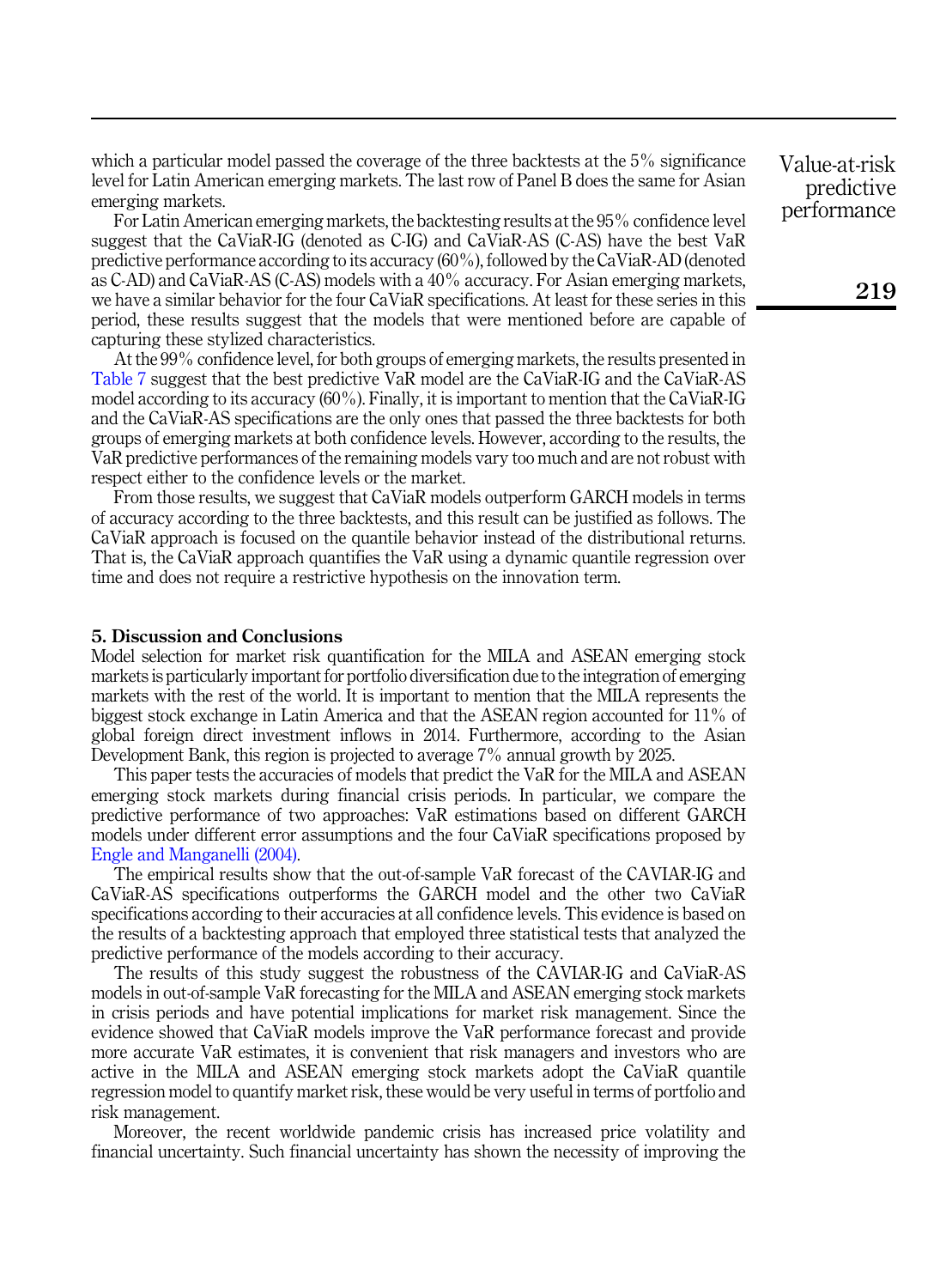**JEFAS** 26,52

existing methods for quantifying market risk. The main findings of this study are that the CAVIAR-IG and CaViaR-AS models have shown significant success to quantify the risk during crisis periods, these results play an important role in order to design adequate risk management protocols to achieve greater resilience in financial markets.

# **Notes**

- <span id="page-23-12"></span>1. They proved that these estimators are asymptotically efficient and consistent.
- <span id="page-23-13"></span>2. Accuracy means the degree of how close a measurement is to the accepted value based on an established criterion.
- <span id="page-23-15"></span>3. According to [Dimitrakopoulos](#page-23-0)  $et \ al.$  (2010), these indices are widely recognized as the most comprehensive and reliable measures that cover the performance of the most active stocks in their respective stock markets.

#### References

- <span id="page-23-1"></span>Assaf, A. (2009), "Extreme observations and risk assessment in the equity markets of MENA region: tail measures and value-at-risk", *International Review of Financial Analysis*, Vol. 18 No. 3, pp. 109-116.
- <span id="page-23-10"></span>Bali, T.G. and Theodossiou, P. (2007), "A conditional-SGT-VaR approach with alternative GARCH models", Annals of Operations Research, Vol. 151, pp. 241-267.
- <span id="page-23-3"></span>Bao, Y., Lee, T. and Saltoglu, B. (2004), "Evaluating predictive performance of value-at-risk models in emerging markets: a reality check<sup>\*</sup>", *Journal of Forecasting*, Vol. 25 No. 2, pp. 101-128.
- <span id="page-23-9"></span>Bollerslev, T. (1986), "Generalized autoregressive conditional heteroskedasticity", *Journal of* Econometrics, Vol. 31, pp. 307-327.
- <span id="page-23-4"></span>Chen, C.W.S., Gerlach, R., Hwang, B.B.K. and McAleer, M. (2012), "Forecasting value-at-risk using nonlinear regression quantiles and the intra-day range", International Journal of Forecasting, Elsevier, Vol. 28 No. 3, pp. 557-574.
- <span id="page-23-14"></span>Christoffersen, P.F. (1998), "Evaluating interval forecasts", International Economic Review, Vol. 39 No. 4, pp. 841-862.
- <span id="page-23-0"></span>Dimitrakopoulos, D.N., Kavussanos, M.G. and Spyrou, S.I. (2010), "Value at risk models for volatile emerging markets equity portfolios", The Quarterly Review of Economics and Finance, Vol. 50 No. 4, pp. 515-526.
- <span id="page-23-5"></span>Drakos, A.A., Kouretas, G.P. and Zarangas, L. (2015), "Predicting conditional autoregressive value-atrisk for stock markets during tranquil and turbulent periods", Journal of Financial Risk Management, Vol. 4, September, pp. 168-186.
- <span id="page-23-2"></span>Engle, R.F. and Manganelli, S. (2004), "CAViaR: conditional autoregressive value at risk by regression quantiles", Journal of Business and Economic Statistics, Vol. 22 No. 4, pp. 367-381.
- <span id="page-23-11"></span>Glosten, L.R., Jagannathan, R. and Runkle, D.E. (1993), "On the relation between the expected value and the volatility of the nominal excess return on stocks", The Journal of Finance, Vol. 48 No. 5, pp. 1779-1801.
- <span id="page-23-6"></span>Ho, L.C., Burridge, P., Cadle, J. and Theobald, M. (2000), "Value-at-risk: applying the extreme value approach to Asian markets in the recent financial turmoil", Pacific Basin Finance Journal, Vol. 8 No. 2, pp. 249-275.
- <span id="page-23-7"></span>Huang, D., Yu, B., Fabozzi, F.J. and Fukushima, M. (2009), "CAViaR-based forecast for oil price risk", Energy Economics, Elsevier, Vol. 31 No. 4, pp. 511-518.
- <span id="page-23-8"></span>Jian, Z., Wu, S. and Zhu, Z. (2018), "Asymmetric extreme risk spillovers between the Chinese stock market and index futures market: an MV-CAViaR based intraday CoVaR approach", *Emerging* Markets Review, Vol. 37, pp. 98-113.

220